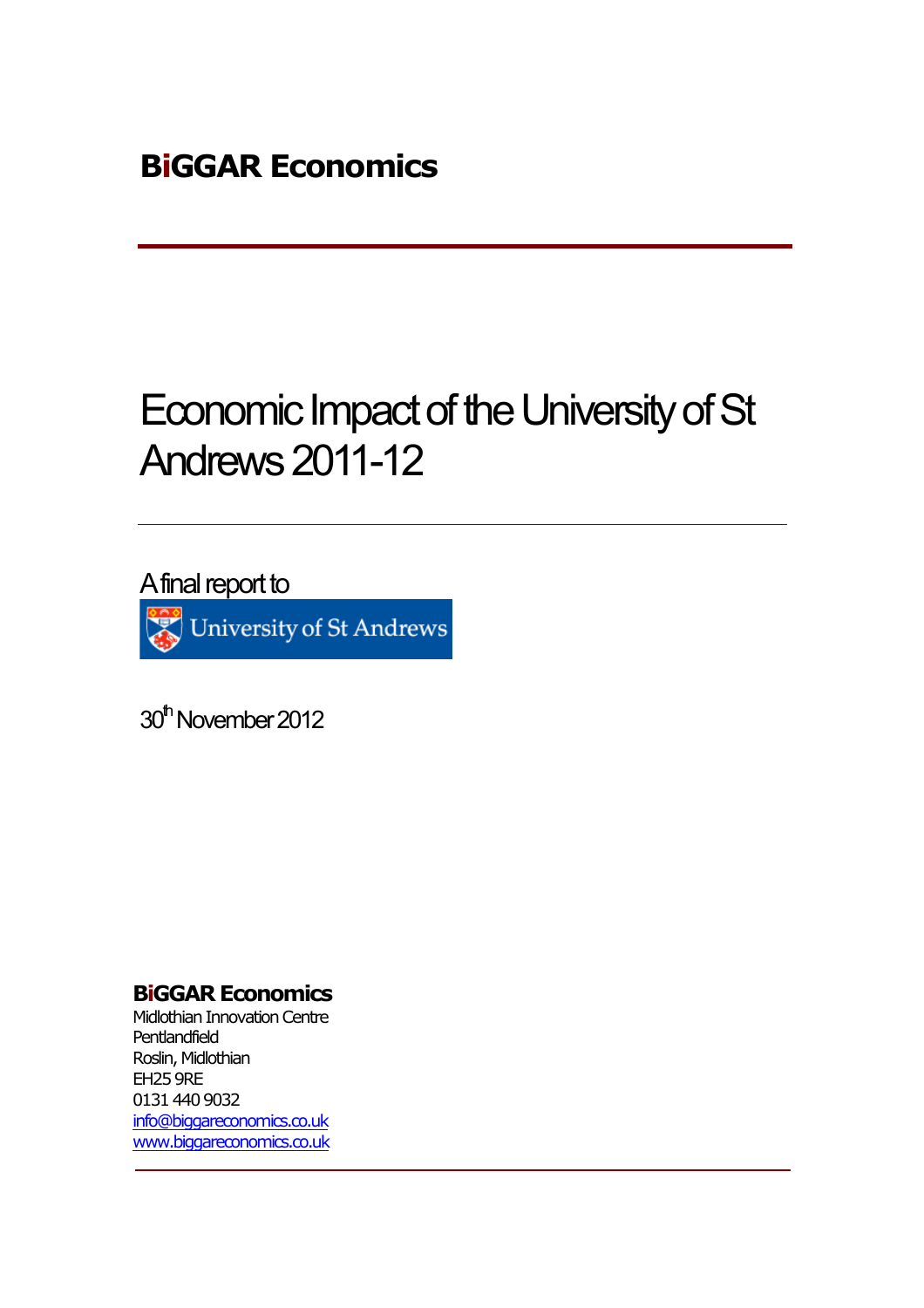### **CONTENTS**

| 10 |  |
|----|--|
|    |  |
|    |  |
|    |  |

### Page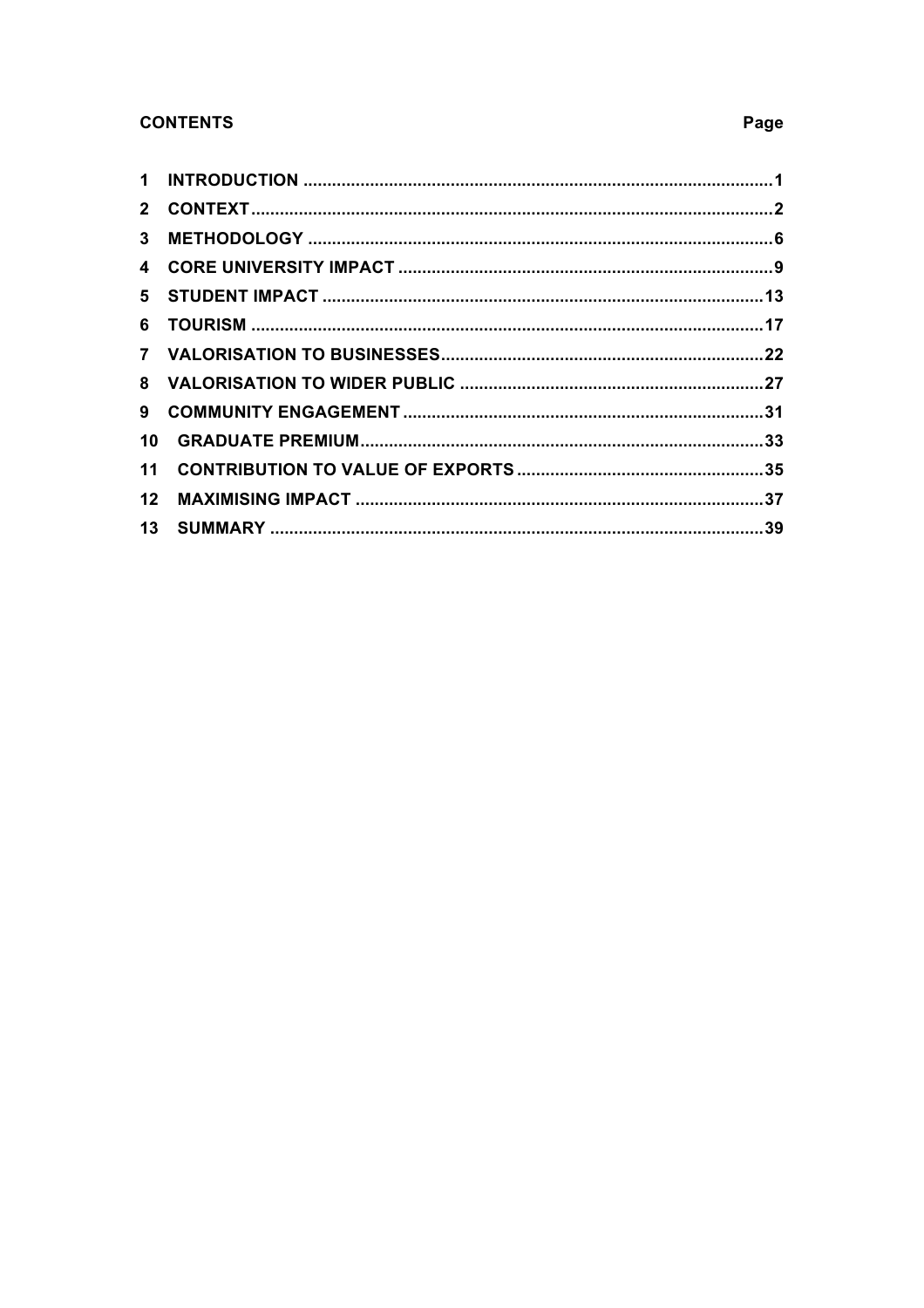## **1 INTRODUCTION**

The University of St Andrews is Scotland's first university and the third oldest in the English-speaking world, founded in 1413. The turnover of the University in 2011/12 was £170.3 million. The University employed 2,355 staff and had 7,777 full-time students.

In 2010 the University of St Andrews commissioned BiGGAR Economics to undertake an economic impact study. It was completed in the spring of 2010 and based on the 2008/09 academic years, during which the University had a turnover of £147.1 million and 7,404 full-time students. The 2010 study found that the University's economic impact in Scotland in 2008/09 was £305.3 million in Gross Value Added (GVA) and 9,197 full-time equivalent jobs (ftes). The study also provided an estimate of exports, associated with international students in particular, of £54.14 million.

Between 2008/09 and 2011/12 "funding body grants" reduced by almost 3% in cash terms and more than 10% in real terms to £40.1 million so that they now account for less than a quarter of the University's turnover. However, despite these cutbacks in public sector funding and the recession, the University's turnover increased by an impressive 16% over three years. The University's income from international students accounts for a large proportion of that growth with an increase of almost £13 million in three years, which is an increase of 57%.

In this context, the University commissioned BiGGAR Economics to update the economic impact study previously undertaken for the University, with a particular emphasis on international students and exports supported by the University. This updated economic impact report is for the academic year 2011/12.

The remainder of this report is structured as follows:

- Chapter 2 describes the economic and strategic context;
- Chapter 3 introduces the economic impact methodology;
- Chapters 4 to 8 describe the assumptions and results of the quantitative economic impact assessment;
- Chapter 8 also discusses impacts that are difficult or cannot be captured qualitatively, as does Chapter 9;
- Chapter 10 discusses the graduate premium;
- Chapter 11 highlights the contribution to exports;
- Chapter 12 discusses the University's proactive approach to maximising impact; and
- Chapter 13 summarises the University's impacts.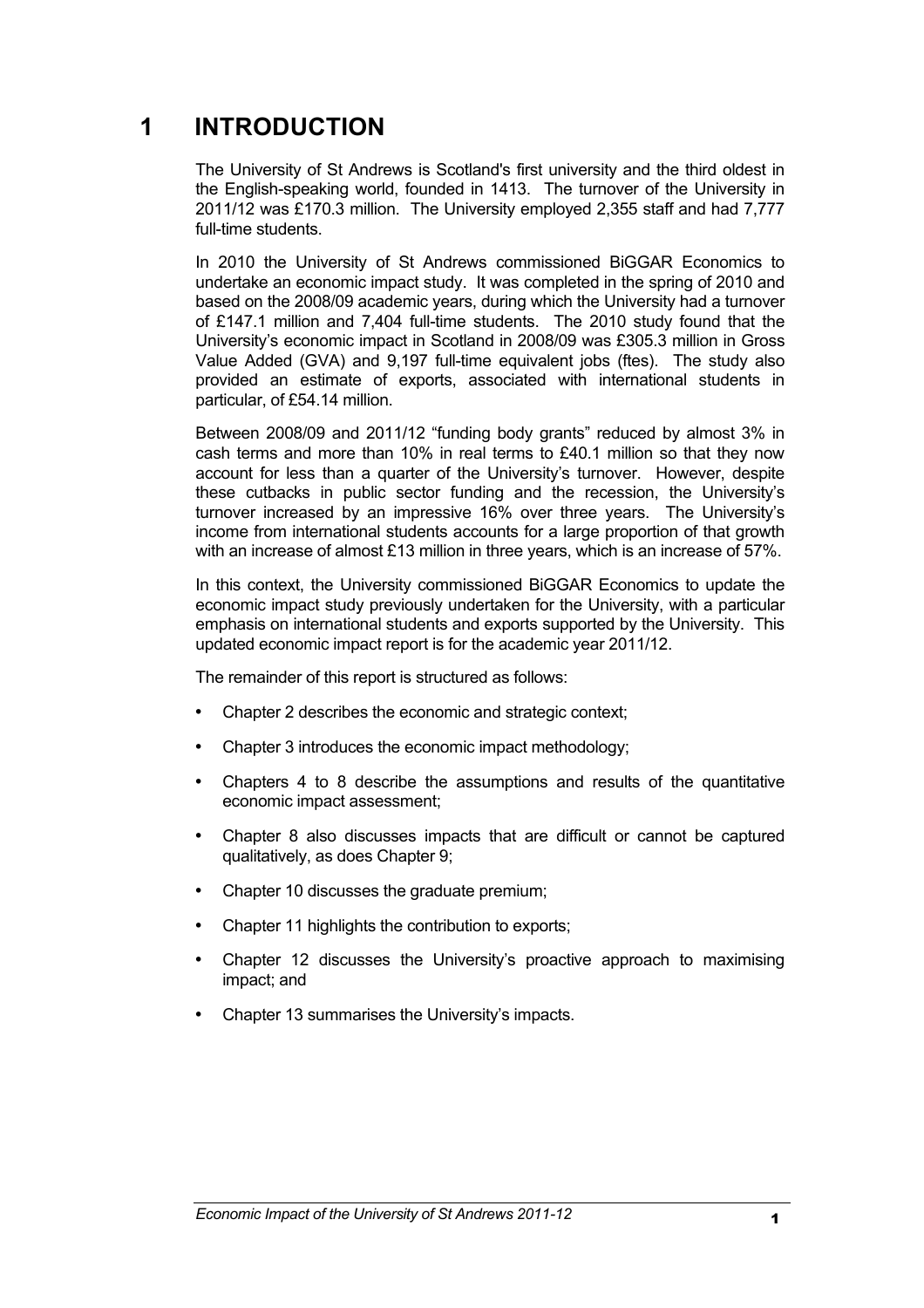# **2 CONTEXT**

### **2.1 Geography**

The economic impact analysis quantifies the University's impact in four geographic areas:

- St Andrews: the wards of St Andrews Central, St Andrews South, St Andrews South East and Strathkinnes and St Andrews West;
- Fife: the area covered by Fife Council (including St Andrews);
- Dundee City Region: covering the council areas of Dundee, Angus and Perth & Kinross and the Scottish Parliamentary Constituency of North East Fife (including St Andrews); and
- Scotland (including Fife and Dundee City Region).

### **2.2 Economic Context**

#### **2.2.1 Population and Employment**

St Andrews is the fourth largest town in Fife, after Kirkcaldy, Dunfermline and Glenrothes. St Andrews has a population of 19,222 and 7,634 employees. It contributes more employees to North East Fife and Fife as a whole compared to its population. This can be seen in **Table 2.1**, which shows that a third of the employees in North East Fife are in St Andrews compared to just under a quarter of the population

| Area               | St Andrews population as %<br>area population | St Andrews employees as %<br>area employees |  |
|--------------------|-----------------------------------------------|---------------------------------------------|--|
| North East Fife    | 24%                                           | 33%                                         |  |
| Fife               | 5%                                            | 6%                                          |  |
| Dundee City Region | 4%                                            | 4%                                          |  |
| Scotland           | 0.4%                                          | 0.3%                                        |  |

| Table 2.1: Population and employees of businesses located in the area |  |  |
|-----------------------------------------------------------------------|--|--|
|                                                                       |  |  |

*Source: Scottish Neighbourhood Statistics 2011 and Mid 2011 Population Estimates Scotland (General Register Office for Scotland)*

### **2.2.2 Unemployment**

The unemployment level, as defined as the proportion of the working age population who claim job seekers allowance<sup>1</sup>, in St Andrews is significantly lower (0.9%) than the level in Scotland (4.0%). The level for Fife is marginally higher (4.3%) than the national average.

 $1$  The job seeker allowance claimant count is currently just under half of the broader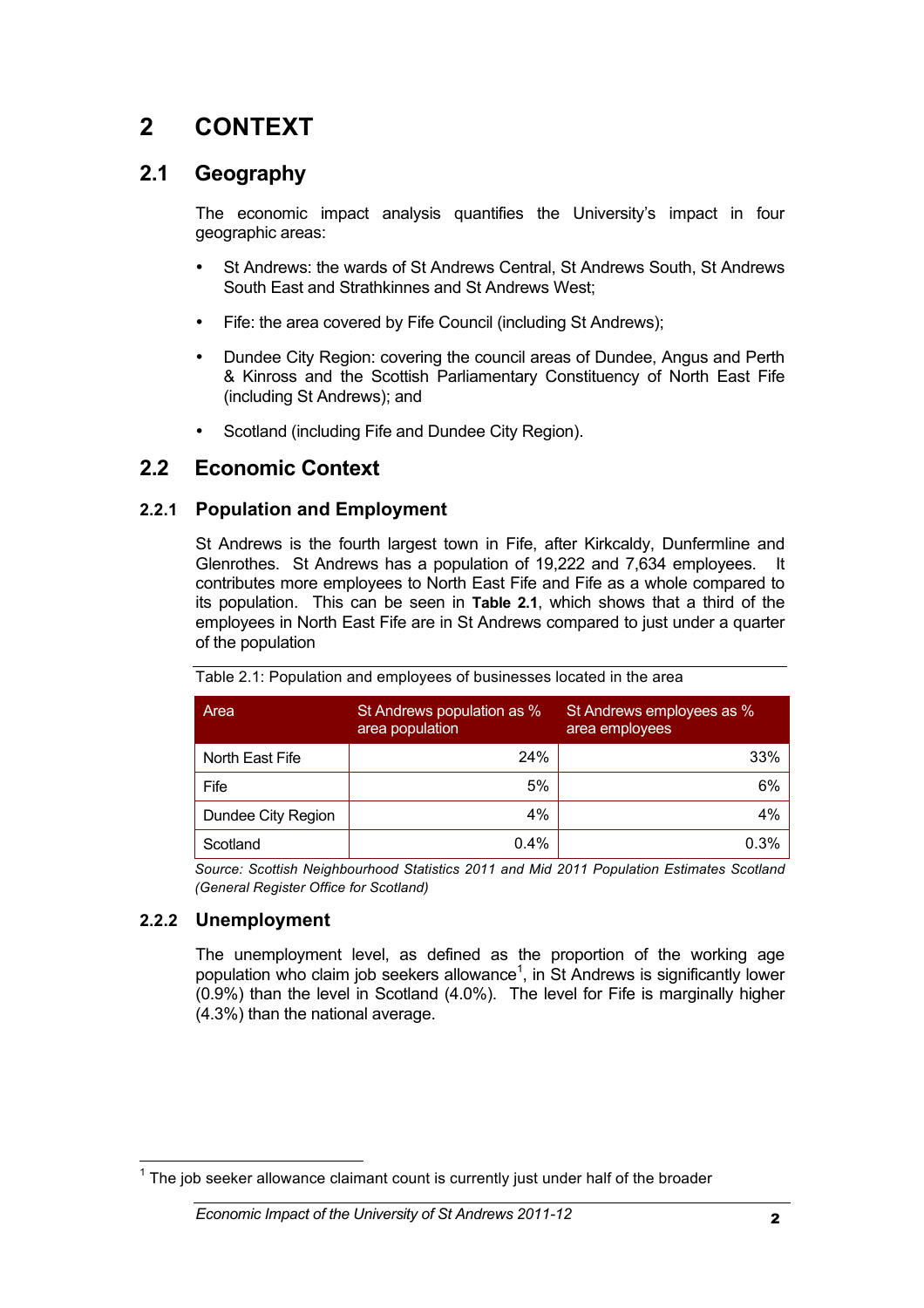#### Table 2.2: Claimant count

| Area               | Proportion of working age population (%) |  |  |
|--------------------|------------------------------------------|--|--|
| <b>St Andrews</b>  | 0.9%                                     |  |  |
| North East Fife    | 1.8%                                     |  |  |
| Fife               | 4.3%                                     |  |  |
| Dundee City Region | 3.4%                                     |  |  |
| Scotland           | 4.0%                                     |  |  |

*Source: ONS Claimant Count JSA Claimants, September 2012* 

#### **2.2.3 Key Sectors**

The structure of the economy of St Andrews is different to the rest of Fife, the Dundee City Region and Scotland. Education plays a key role within St Andrews and provides employment for 37%, as would be expected with the presence of St Andrews University. The sectors aligned to tourism (accommodation and food services, arts, entertainment, recreation and other services) are also considerably more important in St Andrews than the national average and provide employment for 29% of the workforce.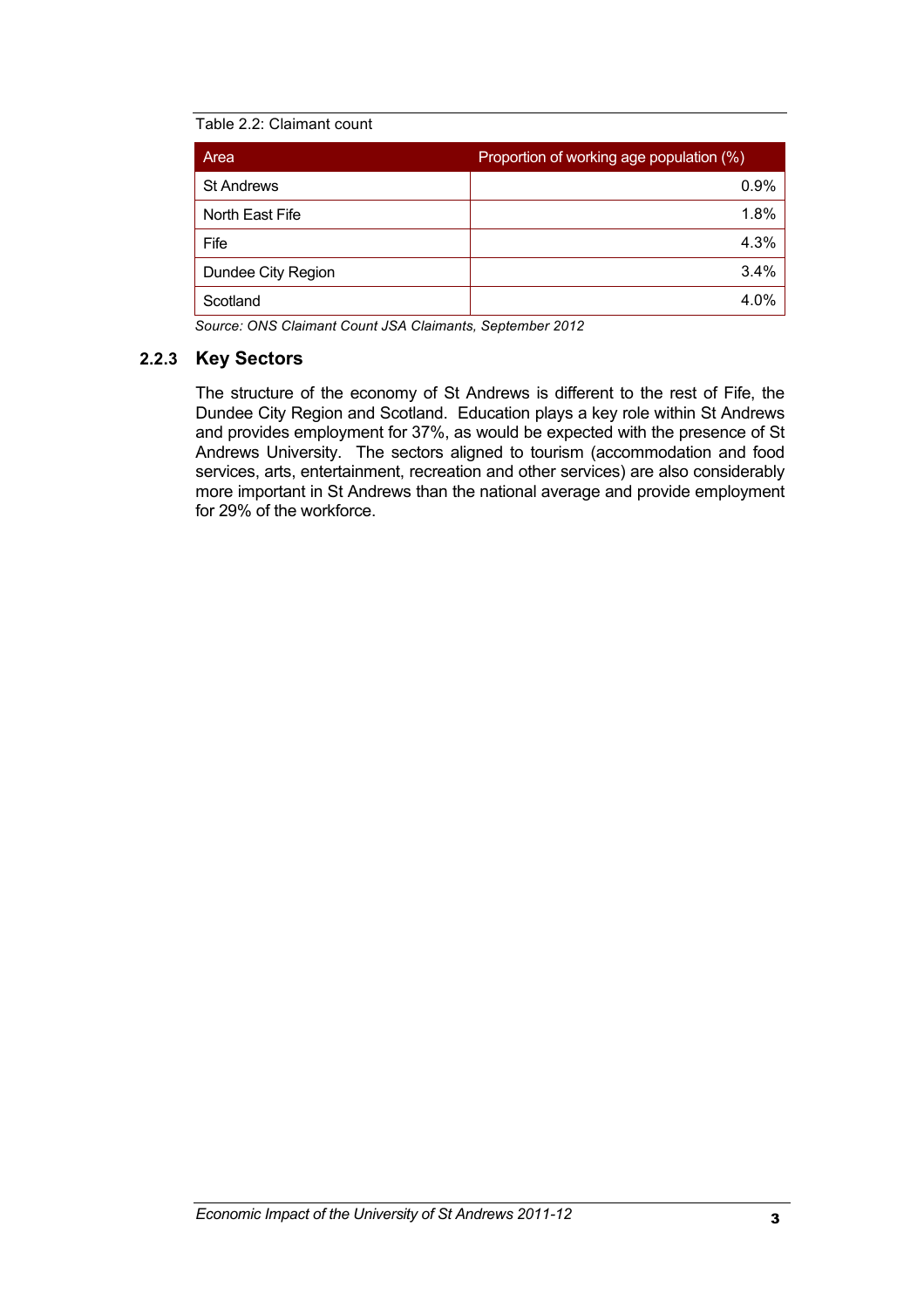

#### Figure 2-1: Key Sectors of Employment by Study Area

*Source: Business Register and Employment Survey 2011(ONS)*

#### **2.2.4 Tourism**

As shown above, the tourism sector is important to the town of St Andrews, accounting for 29% of employment, or 2,234 jobs. This is a higher proportion than each of the study areas.

The size of tourism related activity (as defined by the Scottish Government) in St Andrews is estimated using the level of employment as a proxy for the proportion of tourism activity in each of the areas.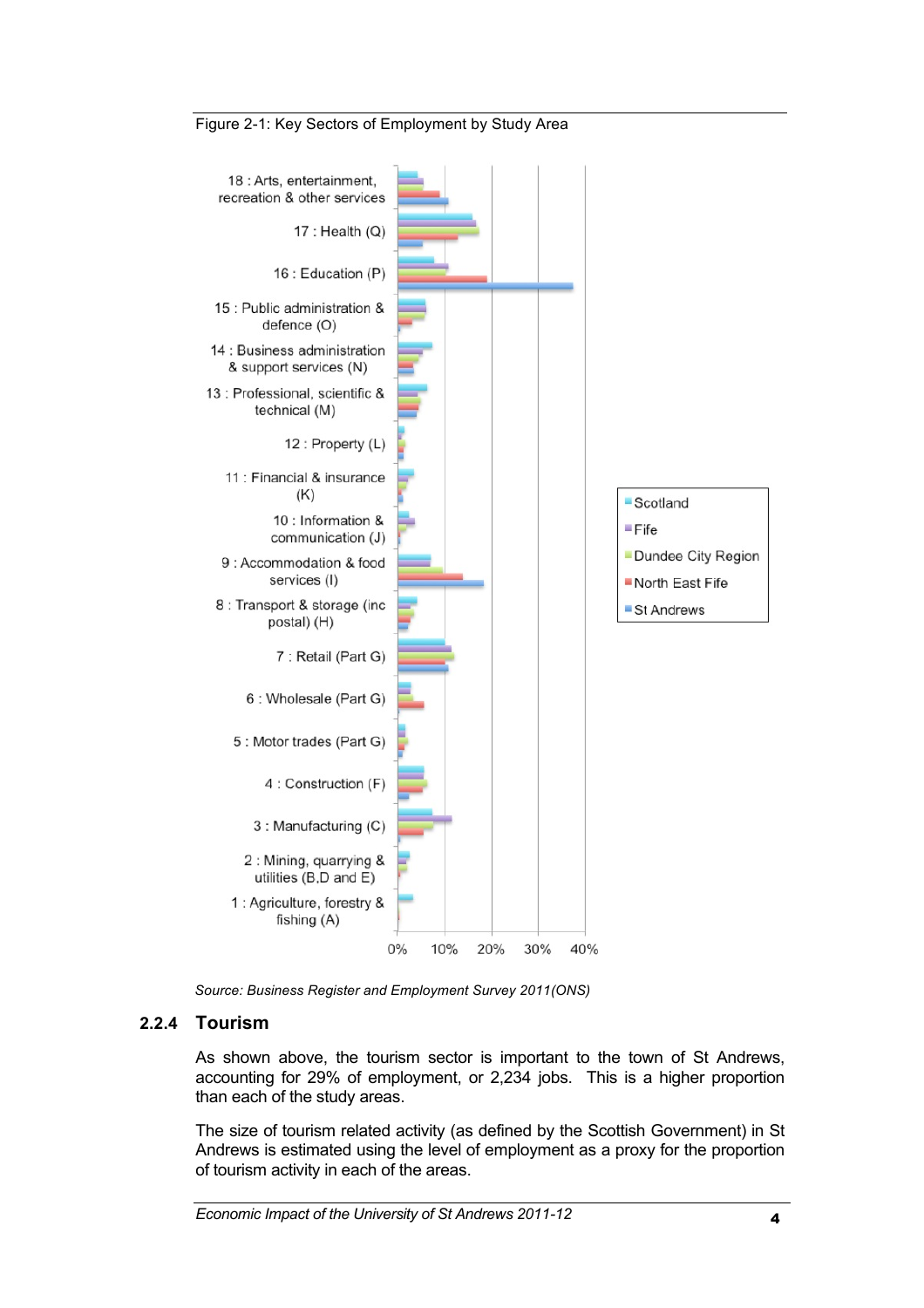#### Table 2.3: Contribution of Tourism sector

| Area               | Sector GVA (£m) | <b>Tourism Employment</b> |                       |
|--------------------|-----------------|---------------------------|-----------------------|
|                    |                 | <b>Number</b>             | % of employment total |
| <b>St Andrews</b>  | 39.9            | 2,234                     | 29%                   |
| Fife               | 284             | 15,913                    | 12%                   |
| Dundee City Region | 512             | 28,662                    | 15%                   |
| Scotland           | 5,044           | 282,436                   | 12%                   |

*Source: Business Register and Employment Survey 2011(ONS)*

Using these figures it is estimated that 14% of the tourism related activity in Fife occurs in St Andrews compared to 5.9% of employment overall.

Table 2.4: St Andrews Employment as % of Employment of other study areas

| Area               | All employment | <b>Tourism Related</b><br>Employment |
|--------------------|----------------|--------------------------------------|
| Fife               | 5.9%           | 14.0%                                |
| Dundee City Region | 3.9%           | 7.8%                                 |
| Scotland           | 0.3%           | 0.8%                                 |

*Source: Business Register and Employment Survey 2011(ONS)*

### **2.3 Summary**

The University of St Andrews is unique amongst Scottish universities in that it is located within a small coastal town rather than a city where most Universities are based.

Unemployment is very low in St Andrews, in contrast to the whole of Fife, which has a slightly higher claimant count than the Scottish level. Tourism related activity is an important sector for all study areas, particularly in St Andrews itself, where it contributes 29% of the employment.

Education is another important sector to St Andrews and provides 37% of the town's employment.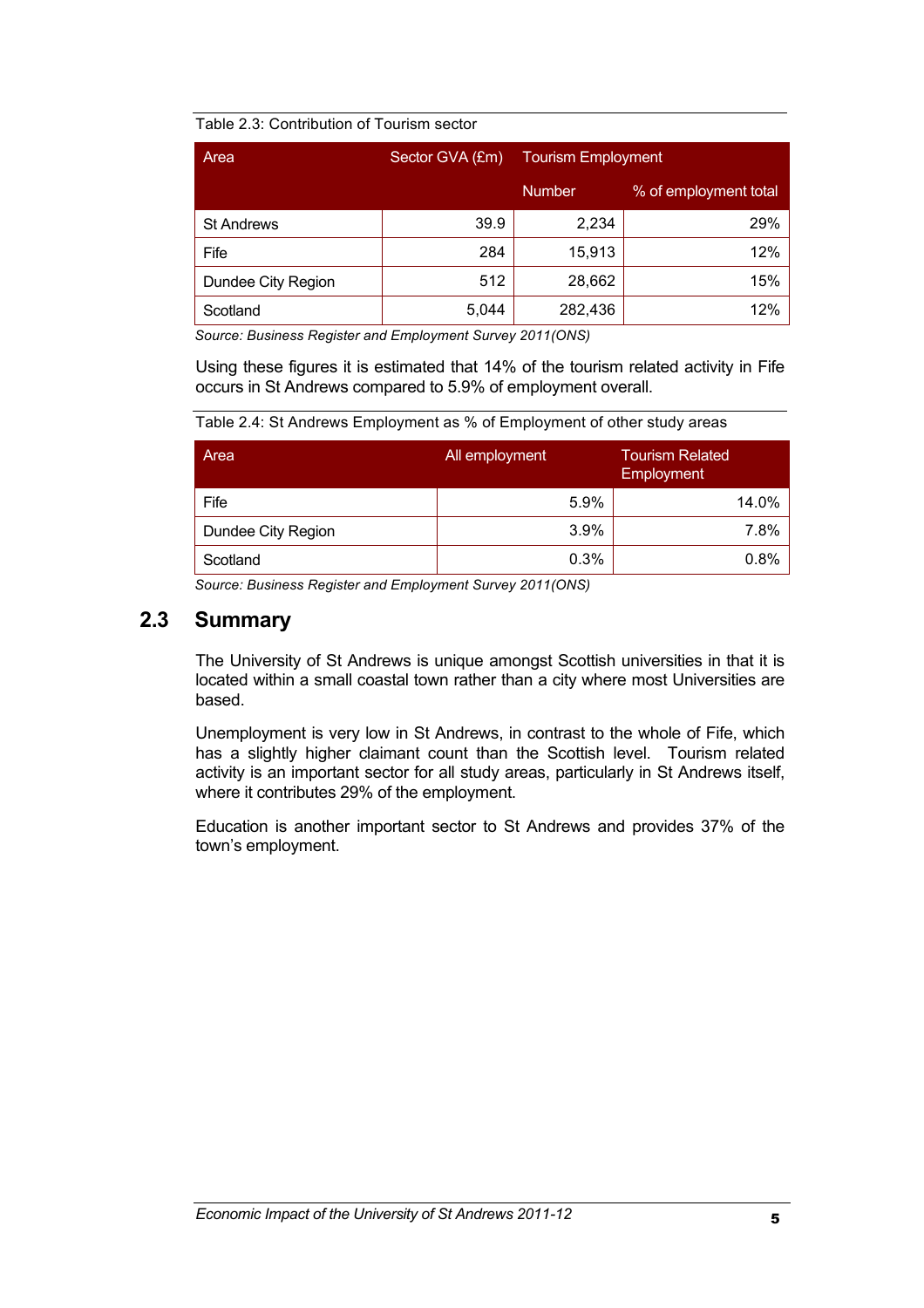# **3 METHODOLOGY**

### **3.1 Sources of Impact**

The economic impact of the University of St Andrews derives from many sources. The following impacts have been included in the quantitative impact assessment:

- core University (Chapter 4):
	- direct impacts (University income and employment);
	- supplier impacts (spending on supplies and services and jobs supported by this spend);
	- income impacts (impact of the spending of employees); and
	- capital impacts (impact of capital project investment).
- student (Chapter 5):
	- student spending; and
	- part time work.
- tourism (Chapter 6):
	- visits from friends and family;
	- conferences; and
	- accommodation services;
- valorisation to businesses (Chapter 7):
	- impacts on businesses associated with consulting;
	- impacts on businesses associated with knowledge transfer partnerships;
	- spin-out companies;
	- licensing; and
	- impacts on companies associated with continued professional development.
- valorisation to community (Chapter 8):
	- policy and practice;
	- public engagement; and
	- returns to medical research.

The total economic activity associated with each type of impact has been estimated by using the economic impact methodology described below.

The quantitative analysis is continued Chapter 10 which discusses the impacts on the economy associated with the University's core teaching activity through using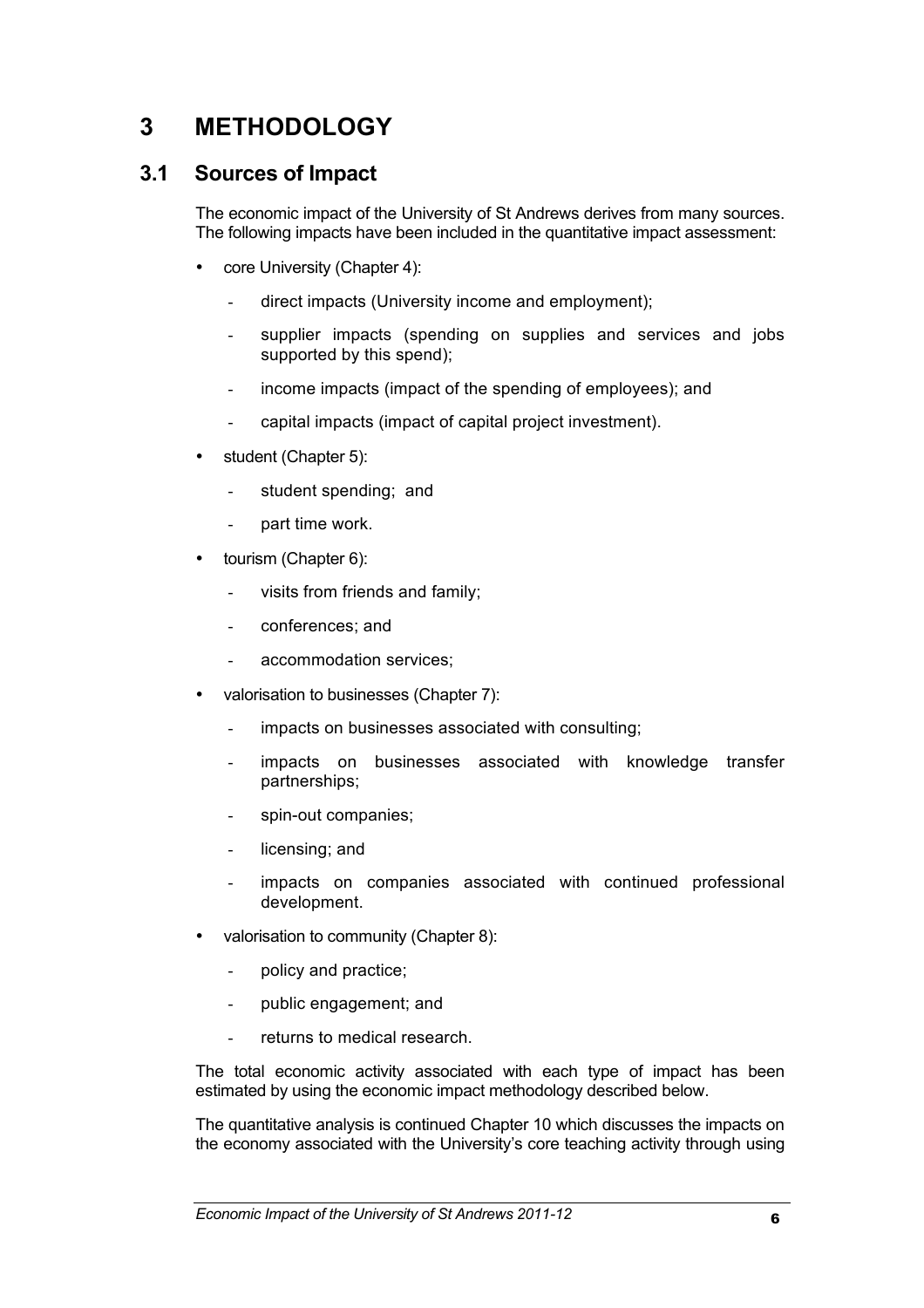the graduate premium. The University's contribution to the value of exports is highlighted in Chapter 11.

In addition, the wider impact of valorisation to the wider public is discussed in Chapter 8. The discussion of impact on the wider public is carried on in Chapter 9, which discusses how the University engages with the Community.

Chapter 12 highlights how the University seeks to maximise its economic impact through renewable energy projects.

### **3.2 Economic Impact Methodology**

Each source of economic impact creates economic impact in three ways:

- Direct effects economic activity directly supported by the organisation or individual, including economic output (i.e. the turnover of the University or the spend of the tourist) and employment (i.e. staff employed by University or employment supported by the direct spend of the tourist such as hotel, restaurants and tourist attraction staff);
- Supplier (or indirect) multiplier effects the purchases of supplies and services made by the organisation or individual and all the resulting purchases of supplies and services down the supply chain that has occurred because of the original purchase; and
- Income (or induced) multiplier effects the expenditure of employees created by the direct effect and supplier effect.

The total of these effects is the gross impact. This needs to be converted to net impact by considering the following factors:

- Leakage  $-$  this considers how much of the economic activity occurs in the study area. This study considers the economic impact for St Andrews local economy, Fife, Dundee City Region and Scotland as a whole. Leakage is taken account of by considering the geographical source of the impact, the location of the impact and adjusting Scottish multipliers to the study area; and
- Displacement this takes into account whether the activity of the University has resulted in the reduction of activity elsewhere in the study area (i.e. would visitors renting University accommodation have stayed elsewhere in St Andrews if the University did not exist, thus reducing the economic impact of other accommodation providers). The unique nature of the University of St Andrews activity means that displacement is not an issue in most of the sources of impact; the main exception is for conferences and accommodation activities.

Economic impact is reported in two ways:

- Gross Value Added (GVA) measures the monetary contribution of the organisation and individual to the economy; and
- Employment, measured in full time equivalent (fte) jobs supported.

Each area of impact requires the use of three types of economic assumptions:

• Turnover to GVA ratio – this is used to estimate the GVA impact of the spend in an area. This is obtained from the Scottish Annual Business Statistics 2010, published in 2012;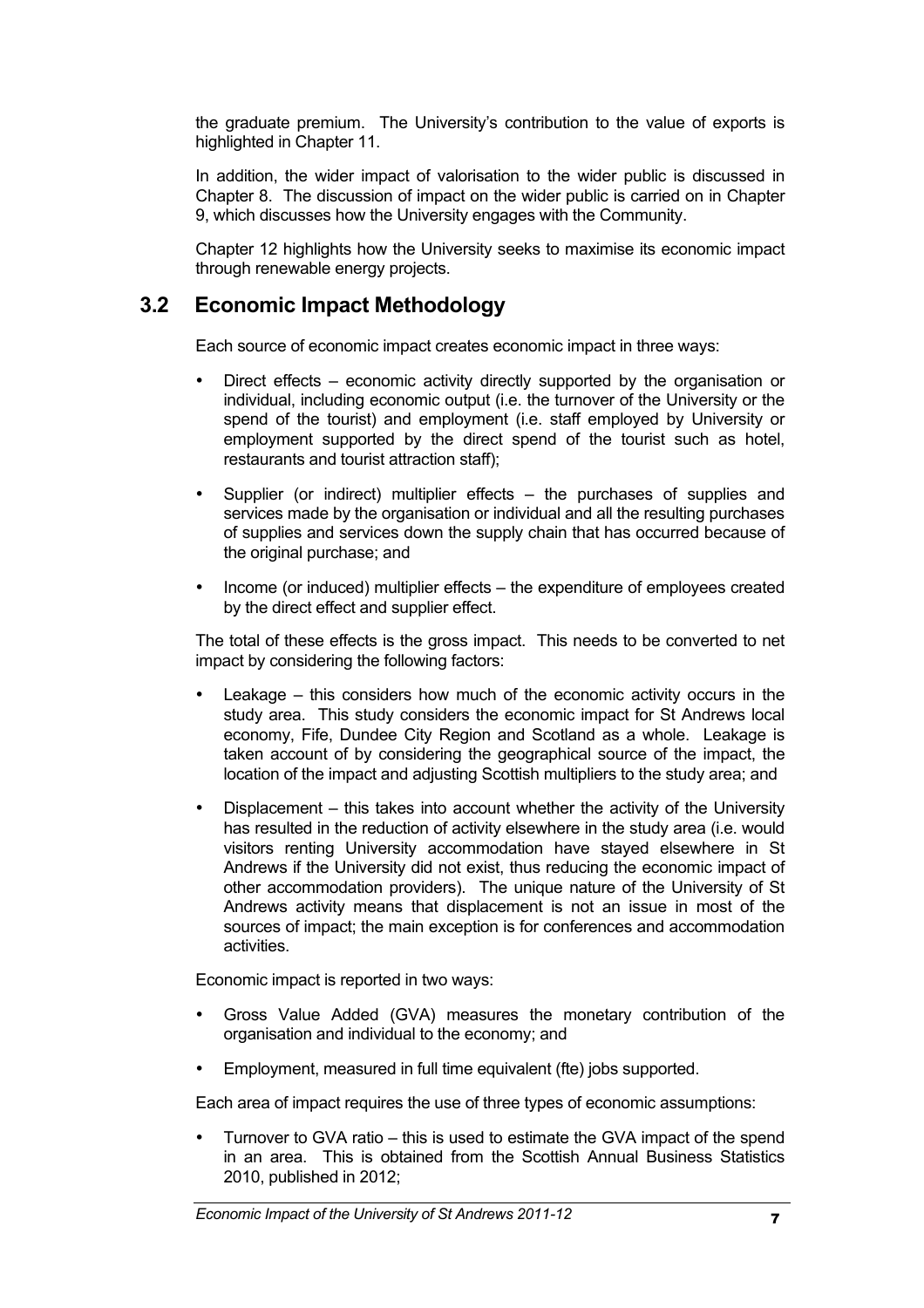- turnover per employee this is used to estimate the employment impact of the spend in area. This is obtained from the Scottish Annual Business Statistics 2010, published in 2012;
- GVA and employment multipliers this is used to estimate supplier and income impact created by businesses that directly benefit from additional spend in area. For the Scottish economy, this is obtained from Scottish Input Output Tables 2007. Adjustments for the other study areas have been based on assumptions made by BiGGAR Economics based on previous work.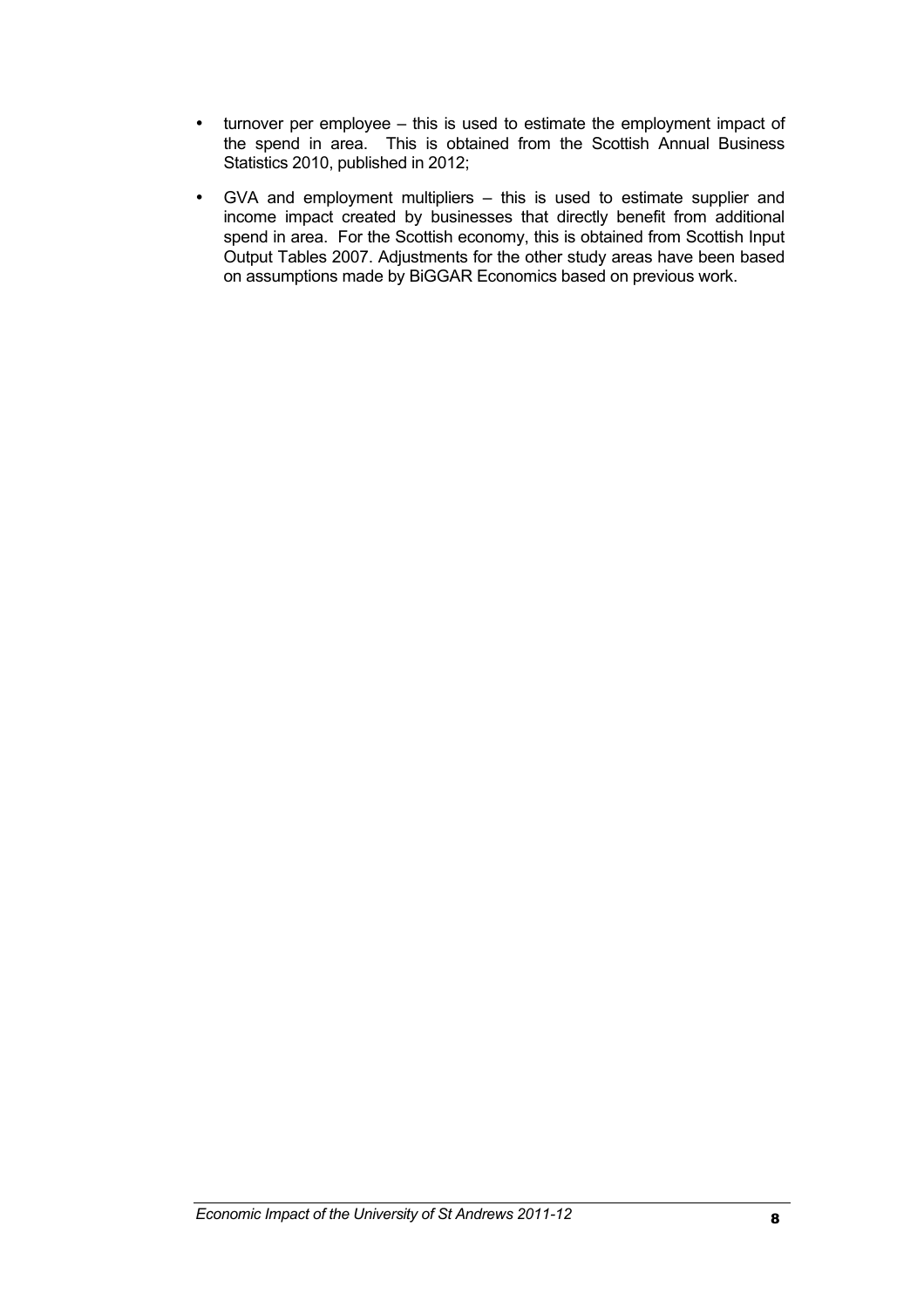# **4 CORE UNIVERSITY IMPACT**

This section covers the impact of the University associated with its core activities:

- direct impact based on the University's income;
- supplier impact the impact on businesses supported by the University's spend on supplies;
- income impact this derives from the impact on businesses supported by the spend of employees' wages in the economy; and
- capital impact the impact from the University's spending on capital projects.

### **4.1 Direct Impact**

The University's income in 2011/12 was £170.3 million. GVA is estimated by subtracting spend on goods and services from this figure, which gives a GVA of £114.3 million. The full time equivalent (fte) number of jobs supported is 2,093.

|                                                    | Source                          | Value |  |
|----------------------------------------------------|---------------------------------|-------|--|
| Income of University of St Andrews<br>2011/12 (£m) | UofStA Finance Office           | 170.3 |  |
| Goods and services spend UofStA<br>2011/12 (£m)    | <b>UofStA Finance Office</b>    | 56.0  |  |
| $GVA$ (£m)                                         | <b>BE Economic Impact Model</b> | 114.3 |  |
| Employees (ftes)                                   | <b>UofStA Human Resources</b>   | 2,093 |  |

Table 4.1: Direct Impact – Assumptions & Impact

### **4.2 Supplier Impact**

The amount the University spends on supplies in businesses in each study area is shown in the table below.

Table 4.2: Amount spent on supplies purchased from businesses in study areas (2011/12)

| <b>Study Areas</b> | Value (£m) |
|--------------------|------------|
| <b>St Andrews</b>  | 2.1        |
| Fife               | 5.3        |
| Dundee City Region | 7.3 I      |
| Scotland           | 21.6       |

*Source: University of St Andrews*

The impact of this spend in each study area was estimated by applying economic assumptions. To estimate the GVA impact a turnover to GVA ratio and an appropriate GVA multiplier for the area was applied. To estimate the employment impact a turnover per employee figure and an appropriate employment multiplier to the area was applied.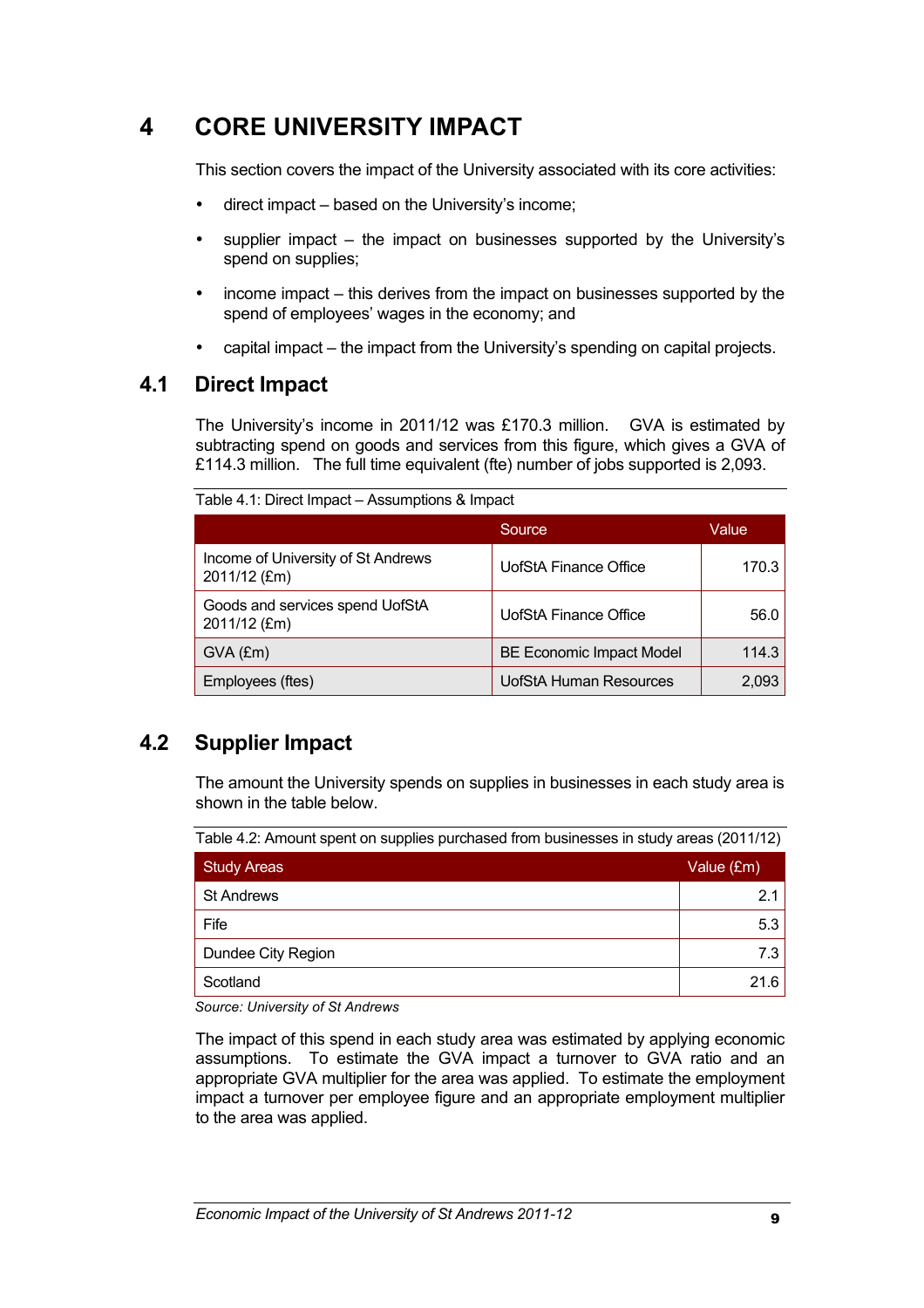The University's spending on supplies supported in 2011/12 £0.8 million GVA and 26 jobs in St Andrews and in Scotland the total impact is £13.8 million and 343 jobs.

| Table 4.3: Total impact due to the University purchasing goods and services (2011/12) |  |  |
|---------------------------------------------------------------------------------------|--|--|
|                                                                                       |  |  |

|                   | <b>St Andrews</b> | Fife | Dundee CR <sup>1</sup> | Scotland |
|-------------------|-------------------|------|------------------------|----------|
| GVA(E)            | 0.8               | ን ስ  | 2.8                    | 13.8     |
| Employment (ftes) | 26                | 57   | 72                     | 343      |

*Source: BiGGAR Economics*

### **4.3 Income Impact**

The impact of wages spent in the study is estimated by obtaining information regarding the amount of wages paid to University employees in each study area. Then an estimation of how much of these wages is spent in each study area is applied (Table 4.4).

| Table 4.4: Amount spent on supplies purchased from businesses in study areas |  |
|------------------------------------------------------------------------------|--|
|------------------------------------------------------------------------------|--|

|                    |                    | Area where wages are spent |      |                     |          |
|--------------------|--------------------|----------------------------|------|---------------------|----------|
|                    |                    | St<br>Andrews              | Fife | <b>Dundee</b><br>CR | Scotland |
| Area               | <b>St Andrews</b>  | 40%                        | 55%  | 55%                 | 70%      |
| where<br>employees | Fife               | 20%                        | 55%  | 55%                 | 70%      |
| are                | Dundee City Region | 15%                        | 35%  | 35%                 | 70%      |
| resident           | Scotland           | 40%                        | 55%  | 55%                 | 70%      |

*Source: BiGGAR Economics*

This results in an estimate of how much is spent in each study area by residents of each of the four study areas. The spend in each study area is totalled. The economic impact of this spend is then estimated by applying economic assumptions to the spend in each of the four study areas.

The total impact of the University's employees spending of wages in St Andrews was £29.7 million GVA and 666 jobs and in Scotland the total impact was £157.2 million GVA and 3,903 jobs.

| Table 4.5: Total impact due to the spending of wages (2011/12) |      |       |       |       |  |
|----------------------------------------------------------------|------|-------|-------|-------|--|
| Dundee CR<br><b>St Andrews</b><br>Scotland<br>Fife             |      |       |       |       |  |
| $GVA$ (£m)                                                     | 29.3 | 73.3  | 73.3  | 157.2 |  |
| Employment (ftes)                                              | 666  | 1.677 | 1.677 | 3,903 |  |

*Source: University of St Andrews*

### **4.4 Capital Spend Impact**

The ten year average of capital spending by the University of St Andrews is £23.6 million<sup>2</sup> (Table 4.6). The ten year average is used as capital spending varies

 $2$  Updated information to be provided by University.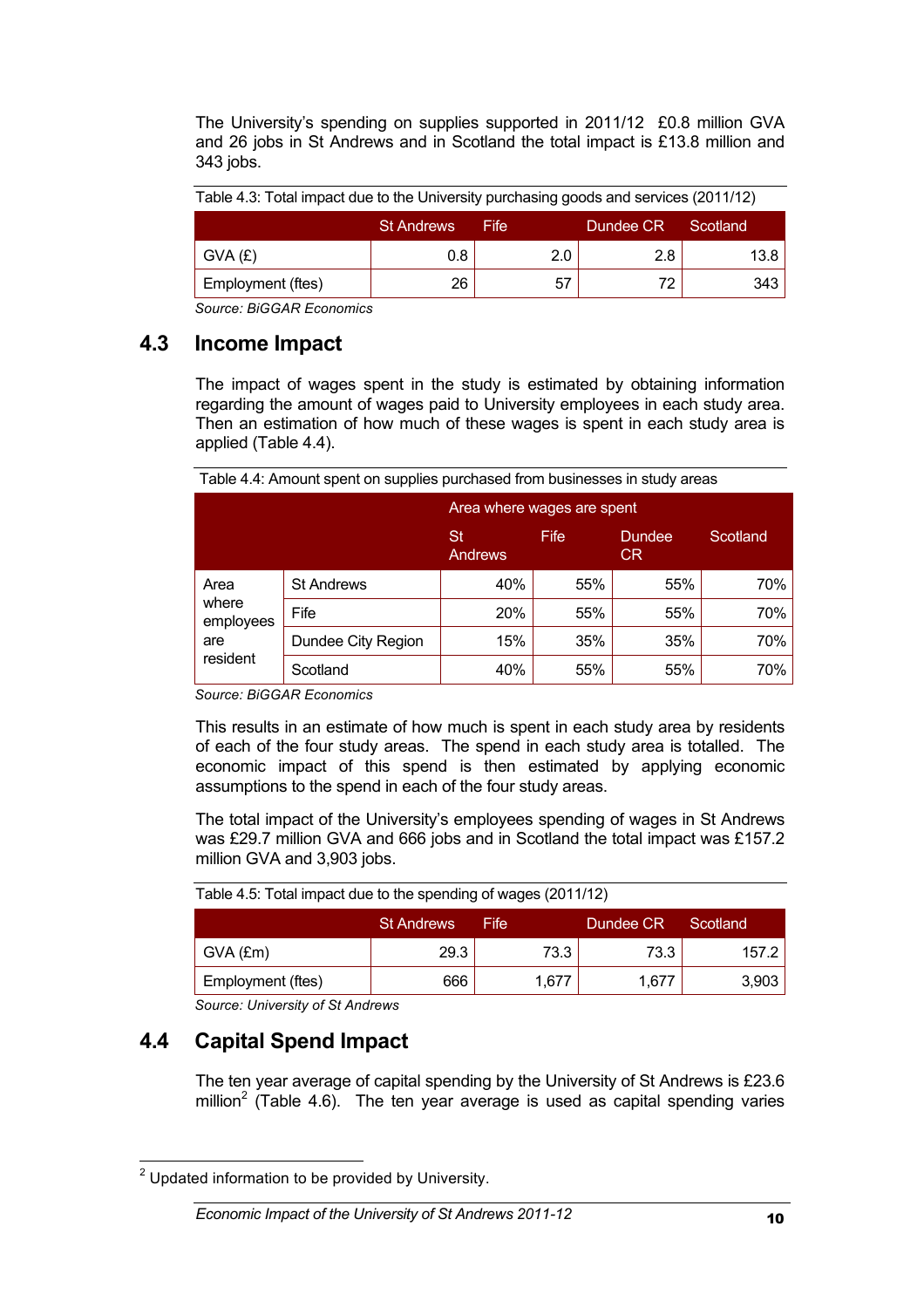significantly from year to year. All of this income is spent in St Andrews. The impact of this spend is estimated in the following stages:

- direct impact of this spend is estimated by applying turnover to GVA and turnover per employees to the capital spend;
- supplier impact of this spend is estimated by applying an estimate of how much of the purchase of goods and services is from businesses in each study area (Table 4.6). The impact of the spend on goods and services for construction in each study area is then estimated by applying turnover to GVA and turnover per employee figures to this spend; and
- employment impact of this spend is estimated by applying economic assumptions relating to the employment impact.

| Table 4.6: Capital Impact Assumptions |  |
|---------------------------------------|--|
|---------------------------------------|--|

|                                                                   | Value |
|-------------------------------------------------------------------|-------|
| Amount spent on capital projects by UoStA - ten year average (£m) | 23.6  |
| % of construction supplies sourced from St Andrews                | 0.3%  |
| % of construction supplies sourced from Fife                      | 0.8%  |
| % of construction supplies sourced from Dundee City Region        | 12.2% |
| % of construction supplies sourced from Scotland                  | 16.7% |

*Source: University of St Andrews Human Resources*

The University through construction contributes to St Andrews £9.5 million GVA and 179 jobs and in Scotland the contribution was £15.0 million GVA and 290 jobs.

| Table 4.7: Total impact due to the University spending on capital projects (2011/12) |     |      |      |  |  |
|--------------------------------------------------------------------------------------|-----|------|------|--|--|
| Dundee CR<br><b>St Andrews</b><br>Scotland<br>Fife                                   |     |      |      |  |  |
| 9.5                                                                                  | 9.8 | 11.2 | 15.0 |  |  |
| 179                                                                                  | 187 | 212  | 290  |  |  |
|                                                                                      |     |      |      |  |  |

*Source: University of St Andrews*

### **4.5 Summary Core Impact**

The total core impact of the University of St Andrews in 2011/12 was £154.2 million GVA and 2,964 jobs in St Andrews and in Scotland the total impact was £300.2 million GVA and 6,629 jobs.

| Table 4.8: Summary of Core GVA Impact, £m (2011/12) |  |  |
|-----------------------------------------------------|--|--|
|                                                     |  |  |

|                          | <b>St Andrews</b> | Fife  | Dundee CR | Scotland |
|--------------------------|-------------------|-------|-----------|----------|
| <b>Direct</b>            | 114.3             | 114.3 | 114.3     | 114.3    |
| Supplier                 | 0.8               | 2.0   | 2.8       | 13.8     |
| Income                   | 29.7              | 73.3  | 73.3      | 157.2    |
| Capital                  | 9.5               | 9.8   | 11.2      | 15.0     |
| <b>Total Core Impact</b> | 154.2             | 199.3 | 201.5     | 300.2    |

*Source: BiGGAR Economics – Figures may not total due to rounding*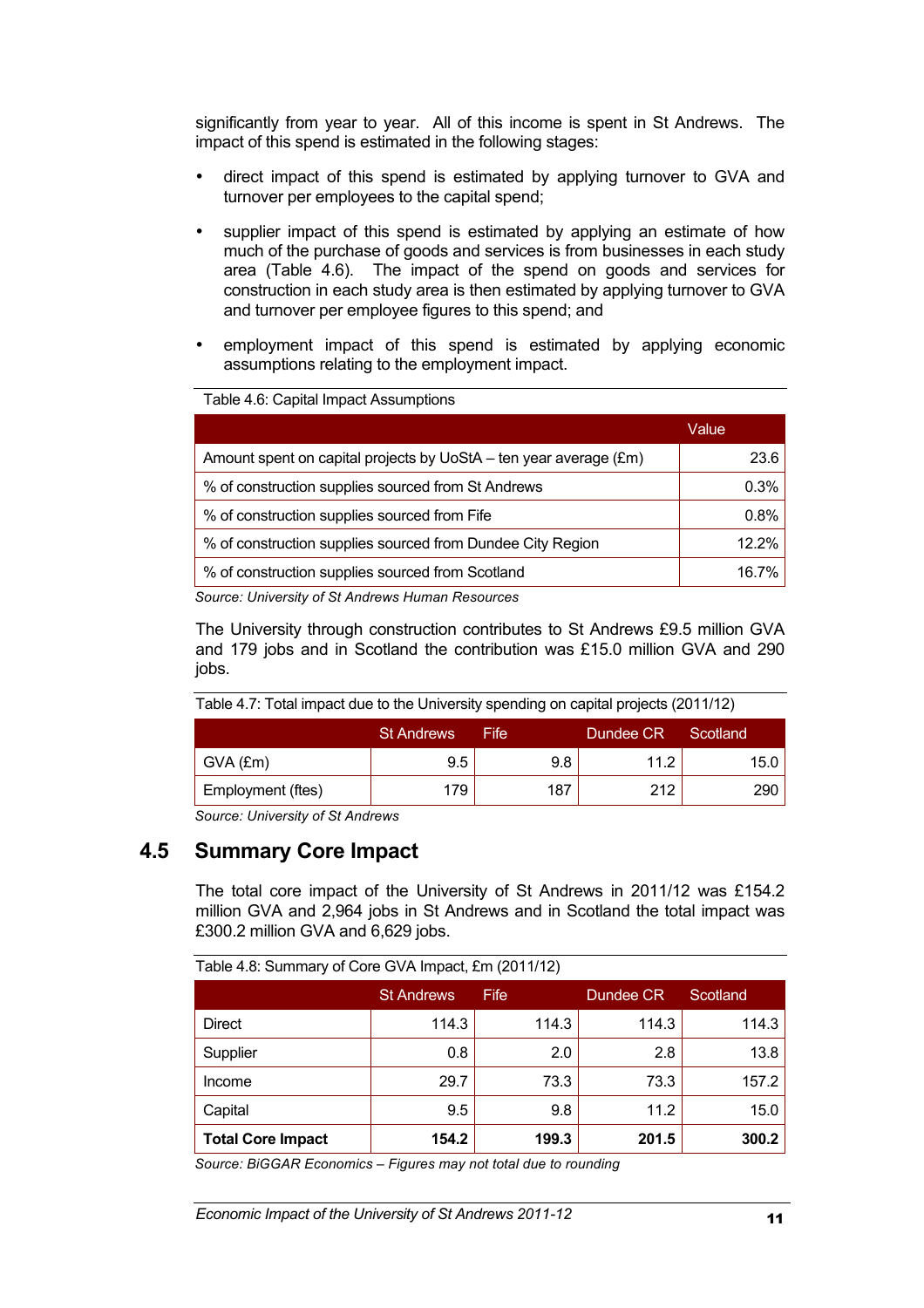|                          | <b>St Andrews</b> | Fife  | Dundee CR | Scotland |
|--------------------------|-------------------|-------|-----------|----------|
| <b>Direct</b>            | 2,093             | 2,093 | 2,093     | 2,093    |
| Supplier                 | 26                | 57    | 72        | 343      |
| Income                   | 666               | 1,677 | 1,677     | 3,903    |
| Capital                  | 179               | 187   | 212       | 290      |
| <b>Total Core Impact</b> | 2,964             | 4,014 | 4,054     | 6,629    |

*Source: BiGGAR Economics – Figures may not total due to rounding*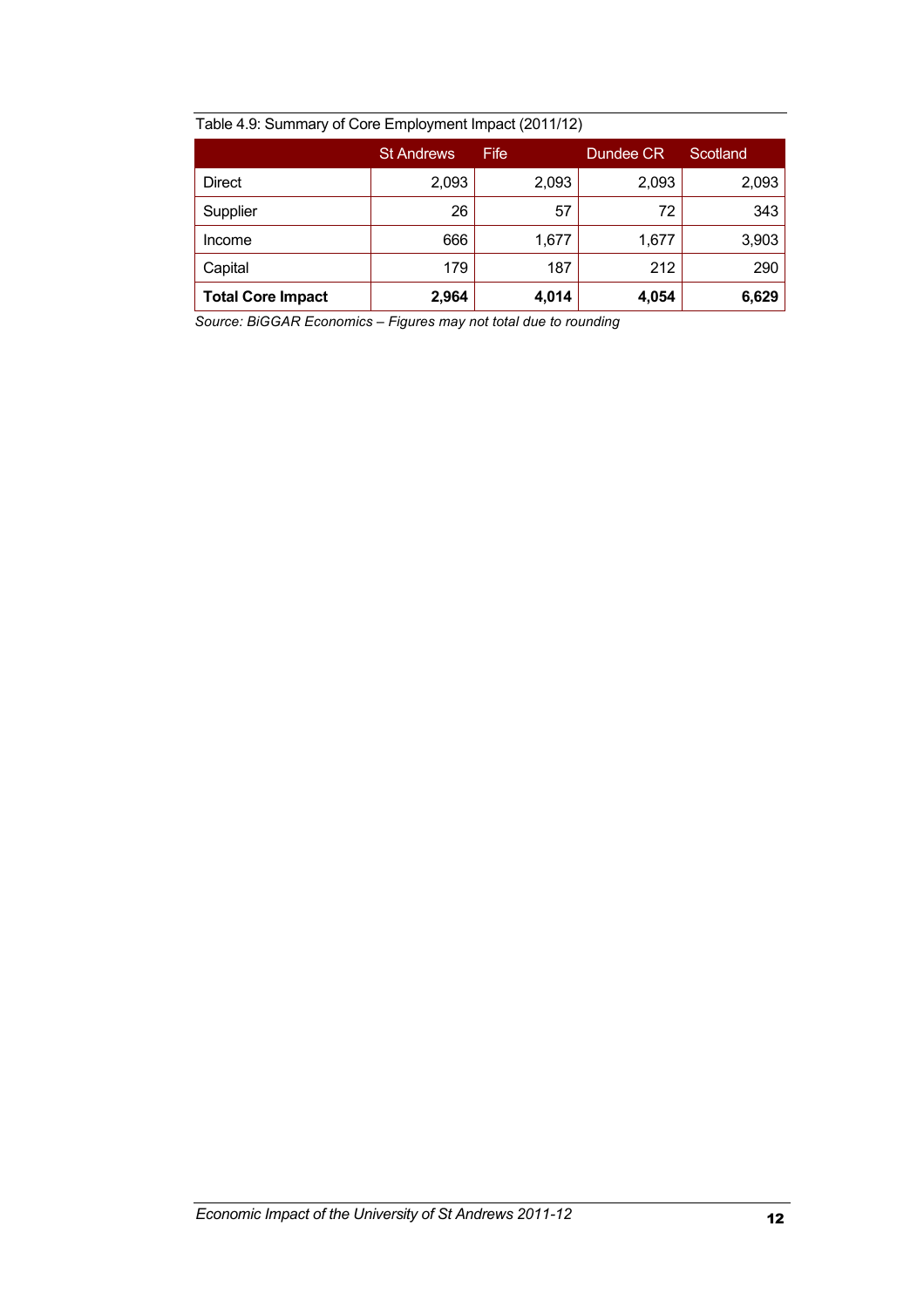# **5 STUDENT IMPACT**

Students of the University of St Andrews have a quantifiable impact on the economy in two ways:

- spending in local businesses; and
- benefiting local businesses by providing additional labour through part time work.

### **5.1 Student Spending**

Students have an impact on the economy through their spend on accommodation, socialising and food. In 2011/12 there were 7,777 full time students enrolled within the University of St Andrews. This expenditure represents an increase in turnover in the businesses where it is spent and this generates GVA and supports employment in these businesses. To be able to calculate the economic impact that the student spending has it is necessary to know:

- how much students spend;
- what they spend it on; and
- where they stay.

The spending per student in each of the accommodation types is based on spending data from St Andrews University Student Experience Office. This gives an estimate for how much the students in each of the different study areas spend in the different areas of expenditure (accommodation, food etc.). The monthly totals for each category of spend are given in Table 5.1.

Table 5.1: Monthly spend of students by category

|               | St Andrews (£) |  |
|---------------|----------------|--|
| Accommodation | 400            |  |
| Food          | 160            |  |
| Social Spend  | 100            |  |
| Other         | 205            |  |
| Total         | 865            |  |

*Source: University of St Andrews Student Experience Office 2010*

The assumption regarding student expenditure varies on where the student stays and in what kind of accommodation. For example to avoid double counting, the income received from the student accommodation is not included in this analysis because it is included in the Core Impact.

The breakdown of the location and accommodation type of students was given by the University of St Andrews and is displayed in Table 5.2.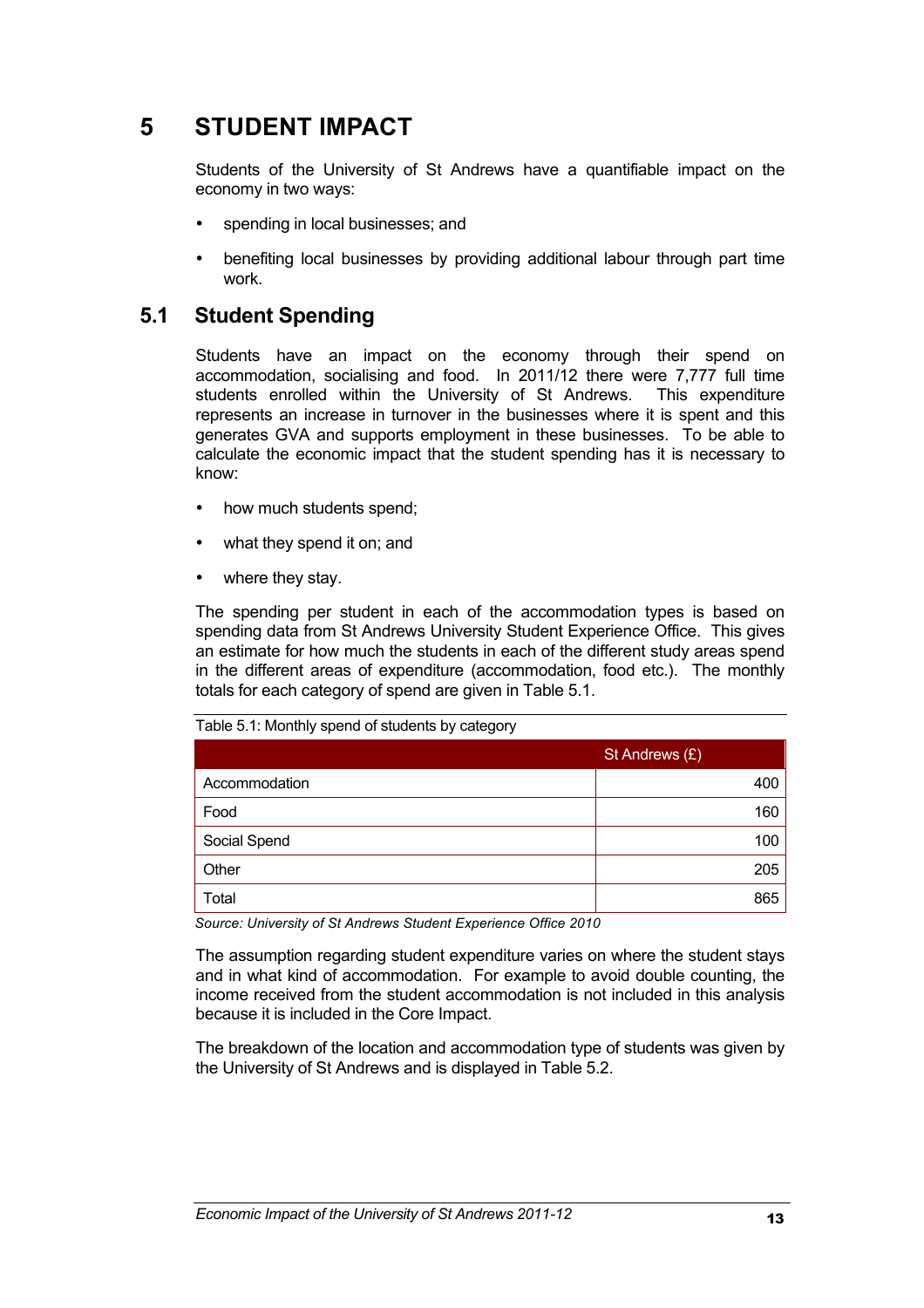| Table 5.2. Location of full time students by accommodation type (2011/12) |                   |             |           |          |  |  |
|---------------------------------------------------------------------------|-------------------|-------------|-----------|----------|--|--|
|                                                                           | <b>St Andrews</b> | <b>Fife</b> | Dundee CR | Scotland |  |  |
| Self-catered accommodation                                                | 1,815             |             |           |          |  |  |
| Catered accommodation                                                     | 1,731             |             |           |          |  |  |
| Private rent                                                              | 3,862             | 81          | 81        | 41       |  |  |
| Living with parents                                                       | 27                | 61          | 57        | 22       |  |  |
| <b>Total Students</b>                                                     | 7,435             | 142         | 138       | 63       |  |  |

Table 5.2: Location of full time students by accommodation type (2011/12)

*Source: University of St Andrews*

These amounts are multiplied by the number of students living in each area by accommodation type and the proportion of the spend that occurs in each area to find the increase in revenues for businesses in those areas each month. The length of time that the students stay there is then taken into account using the weighted weeks in Table 5.3. This weighting reflects difference in the number of weeks that a student will stay in the accommodation depending on the accommodation type and whether the student is a postgraduate or an undergraduate.

Table 5.3: Weighted weeks spent in term time accommodation

| Type of Accommodation | <b>Weighted Weeks</b> |
|-----------------------|-----------------------|
| <b>Self Catering</b>  | 41.58                 |
| Catering              | 35.00                 |
| Private rent          | 39.52                 |
| Living with parents   | 52.00                 |

*Source: BiGGAR Economics analysis based on information provided by University of St Andrews Registry* 

The amount spent in each study area varies depending on where the student lives, the type of the expenditure and the estimated proportion of each type of expenditure that occurs in St Andrews is given in Table 5.4. The remainder of the expenditure is expected to occur in Scotland, apart from 'Other', which accounts for the fact that some of this spending such as utilities may be not be local. For example a student living in St Andrews will spend al of their food spend in St Andrews while a student living in elsewhere in Fife will spend 50% of their food spending in St. Andrews and the rest in Scotland.

Table 5.4: Total proportion of various spend in St Andrews by spend category and by area of residence

|               | Location of student |                          |                               |                              |  |
|---------------|---------------------|--------------------------|-------------------------------|------------------------------|--|
|               | <b>St Andrews</b>   | <b>Elsewhere</b><br>Fife | <b>Elsewhere</b><br>Dundee CR | <b>Elsewhere</b><br>Scotland |  |
| Accommodation | 100%                | 0%                       | $0\%$                         | 0%                           |  |
| Food          | 100%                | 50%                      | 50%                           | 50%                          |  |
| Social        | 100%                | 30%                      | 30%                           | 30%                          |  |
| Other         | 50%                 | 43%                      | <b>20%</b>                    | 20%                          |  |

*Source: BiGGAR Economics Assumption*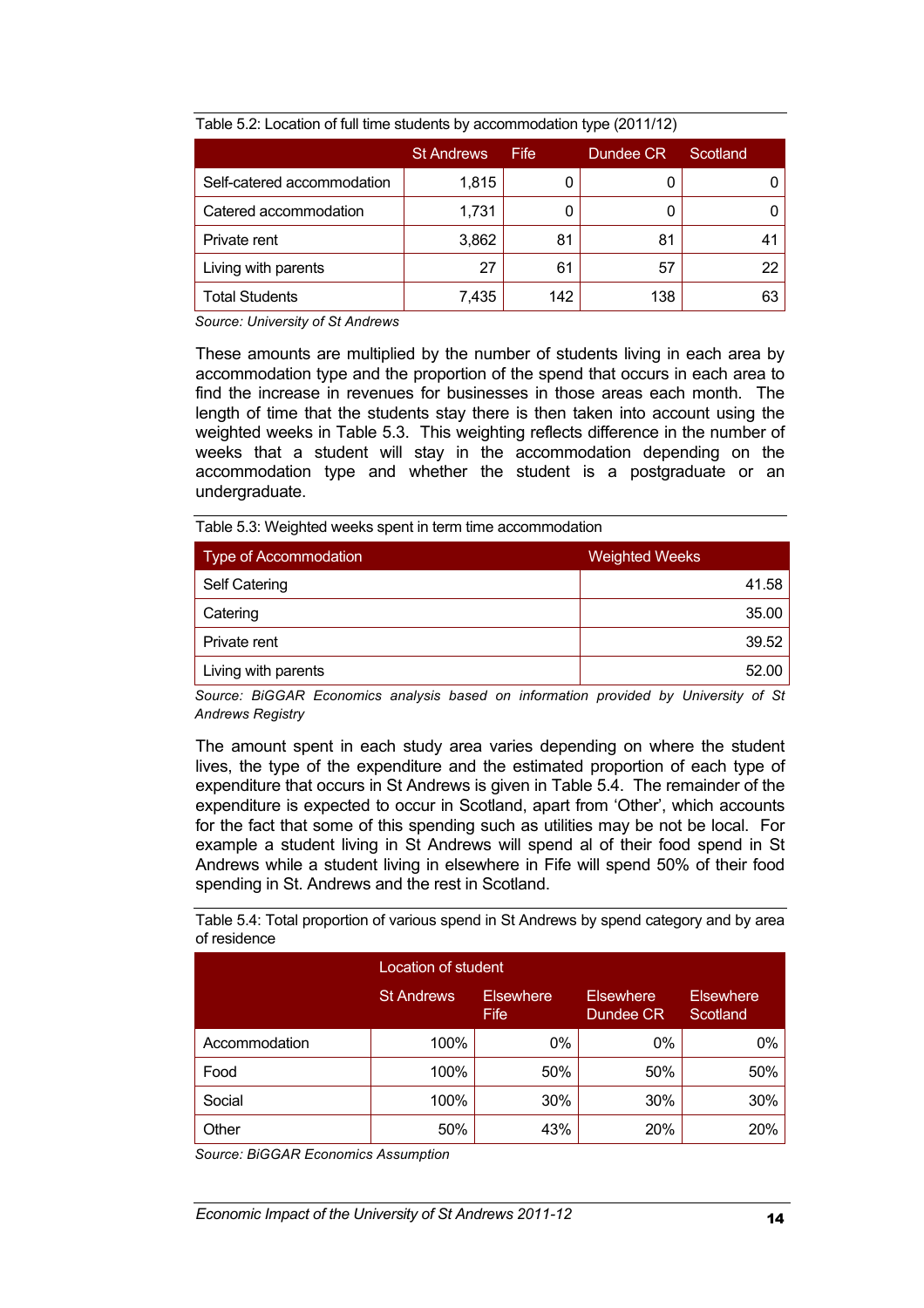The economic impact of the spend of students is estimated by applying economic assumptions. The University in 2011/12 supported in £29.2 million GVA and 757 jobs in Scotland. The impact in the town of St Andrews was £16.9 million GVA and 517 jobs. The breakdown of this impact for each study area is given in Table 5.5.

|                   | <b>St Andrews</b> | Fife | Dundee CR | Scotland |
|-------------------|-------------------|------|-----------|----------|
| $\vert$ GVA (£m)  | 16.9              | 18.1 | 18.2      | 29.2     |
| Employment (ftes) | 517               | 542  | 546       | 757      |

|  | Table 5.5: Total impact due to the student spend (2011/12) |  |
|--|------------------------------------------------------------|--|
|--|------------------------------------------------------------|--|

*Source: University of St Andrews*

### **5.2 Student Part Time Work**

The students of the University of St Andrews are an important factor in the local labour market because many of these students work part-time along with their studies. This part time work has an impact on the local economy.

The analysis of the impact of part-time work is based on the number of full-time students living in each area. To this number assumptions have been applied for:

- % of students that have a part-time job (based on the University of St Andrews Student Survey which suggests that 45% of students have a parttime job);
- subtracting the number known to work for the University;
- % of labour supply that is additional (90%); and
- ratio of annual term time student working hours to annual fte working hours which is based on how long students stay in the area during term time and number of hours worked in these part time jobs. Surveys by NUS Scotland<sup>3</sup> and RBS<sup>4</sup> estimate that average number of hours worked per week by a student is fourteen hours.

The GVA associated with this employment is estimated by applying an appropriate GVA per employee. The economic impact of this contribution to businesses'' productivity through additional labour provided by students working part time is estimated by applying supplier multipliers as the income impact has been estimated in the section regarding student spend.

The University in 2011/12 through students working part-time during term time contributed £24.7 million GVA and 1,033 full-time jobs to Scotland. The impact is broken down for each of the study areas in Table 5.6.

| Table 5.6: Total impact due to the part time work of students (2011/12) |  |  |
|-------------------------------------------------------------------------|--|--|
|-------------------------------------------------------------------------|--|--|

|                   | <b>St Andrews</b> | Fife | Dundee CR | Scotland |
|-------------------|-------------------|------|-----------|----------|
| $GVA$ (£m)        | 19.5              | 20.5 | 20.7      | 24.7     |
| Employment (ftes) | 884               | 916  | 926       | 1,033    |

*Source: University of St Andrews*

<sup>&</sup>lt;sup>3</sup> NUS Scotland, *Still in the Red,* 2012<br><sup>4</sup> RBS, *Student Living Index,* 2009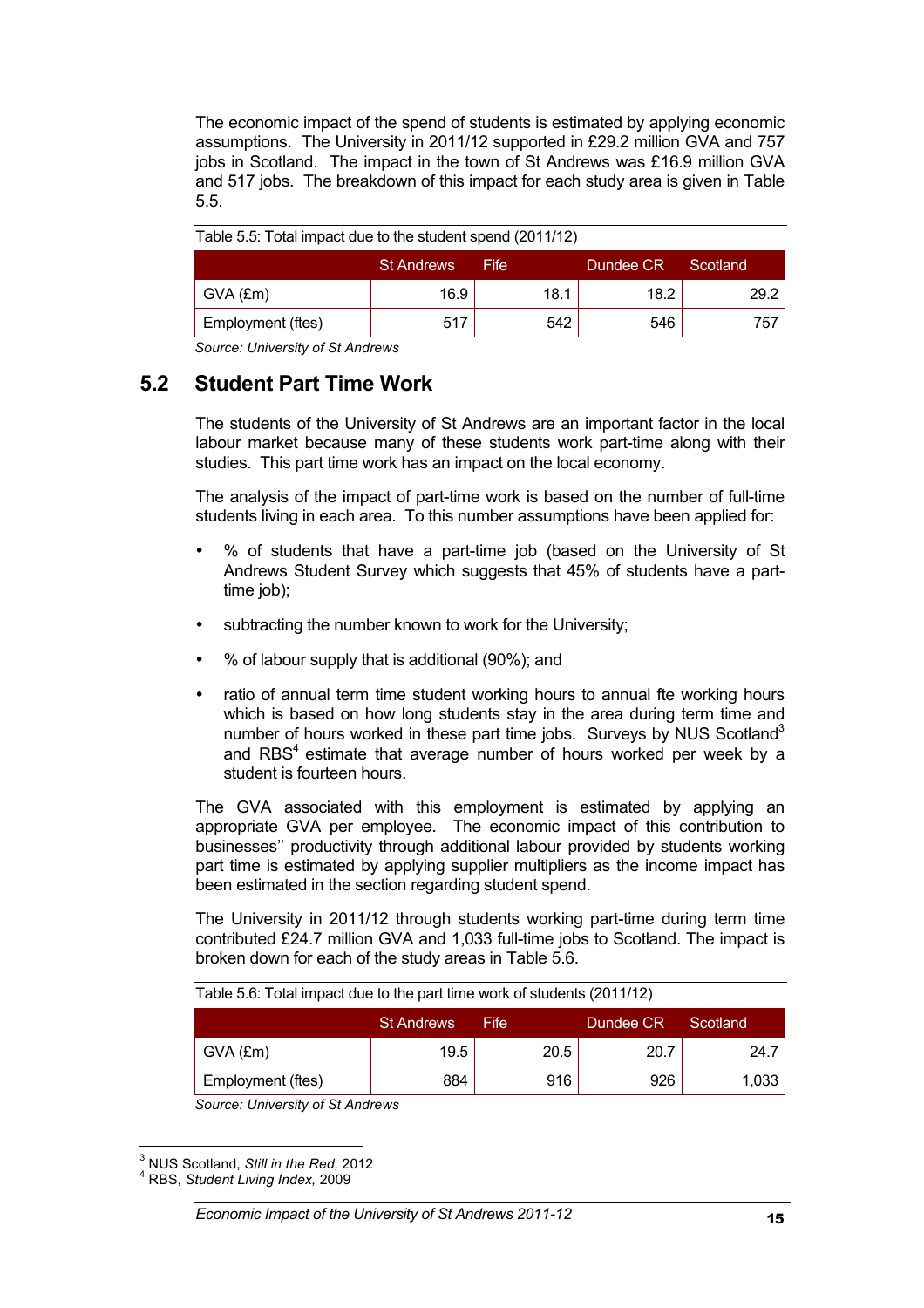### **5.3 Summary**

The University of St Andrews through their students contributed £36.4 million GVA and 1,401 jobs to St Andrews and £53.9 million GVA and 1,791 jobs to Scotland.

Table 5.7: Summary of Student GVA Impact, £m (2011/12)

|                               | <b>St Andrews</b> | Fife | Dundee CR | Scotland |
|-------------------------------|-------------------|------|-----------|----------|
| <b>Student Spending</b>       | 16.9              | 18.1 | 18.2      | 29.2     |
| <b>Student Part Time work</b> | 19.5              | 20.5 | 20.7      | 24.7     |
| <b>Total Student Impact</b>   | 36.4              | 38.5 | 38.9      | 53.7     |

*Source: BiGGAR Economics – Figures may not total due to rounding*

#### Table 5.8: Summary of Student Employment Impact (2011/12)

|                               | <b>St Andrews</b> | Fife  | Dundee CR | Scotland |
|-------------------------------|-------------------|-------|-----------|----------|
| <b>Student Spending</b>       | 517               | 542   | 546       | 757      |
| <b>Student Part Time work</b> | 884               | 916   | 926       | 1,033    |
| <b>Total Student Impact</b>   | 1,401             | 1,458 | 1.472     | 1,791    |

*Source: BiGGAR Economics – Figures may not total due to rounding*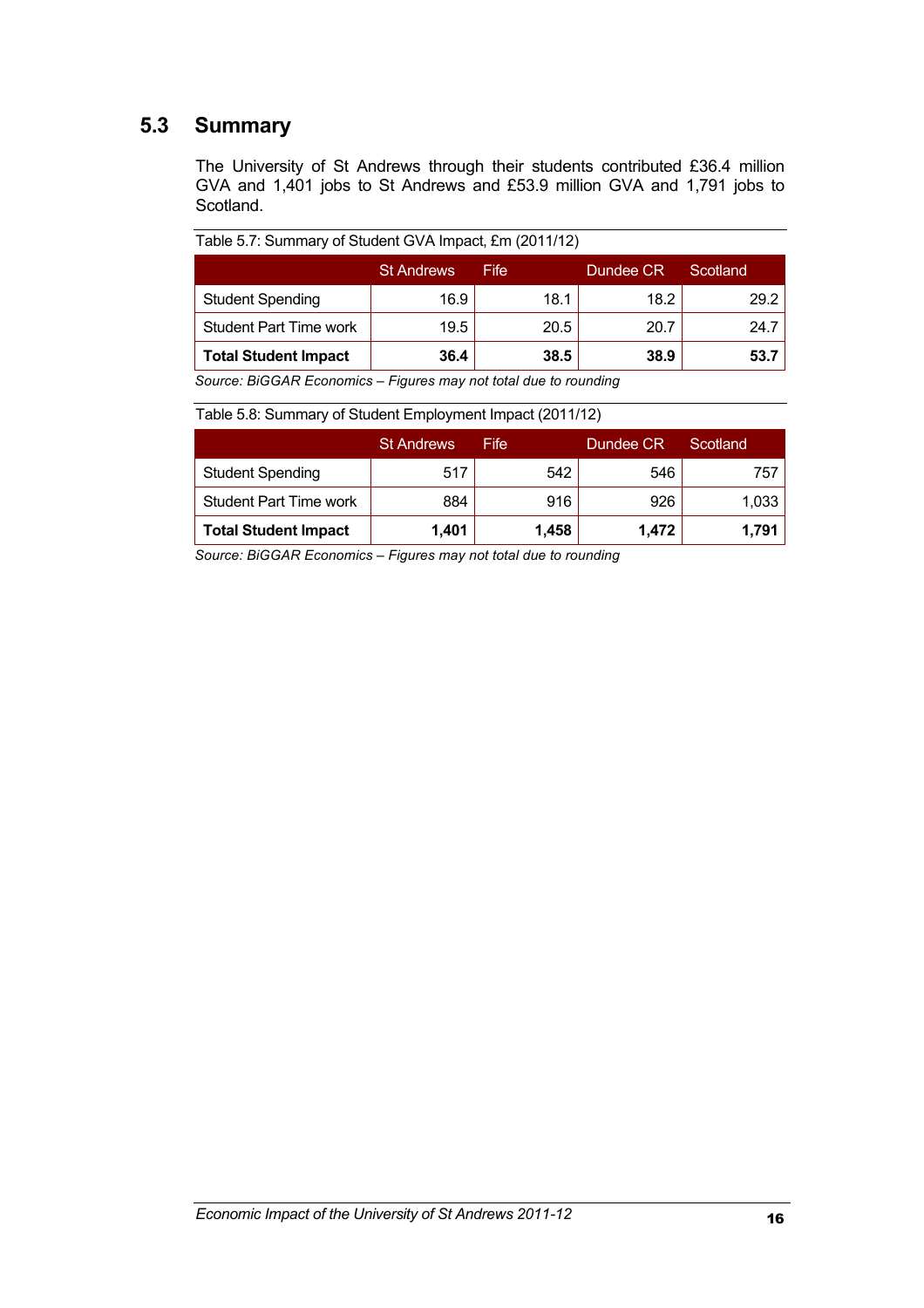# **6 TOURISM**

The University contributes to the economy through attracting additional visitors through:

- visits from friends and family of staff and students of the University;
- conferences, events and courses hosted by the University; and
- provision of accommodation for leisure visitors.

### **6.1 Visits from Friends and Family**

The University attracts additional visitors to the study areas through visits to staff and students from friends and family (VFR). The number of domestic and overseas visits each staff and student receives is estimated by dividing the annual number of domestic and overseas VFR trips by the population of Scotland. These assumptions along with the spend assumptions per trip is shown in Table 6.1. These are applied to the headcount of staff and students at the University to give additional visitor spend.

|                                                              | Total | Source                                               |  |
|--------------------------------------------------------------|-------|------------------------------------------------------|--|
| Annual number of VFR trips in<br>Scotland from UK (£m)       | 2.34  | VisitScotland: Scotland Key Facts in<br>Tourism 2011 |  |
| Annual number of VFR trips in<br>Scotland from overseas (£m) | 0.61  | VisitScotland: Scotland Key Facts in<br>Tourism 2011 |  |
| Population Scotland (million)                                | 5.25  | Mid Year Population Estimates 2011                   |  |
| Spend per UK VFR trip (£m)                                   | 150   | VisitScotland: Scotland Key Facts in<br>Tourism 2011 |  |
| Spend per overseas VFR trip (£m)                             | 503   | VisitScotland: Scotland Key Facts in<br>Tourism 2011 |  |

Table 6.1: Visit Friends and Family Assumptions (2011/12)

*Source: University of St Andrews*

Applied to the additional visitor spend is an assumption of the percentage of each trip spend in each study area which is shown in Table 6.2.

| Table 6.2: Location of spend of visitors (2011/12) |               |      |               |          |  |
|----------------------------------------------------|---------------|------|---------------|----------|--|
|                                                    | St<br>Andrews | Fife | Dundee<br>CR. | Scotland |  |
| Percentage of trip spent in each area              | 60%           | 70%  | 70%           | 100%     |  |

The economic impact of the additional visitor spend in each area is estimated by applying economic assumptions. This results in an estimated impact of £0.9 million GVA to the Scottish economy and 42 jobs, of which £0.4 million GVA and 20 jobs are in St Andrews.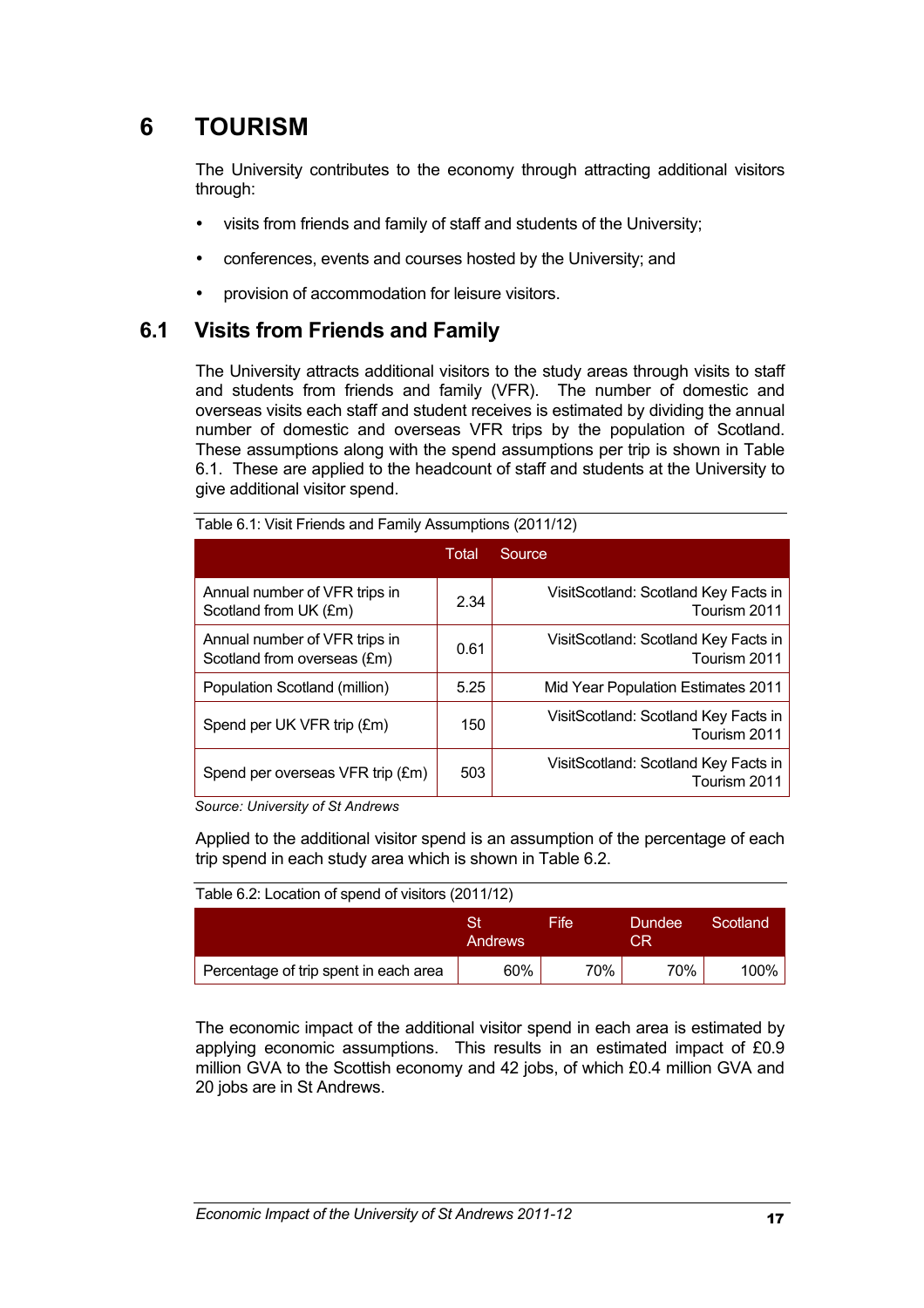| Table 6.3: Total impact due to visits from friends and family (2011/12) |     |     |  |     |  |  |
|-------------------------------------------------------------------------|-----|-----|--|-----|--|--|
| <b>St Andrews</b><br>Dundee CR<br>Scotland<br>Fife                      |     |     |  |     |  |  |
| 0.4                                                                     | 0.5 | 0.5 |  | 0.9 |  |  |
| 20                                                                      | 24  | 24  |  |     |  |  |
|                                                                         |     |     |  |     |  |  |

*Source: University of St Andrews*

### **6.2 Conferences, Events and Courses**

There are a variety of different conferences, events and courses. These are categorised into five types and are shown in Table 6.4 along with the number of delegates hosted in 2011/12.

The first step in estimating the economic impact of these events was to estimate how many additional visitors result from these events. Some of these events will be additional to the economy as without the University the event would never happened (for example weddings by alumni, conferences attracted to the area due to the University's research strength or the unique facilities and location of the University). An assumption of the additionality of each type of event is shown in Table 6.4. This table also shows an assumption of how many delegates bring partners.

Applying the additionality assumption and the bringing partners assumption to the delegate numbers results in an estimate of additional visitors to the area.

| Table 6.4: Conferences, events & courses - additional visitors assumptions (2011/12) |                            |              |                  |  |  |
|--------------------------------------------------------------------------------------|----------------------------|--------------|------------------|--|--|
|                                                                                      | Delegate<br><b>Numbers</b> | % Additional | % Bring partners |  |  |
| Weddings                                                                             | 4,827                      | 50%          | $0\%$            |  |  |
| Day Conferences                                                                      | 2,026                      | 85%          | $0\%$            |  |  |
| <b>Residential Conferences</b>                                                       | 3,352                      | 85%          | 8%               |  |  |
| <b>Residential Courses</b>                                                           | 1,276                      | 100%         | 8%               |  |  |
| Groups                                                                               | 3,404                      | 25%          | 8%               |  |  |

*Source: University of St Andrews*

The second step is to estimate how many days were spent in St Andrews by the visitors and how many of these days were spent in University accommodation (to avoid double counting since the amount spent on University accommodation is accounted for in the direct impact). These assumptions are shown in Table 6.5 and applied to the estimate of additional visitors to the area.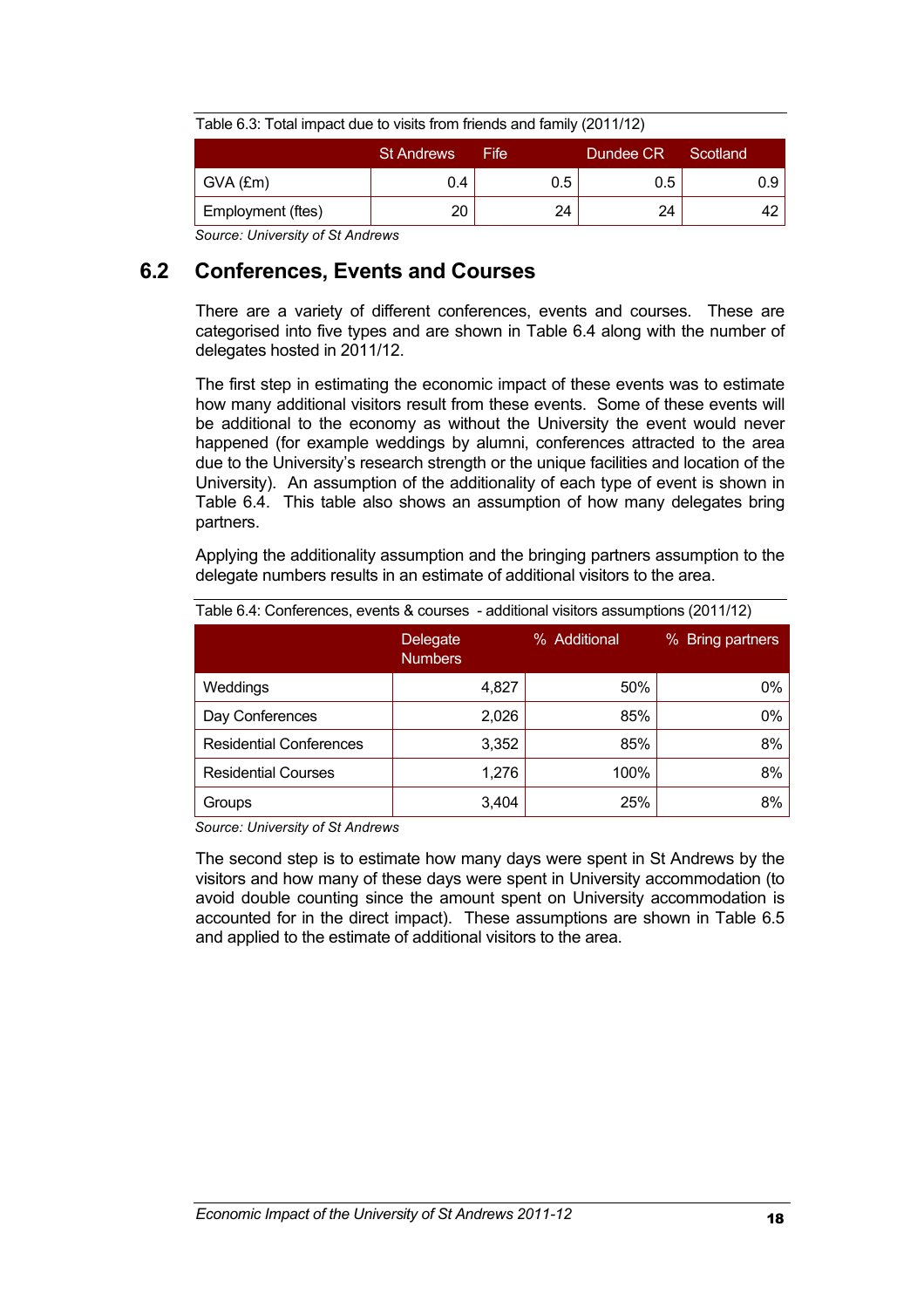Table 6.5: Conferences, events & courses - accommodation & duration assumptions (2011/12)

|                                | % stay University<br>accommodation | Duration (Nights) |
|--------------------------------|------------------------------------|-------------------|
| Weddings                       | 30%                                |                   |
| Day Conferences                | 0%                                 |                   |
| <b>Residential Conferences</b> | 30%                                |                   |
| <b>Residential Courses</b>     | 100%                               | 24                |
| Groups                         | 50%                                |                   |

*Source: University of St Andrews*

The next step was to apply a daily spend estimate to the five visitor types. This daily spend will vary depending on whether the visitor stays in University accommodation. These assumptions are shown in Table 6.6. These assumptions were applied to the nights stayed by visitors who stay in University and non-University accommodation. This produced an estimate of the total spend by additional visitors.

|                                | Daily Spend (£) |                | Source                                                 |  |
|--------------------------------|-----------------|----------------|--------------------------------------------------------|--|
|                                | Total           | Exc.<br>Accom. |                                                        |  |
| Weddings                       | 68.24           | 47.08          |                                                        |  |
| Day Conferences                | 110.54          | 76.27          | VisitScotland: Scotland Key Facts in<br>Tourism 2011   |  |
| <b>Residential Conferences</b> | 115.07          | 79.40          |                                                        |  |
| <b>Residential Courses</b>     | n/a             | 25.00          | BiGGAR Economics based on<br>tourism and student spend |  |
| Groups                         | 68.24           | 47.08          | VisitScotland: Scotland Key Facts in<br>Tourism 2011   |  |

Table 6.6: Conferences, events and courses – spend assumptions (2011/12)

*Source: University of St Andrews*

The last step was to estimate the impact of the total spend by applying economic assumptions. This resulted an impact of £2.1 million GVA in Scotland and 105 jobs, of which £1.5 million was in St Andrews, supporting 83 jobs.

| Table 6.7: Total impact due to hosting conferences, events and courses (2011/12) |     |     |     |  |     |  |
|----------------------------------------------------------------------------------|-----|-----|-----|--|-----|--|
| <b>St Andrews</b><br>Dundee CR<br>Fife.<br>Scotland                              |     |     |     |  |     |  |
| GVA (£m)                                                                         | 1.5 | 1.6 | 1.6 |  | 2.1 |  |

Employment (ftes) 83 86 86 105

*Source: University of St Andrews*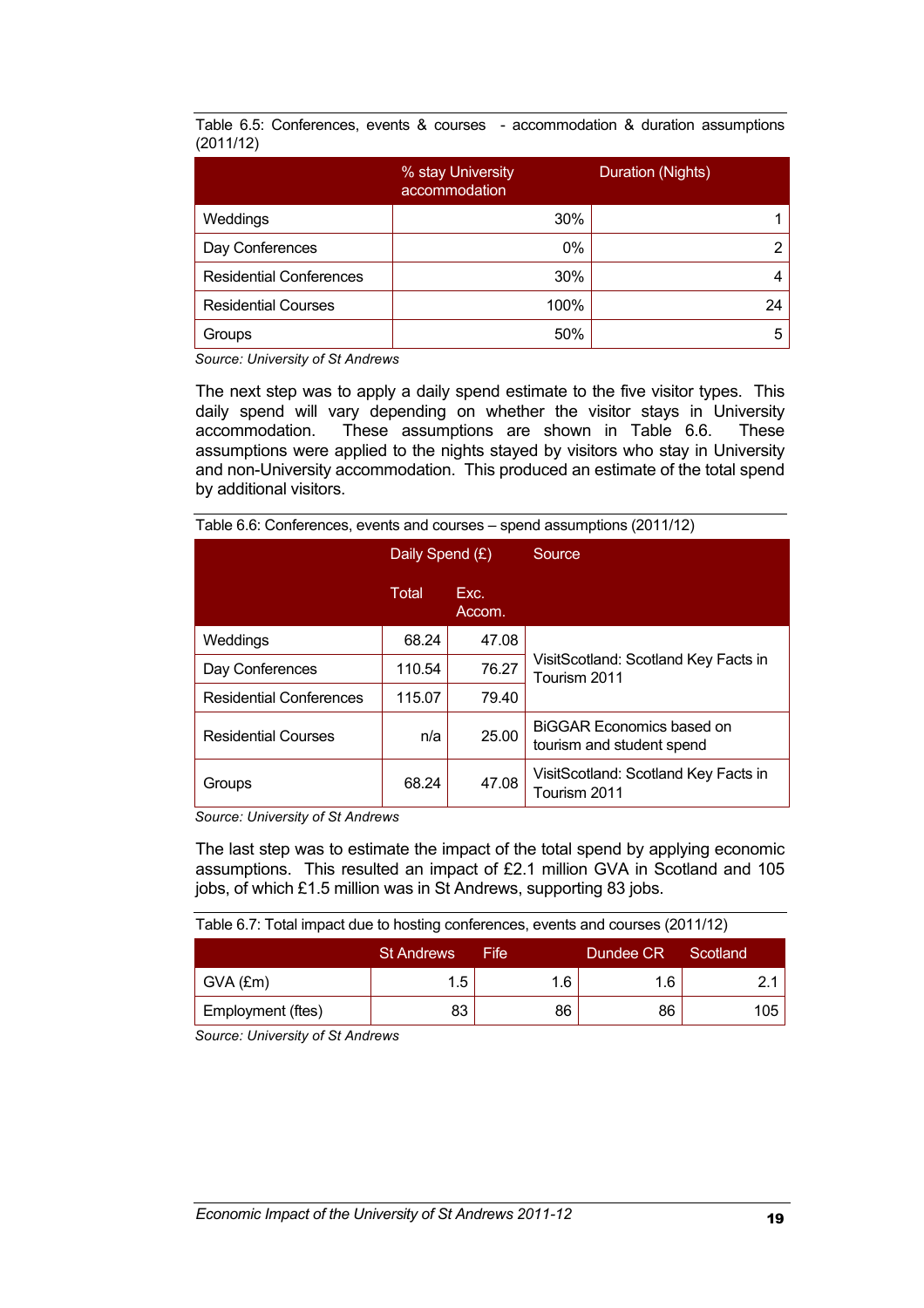### **6.3 Provision of Accommodation for Leisure Visitors**

The University provides accommodation for leisure visitors. In 2011/12 there were 14,855 bednights occupied. The economic impact of these visitors was estimated using the following assumptions:

- additional visitors most of the visitors staying in University accommodation are assumed to be additional. The analysis assumes that only 15% of the bednights would have happened anyway in St Andrews and 17% in Fife, Dundee City Region and Scotland. This assumption is based on:
	- o visitors to St Andrews usually specifically wish to go to St Andrews and if they could not visit St Andrews they are not likely to visit anywhere else in Fife, Dundee City Region or Scotland; and
	- $\circ$  University accommodation is available during time periods when the rest of the town is at peak capacity. As the rest of town is full when visitors stay at University accommodation, the University is not taking visitors away from any other businesses in the area.
- type of visitor the bednight figure was apportioned between UK visitors and overseas visitors based on the proportion of bednights in Scotland that were attributable to each type of visitor (sourced from VisitScotland: Scotland Key Facts in Tourism 2011); and
- non accommodation spend per bednight by type of visitor  $-$  the impact associated with visitors staying in University owned accommodation is already included in the core direct impact of the University calculated above. Therefore the spend per type of visitor per trip excludes accommodation (sourced from VisitScotland: Scotland Key Facts in Tourism 2011).

These assumptions result in an estimate of the spending of the additional visitors that the University attracts to the area due to the provision of accommodation. The economic impact of this spend is estimated by applying economic assumptions. This results in a total economic impact of £0.4 million GVA in Scotland, supporting 22 jobs. Of this, £0.3 million GVA and 18 of the jobs were in St Andrews. A summary of this impact for each of the study areas is given in Table 6.8.

| $\frac{1}{2}$ and $\frac{1}{2}$ . Then impact and to the proticion of sounights for local of holloid $\frac{1}{2}$ . If $\frac{1}{2}$ |                   |       |           |          |  |  |  |
|---------------------------------------------------------------------------------------------------------------------------------------|-------------------|-------|-----------|----------|--|--|--|
|                                                                                                                                       | <b>St Andrews</b> | Fife. | Dundee CR | Scotland |  |  |  |
| GVA (£m)                                                                                                                              | 0.3               | 0.3   | 0.3       | 0.4      |  |  |  |
| Employment (ftes)                                                                                                                     | 18                | 18    | 18        |          |  |  |  |

Table 6.8: Total impact due to the provision of bednights for leisure visitors (2011/12)

*Source: University of St Andrews*

### **6.4 Summary**

The total tourism impact of the University of St Andrews in 2011/12 was £2.2 million GVA and 121 jobs in St Andrews and in Scotland the total impact was £3.4 million GVA and 168 jobs.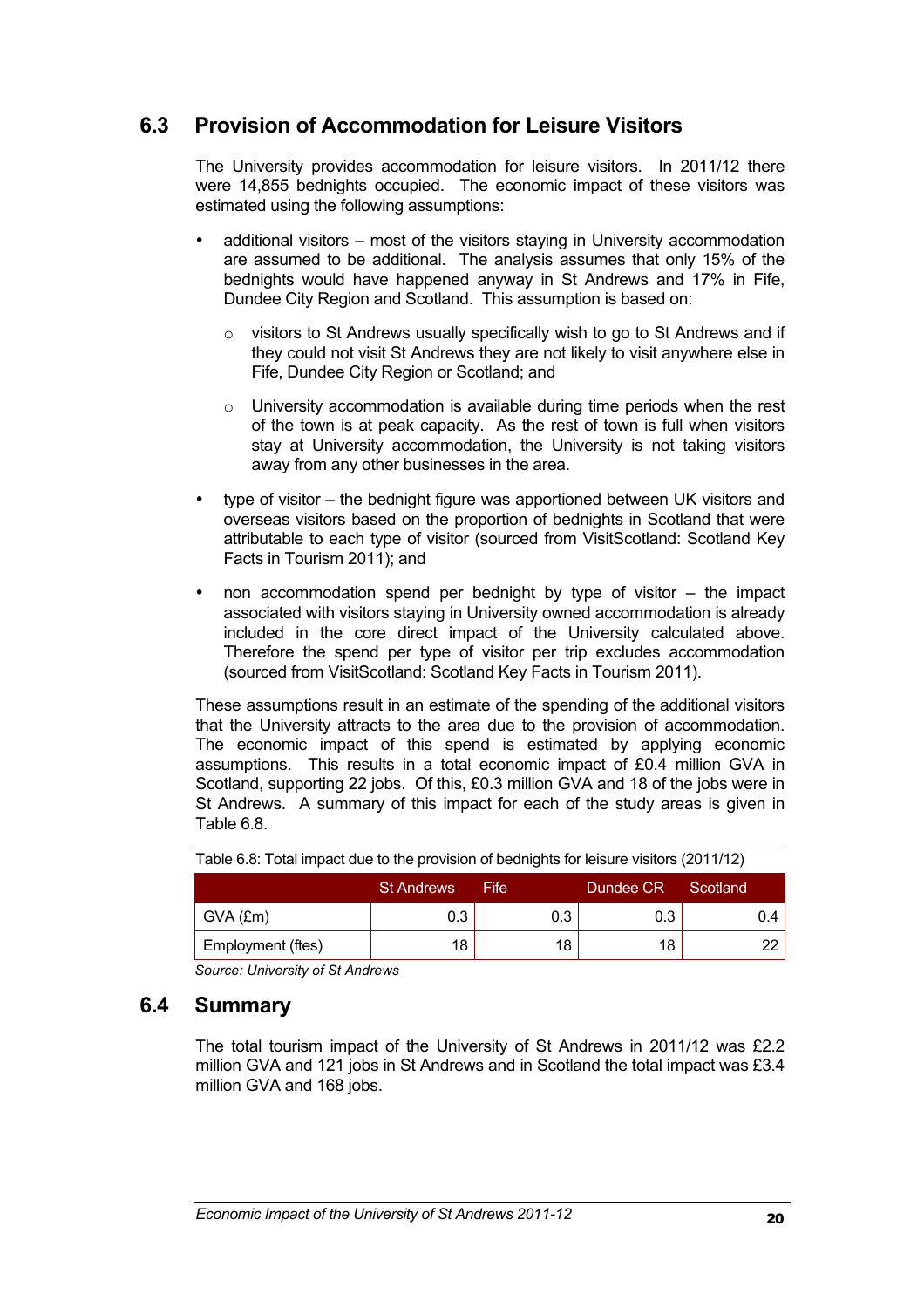#### Table 6.9: Summary of Tourism GVA Impact, £m (2011/12)

|                             | <b>St Andrews</b> | Fife | Dundee CR | Scotland |
|-----------------------------|-------------------|------|-----------|----------|
| VFR                         | 0.4               | 0.5  | 0.5       | 0.9      |
| Events                      | 1.5               | 1.6  | 1.6       |          |
| Leisure Accommodation       | 0.3               | 0.3  | 0.3       | 0.4      |
| <b>Total Tourism Impact</b> | 2.2               | 2.4  | 2.4       | 3.4      |

*Source: BiGGAR Economics – Figures may not total due to rounding*

Table 6.10: Summary of Tourism Employment Impact (2011/12)

|                             | <b>St Andrews</b> | Fife | Dundee CR | Scotland |
|-----------------------------|-------------------|------|-----------|----------|
| VFR                         | 20                | 24   | 24        |          |
| Events                      | 83                | 86   | 86        | 105      |
| Leisure Accommodation       | 18                | 18   | 18        | 22       |
| <b>Total Tourism Impact</b> | 121               | 127  | 127       | 168      |

*Source: BiGGAR Economics – Figures may not total due to rounding*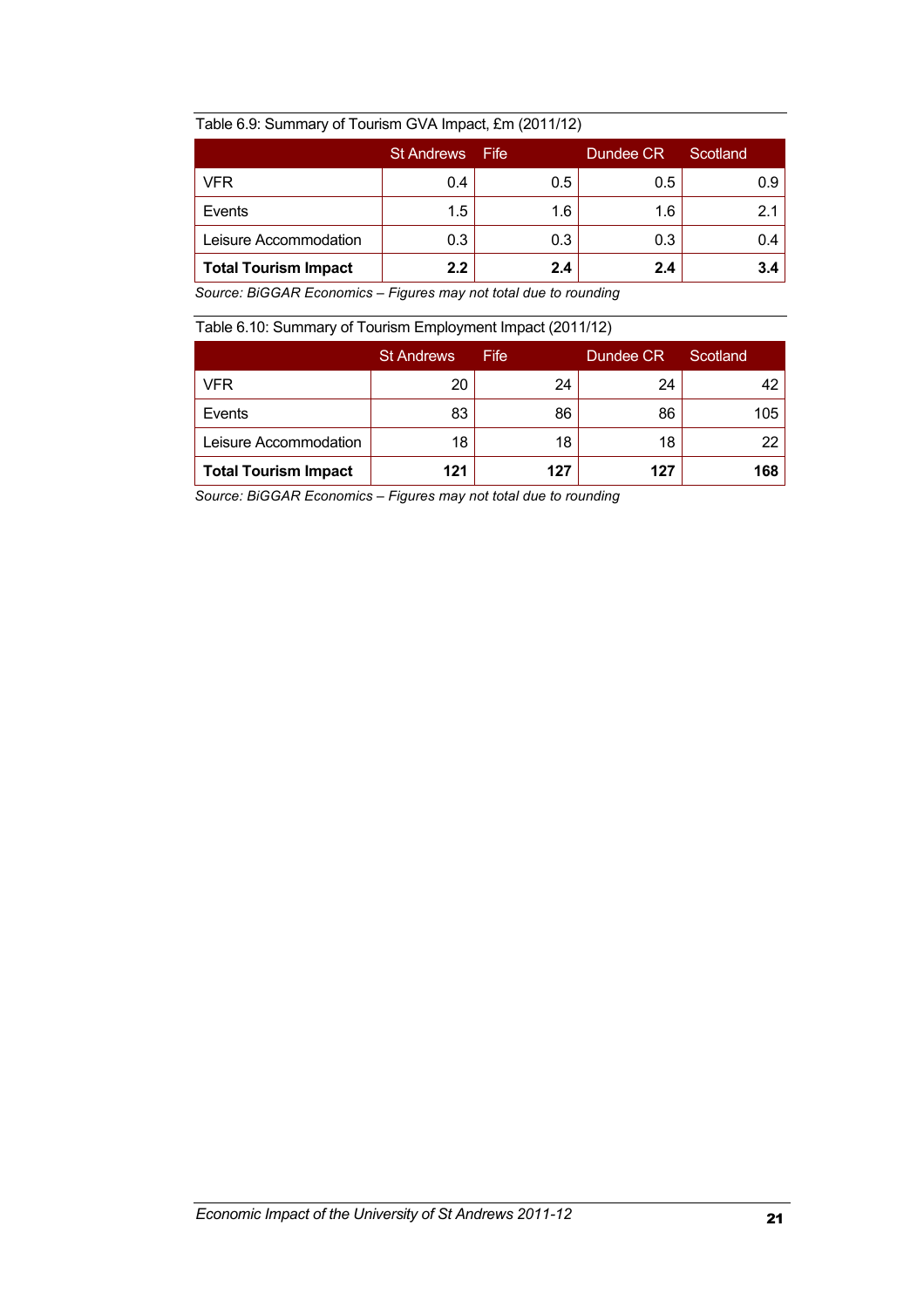# **7 VALORISATION TO BUSINESSES**

The University contributes to the economy by creating impacts in businesses through the utilisation of knowledge in practice, known as valorisation. The University puts this into practice through businesses in at least five ways:

- providing consulting services to businesses;
- knowledge transfer partnerships;
- licensing of intellectual property;
- formation of new companies; and
- continued professional development.

### **7.1 Consulting**

Universities contribute to businesses by providing consultancy services. In 2011/12 the University provided services that generated £2.4 million of income.

The impact of this on businesses has been estimated based on the assumption that businesses would not pay for the service unless businesses received a benefit at least equal to the cost. Therefore it is assumed that the benefit to companies equals the cost of the income to the University from consultancy services.

The benefit to each study area is based on the proportion of businesses that receive consultancy services. This is based on analysis carried out in the previous economic study. This is shown in Table 7.1.

| Table 7.1: Location of consulting business by contract value |      |           |          |  |  |  |
|--------------------------------------------------------------|------|-----------|----------|--|--|--|
| <b>St Andrews</b>                                            | Fife | Dundee CR | Scotland |  |  |  |
| 46%                                                          | 48%  | 51%       | 57%      |  |  |  |

*Source: University of St Andrews consultancy data 2010*

The direct jobs impact of this increased turnover was calculated by dividing the GVA by the GVA per employee ratio for the appropriate sectors. The total impact was then calculated by applying appropriate multipliers.

The University through providing consultancy services in 2011/12 supported an additional £2.5 million GVA in Scotland and supported 52 jobs. This included £1.3 million GVA and 24 jobs in St Andrews.

Table 7.2: Total GVA impact due to consulting (2011/12)

|                   | <b>St Andrews</b> | Fife. | Dundee CR <sup>+</sup> | Scotland |
|-------------------|-------------------|-------|------------------------|----------|
| GVA(E)            | ີ                 | l.4   | 1.5                    | 2.5      |
| Employment (ftes) | 24                | ∼~    | 29                     |          |

*Source: BiGGAR Economics calculations*

### **7.2 Knowledge Transfer Partnerships**

Knowledge Transfer Partnerships (KTPs) are another way the University has of increasing the turnover and employees in businesses.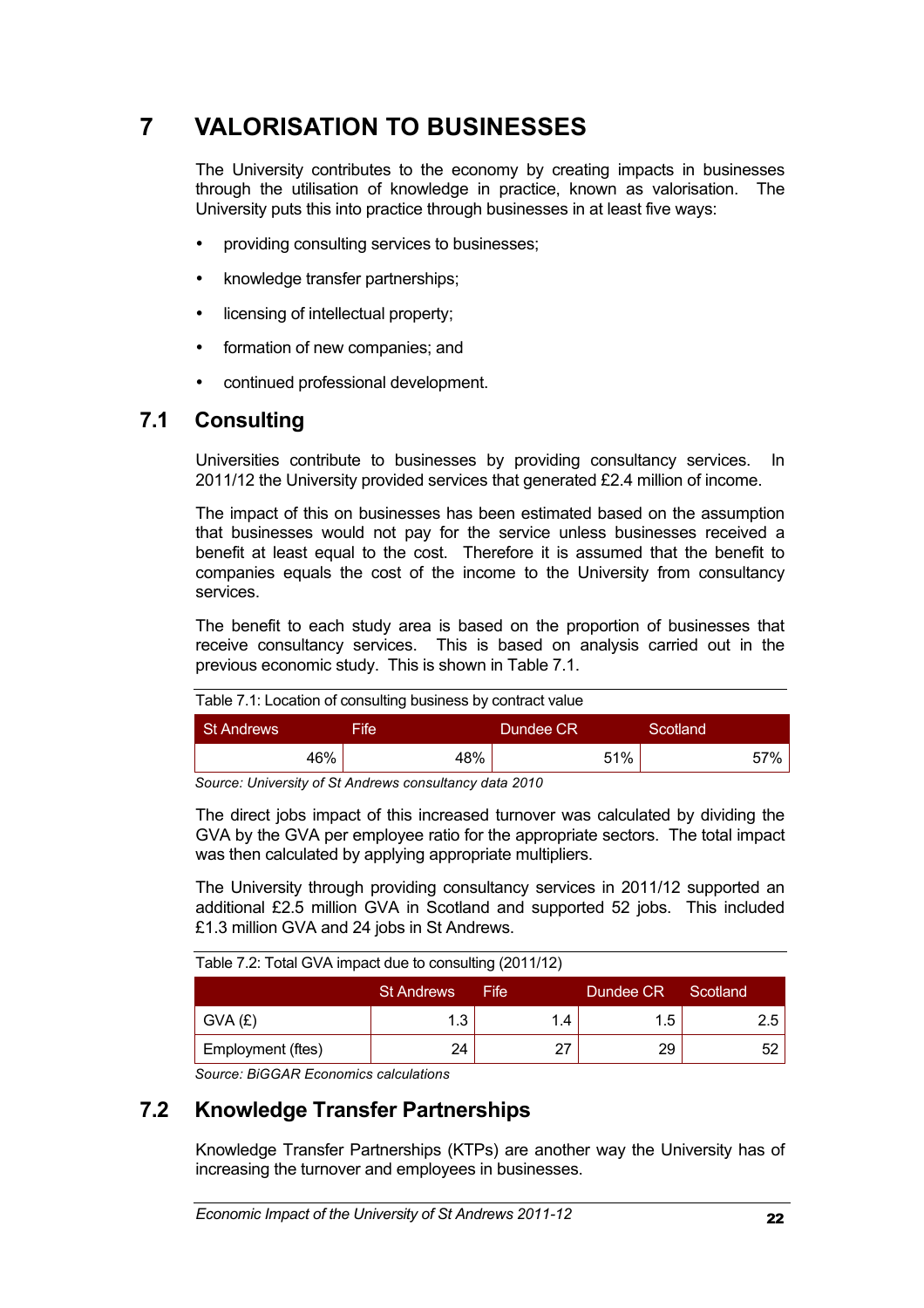The University of St Andrews has completed two KTPs in the last three years and there is one KTP that started in 2012 and is currently on-going. All three of these projects were based in Scotland, although none were in Fife or the Dundee city region.

Previous research has shown that KTPs contribute an average of £713,000 GVA in the six-year period after their completion and 10% of this while the KTP was being undertaken. There were three jobs created per KTP<sup>5</sup>. The total impact was then calculated by applying the appropriate multipliers.

In this way it can be shown that the KTPs undertaken by the University of St Andrews contributed £0.5 million GVA and 20 jobs to Scotland in 2011/12.

| Table 7.3: Total impact due to the KTPs (2011/12) |                   |       |           |          |  |
|---------------------------------------------------|-------------------|-------|-----------|----------|--|
|                                                   | <b>St Andrews</b> | Fife. | Dundee CR | Scotland |  |
| GVA (£)                                           |                   |       |           | $0.5 -$  |  |
| Employment (ftes)                                 |                   |       |           |          |  |

*Source: University of St Andrews*

### **7.3 Licensing**

Licensing is method by which the University valorises its knowledge because companies that purchase the licenses are putting the knowledge into practice.

The amount by which the license is increases the turnover of companies is estimated by the royalty income the University receives which is set as a percentage of sales.

The licenses have been analysed to remove the licenses given to spin-out and spin-in companies as the turnover of these companies has been accounted in the next section. The licenses have also been analysed on the basis of the location of the company and also the sector of the company. The University of St Andrews received £414,000 income from licences in 2011/12 (in the Life Sciences sector and Scientific Equipment sector). The majority of this income came from licences to companies in the UK and Germany, but outside Scotland. It is estimated that Scottish companies created an additional £9,831 in income from licence granted by the University of St Andrews. This is 1.3% of the estimated income associated with all licences granted by the University of St Andrews that year throughout the EU. The additional income for businesses in each study area and shown by sector in Table 7.4.

| Table 7.4: Income to companies from UofStA license by location and sector (2011/12) |                   |      |           |          |  |
|-------------------------------------------------------------------------------------|-------------------|------|-----------|----------|--|
|                                                                                     | <b>St Andrews</b> | Fife | Dundee CR | Scotland |  |
| Life Sciences                                                                       |                   |      |           | 9,831    |  |
| <b>Scientific Equipment</b>                                                         |                   |      |           |          |  |

*Source: University of St Andrews*

The economic impact of the increase in turnover in Scottish companies due to the licensing of the University's knowledge is estimated by applying a turnover to GVA ratio, turnover per employee and multipliers that match as close as possible the sector of the company. In this way it can be shown that licences generated an

<sup>&</sup>lt;sup>5</sup> Regeneris Consulting: Knowledge Transfer Partnerships, Strategic Review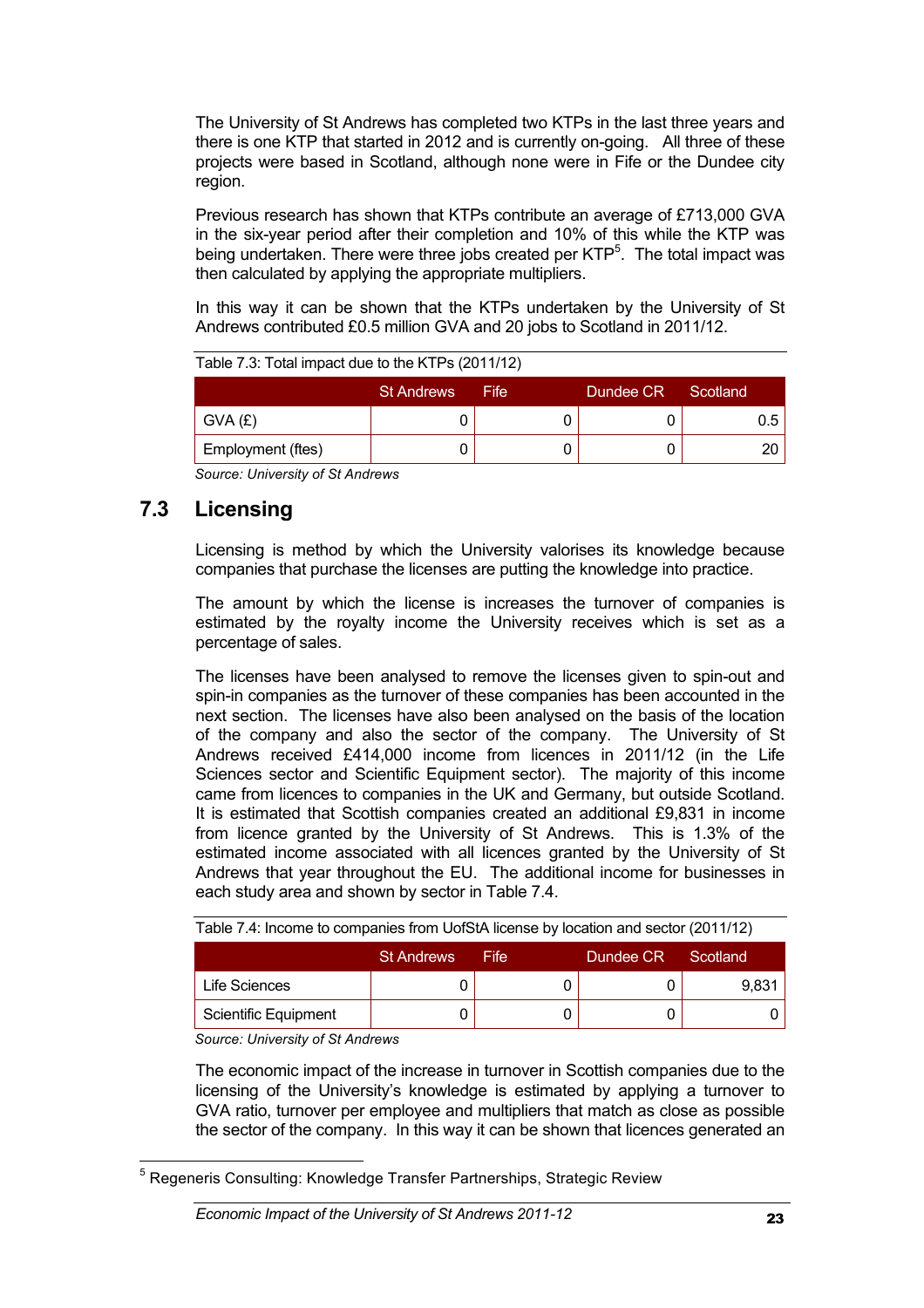additional £7,766 GVA in Scotland. The licences generated a significantly more impact outside Scotland but this is not included in this study.

| Table 7.5: Total impact due to the licences (2011/12) |  |  |  |
|-------------------------------------------------------|--|--|--|
|                                                       |  |  |  |

|                   | <b>St Andrews</b> | Fife: | Dundee CR | Scotland |
|-------------------|-------------------|-------|-----------|----------|
| GVA(E)            |                   |       |           | 7.766    |
| Employment (ftes) |                   |       |           |          |

*Source: University of St Andrews*

### **7.4 Spin-in, Spin-out and Start-up Companies**

The University's knowledge is also put into practice through spin-in, spin-out and start-up companies. These 19 companies had a combined turnover of £6.4 million and employ 100 people. Some this turnover and employment is not included in the economic impact assessment as:

- some of these companies are wholly owned subsidiaries of the University, therefore their impact has already been accounted for in the direct impact; and
- some of these companies are part owned by the University therefore not all of their turnover will be included in the analysis as some of it will be accounted for in the direct impact.

The remaining employees in these companies have been broken down into the location of the company and by the sector of the company. This is shown in Table 7.6.

| $\frac{1}{2}$ and $\frac{1}{2}$ . The state in the state of the state of the state of the state of $\frac{1}{2}$ . The state of $\frac{1}{2}$ |                   |      |           |          |  |  |
|-----------------------------------------------------------------------------------------------------------------------------------------------|-------------------|------|-----------|----------|--|--|
|                                                                                                                                               | <b>St Andrews</b> | Fife | Dundee CR | Scotland |  |  |
| Safety Lighting                                                                                                                               |                   |      |           |          |  |  |
| Consultancy                                                                                                                                   | 6                 | 6    | 6         | 6        |  |  |
| <b>Medical Devices</b>                                                                                                                        | 8                 | 8    | 9         | 9        |  |  |
| Chemicals                                                                                                                                     | 30                | 30   | 37        | 52       |  |  |
| <b>Life Sciences</b>                                                                                                                          | 0                 |      | 0         | 10       |  |  |
| Design                                                                                                                                        | 0                 | 5    | 0         | 5        |  |  |
| Scientific Research                                                                                                                           | 14                | 14   | 14        | 14       |  |  |

Table 7.6: Employment in pin-out and spin-in companies by location and sector (2011/12)

*Source: University of St Andrews*

The economic impact of spin-outs and spin-ins was estimated by applying the turnover per employee, turnover to GVA ratio, and multipliers that match as close as possible the sector of the company. In this way it can be shown that the spinout and start up companies associated to the University of St Andrews contributed £15.7 million GVA to the Scottish economy and 252 jobs. Of this £5.9 million GVA and 77 jobs were in St Andrews. The breakdown of this impact by study area is given in Table 7.7.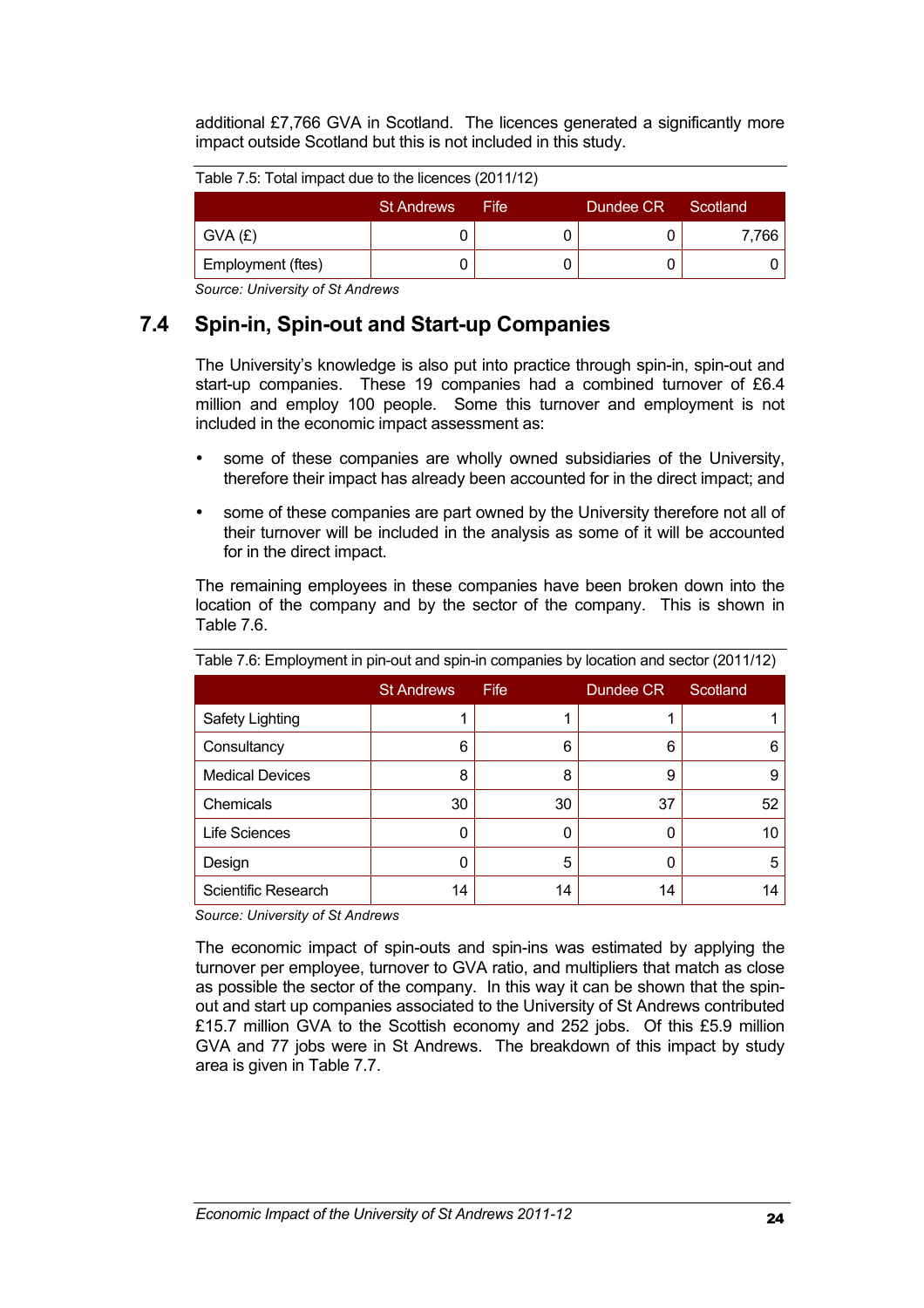| Table 7.7: Total impact due to the spin-outs and start-ups (2011/12) |                   |      |           |          |  |
|----------------------------------------------------------------------|-------------------|------|-----------|----------|--|
|                                                                      | <b>St Andrews</b> | Fife | Dundee CR | Scotland |  |
| $\mid$ GVA (£m)                                                      | 5.9               | 6.3  | 7.5       | 15.7     |  |
| Employment (ftes)                                                    |                   | 86   | 99        | 252      |  |

*Source: University of St Andrews*

### **7.5 Continued Professional Development**

The University of St Andrews also contributes to the local economy and it businesses by offering continued professional development courses (CPD). These courses will have a positive impact on the businesses that undertake them through the improved skills and knowledge of their employees.

In 2010/11<sup>6</sup> the University of St Andrews received £3.9 million for CPD courses undertaken by a wide range of companies and individuals. No breakdown of the location of these companies in known but it has been assumed that they are all based in Scotland. As with consultancy, it is assumed that these businesses will not undertake the CPD courses unless the benefit is at least equal to the cost. Therefore the GVA increase associated with the courses run by St Andrews is also £3.9 million within Scottish companies.

The total impact is then calculated by applying the appropriate multipliers to the direct impacts. In this way it can be shown that CPD courses run in St Andrews contributed £7.4 million GVA to the Scottish economy.

| Table 7.8: Total impact from CPD (2010/11) |                   |      |           |          |  |
|--------------------------------------------|-------------------|------|-----------|----------|--|
|                                            | <b>St Andrews</b> | Fife | Dundee CR | Scotland |  |
| GVA (£m)                                   |                   |      |           |          |  |

*Source: University of St Andrews*

### **7.6 Examples of Valorisation**

An illustration of the process the University transfers knowledge into practice through commercialising its ideas is shown through the activities of the Scottish Oceans Institute (SOI) and Sea Mammal Research Unit (SMRU), which transfers knowledge in a variety of ways ranging from consultancy services to products. They both have commercial operations, which both spinout companies that are wholly owned by the University.

SOI is an interdisciplinary research institute studying oceanic systems science, ranging from the people who use and interact with the sea, to the biological and physical processes that make the seas function. SOI Ltd offers a range of services that provide clients with the best information available for the management of marine and coastal resources by industry, government and nongovernmental organisations.

SMRU carries out interdisciplinary research into the biology of marine mammals, training marine mammal scientists through providing undergraduate and postgraduate courses and advising governments, non-governmental organisations and industry on conservation issues. SMRU Ltd provides services to those managing marine mammals such as Scottish Natural Heritage and

 $6$  To be updated for 2011/12 data.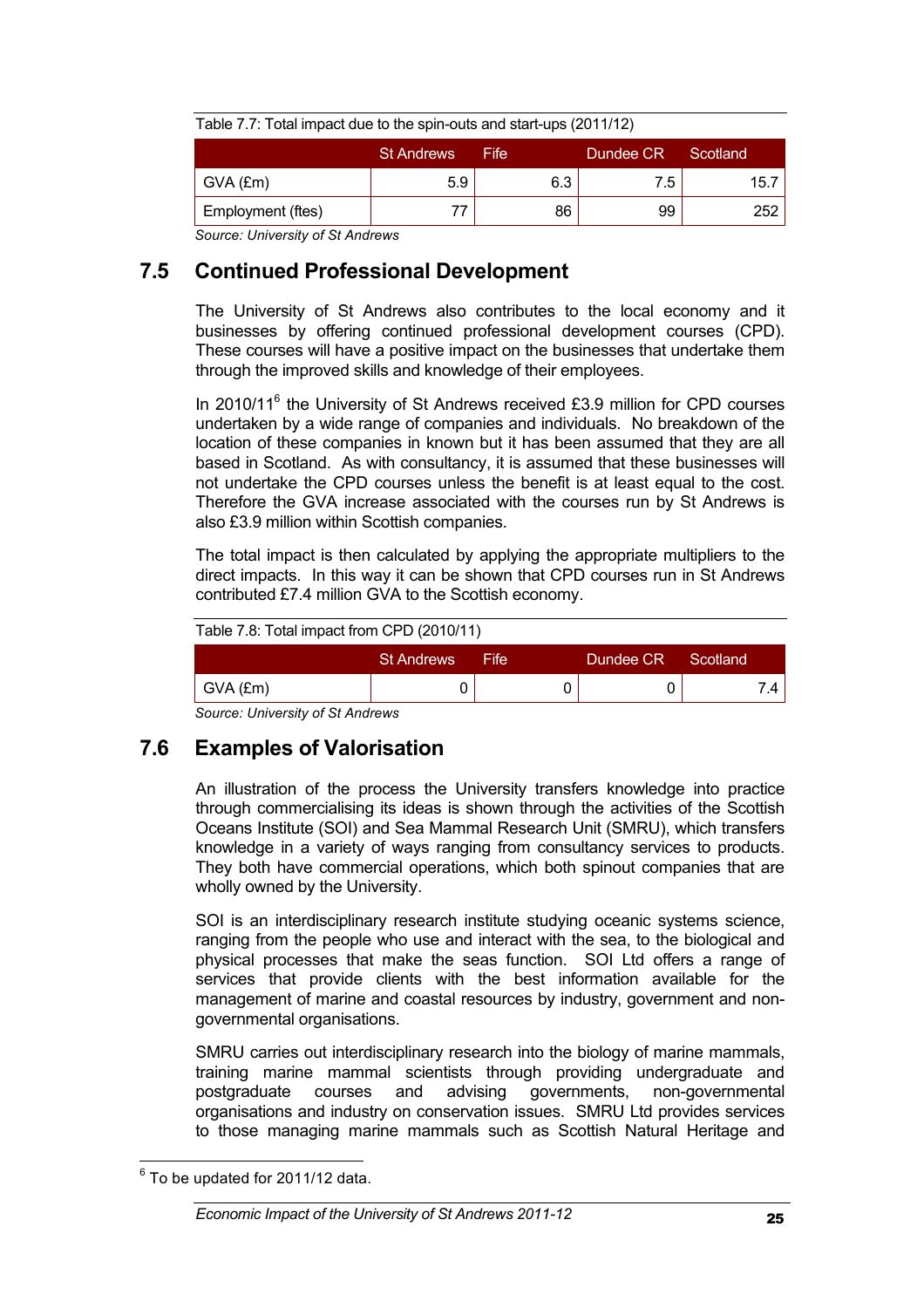Natural England and to those who wish to exploit marine resources such defence, oil and gas and marine renewables sectors. The services range from marine mammal monitoring programmes to advice on how to mitigate impact on marine mammals and surveying.

SMRU Ltd has also developed technology to assist the monitoring of sea mammals, PAMBuoy™, which detects the vocalisations of marine mammals and delivers this information to the client in real time. This technology has secured a £100,000 innovation grant from Scottish Enterprise. The technology solves a long term problem of how to detect marine mammals, particularly at night time, which used to rely on human observations. Along with the technology comes a support service in data analysis and interpretation from the marine mammal specialists at the University. This ownership of this technology has been transferred to Marine instrumentation Ltd, which is also owned by the University. This company is involved in developing emerging and leading technologies in the marine sector and ensuring they become the standard technology used by the sector.

### **7.7 Summary**

The total business valorisation impact of the University of St Andrews in 2011/12 was £7.2 million GVA and 101 jobs in St Andrews and in Scotland the total impact was £26.1 million GVA and 324 jobs.

| $1800$ and $1.50$ . Our mindividual values for public businesses $\bigcup_{i=1}^{n}$ (Eq. (2011) (2011) 12) |                   |      |           |          |  |  |
|-------------------------------------------------------------------------------------------------------------|-------------------|------|-----------|----------|--|--|
|                                                                                                             | <b>St Andrews</b> | Fife | Dundee CR | Scotland |  |  |
| Consulting                                                                                                  | 1.3               | 1.4  | 1.5       | 2.5      |  |  |
| <b>KTPs</b>                                                                                                 | 0                 | O    | 0         | 0.5      |  |  |
| Licensing                                                                                                   | 0                 | 0    | 0         | < 0.1    |  |  |
| Spin-outs and spin-ins                                                                                      | 5.9               | 6.3  | 7.5       | 15.7     |  |  |
| <b>CPD</b>                                                                                                  | 0                 | 0    | 0         | 7.4      |  |  |
| <b>Total Valorisation to</b><br>businesses Impact                                                           | 7.2               | 7.8  | 9.0       | 26.1     |  |  |

Table 7.9: Summary of Valorisation to businesses GVA Impact (£m) (2011/12)

*Source: BiGGAR Economics – Figures many not total due to rounding*

| Table 7.10. Suffittingly OF ValoriSation to businesses Entiployment impact (2011/12) |                   |             |           |          |  |  |
|--------------------------------------------------------------------------------------|-------------------|-------------|-----------|----------|--|--|
|                                                                                      | <b>St Andrews</b> | <b>Fife</b> | Dundee CR | Scotland |  |  |
| Consulting                                                                           | 24                | 27          | 29        | 52       |  |  |
| <b>KTPs</b>                                                                          | ი                 |             | 0         | 20       |  |  |
| Licensing                                                                            |                   |             | 0         |          |  |  |
| Spin-outs and spin-ins                                                               | 77                | 86          | 99        | 252      |  |  |
| <b>CPD</b>                                                                           |                   |             |           |          |  |  |
| <b>Total Valorisation to</b><br>businesses Impact                                    | 101               | 113         | 128       | 324      |  |  |

Table 7.10: Summary of Valorisation to businesses Employment Impact (2011/12)

*Source: BiGGAR Economics – Figures many not total due to rounding*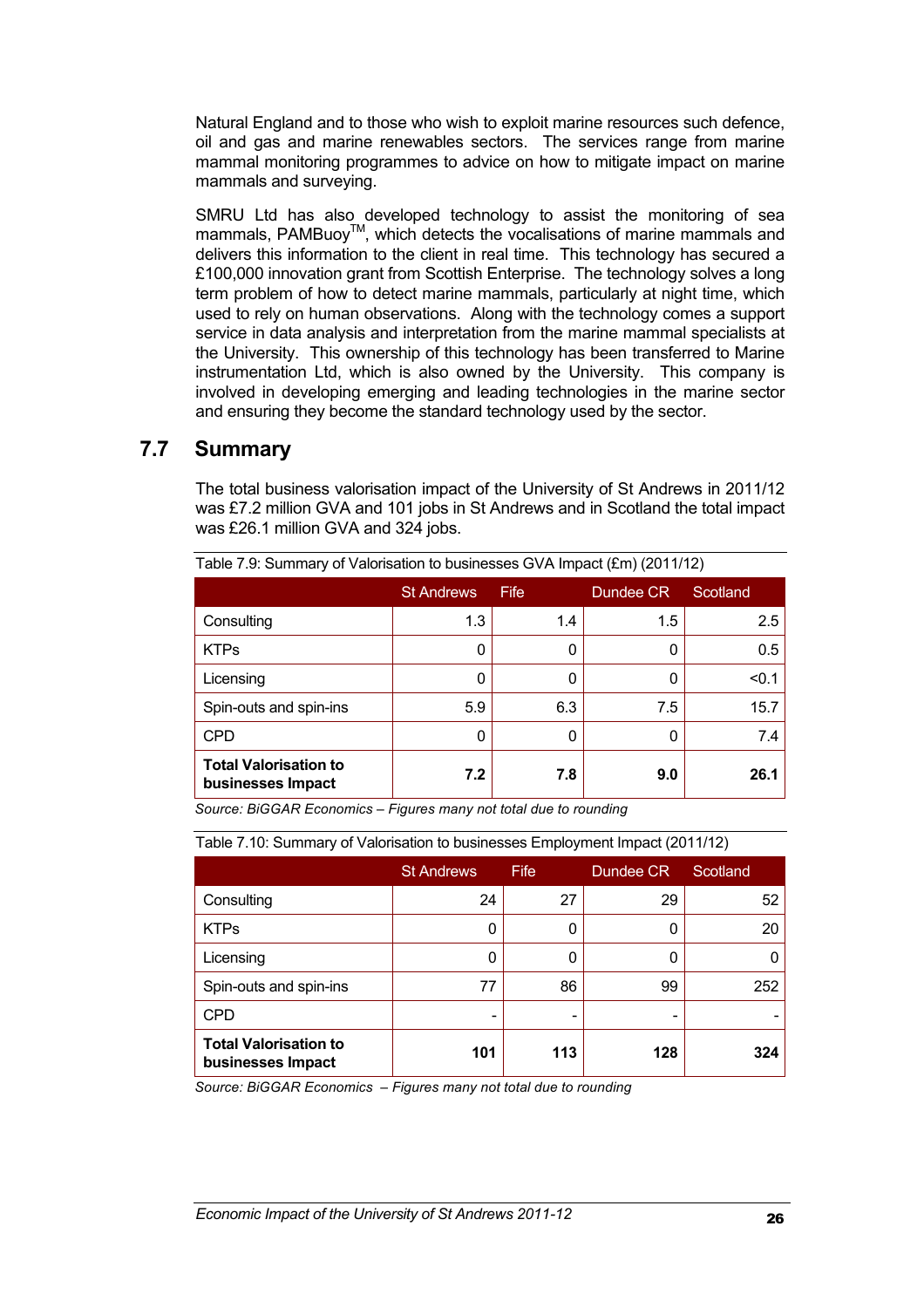# **8 VALORISATION TO WIDER PUBLIC**

The knowledge the University develops through its teaching and research is put into practice for use by not just businesses as discussed in the previous section but also by society as a whole. This is also done through:

- informing policy and practice:
- public engagement; and
- returns to medical research.

Examples of some of these activities are described in this chapter. This chapter also captures some of the value of these activities but also discusses how the impact of these activities are much wider and therefore difficult to put a value on.

### **8.1 Policy and Practice**

Knowledge is put into practice through informing better policy and practice. A key part of this activity is through teaching and contributing to the development of better policy makers and practioners.

There are a wide range of ways to inform better policy and practice. For example, this can be shown by looking at the work of SOI/SMRU, which as well as putting knowledge into practice through providing services and technology to companies (as discussed in the previous section) also put knowledge into practice through informing policymakers and practioners in a wide variety of ways including:

- evidence SMRU and SMRU Ltd carried out research on the utilisation of space by grey and harbour seals in the Pentland Firth and Orkney waters;
- policy SMRU provides advice to policy makers on matters relating to the management of seal populations;
- guidance SMRU Ltd provided recommendations to the Crown Estate on marine mammal monitoring for offshore wind farms. It has provided guidance on survey and monitoring in relation to marine renewables deployments in Scotland;
- practice SMRU Ltd helped practioners meet guidance and legislation, for example with offshore wind farms it helped clients at all stages of obtaining consent from scoping out sites to surveys for Environmental Impact Assessments and advice on mitigation of impact to the design of assessment of impacts; and
- legislation obligations governments also have to meet guidance and legislation and the SMRU helps the Scottish Government and UK Government through its membership of various UK committees, within the context of the UK Marine Monitoring and Assessment Strategy and representation on the Scottish Government's Sustainable Seas Task Force.

This example shows how the valorisation of the University's knowledge has impacts of greater value than the GVA and jobs estimated in the previous section. This valorisation of the University's knowledge by SOI/SMRU will improve the management of marine ecosystems and contribute to sustainable development. There are also non-quantifiable impacts due to the improvement of marine mammal welfare and mortality.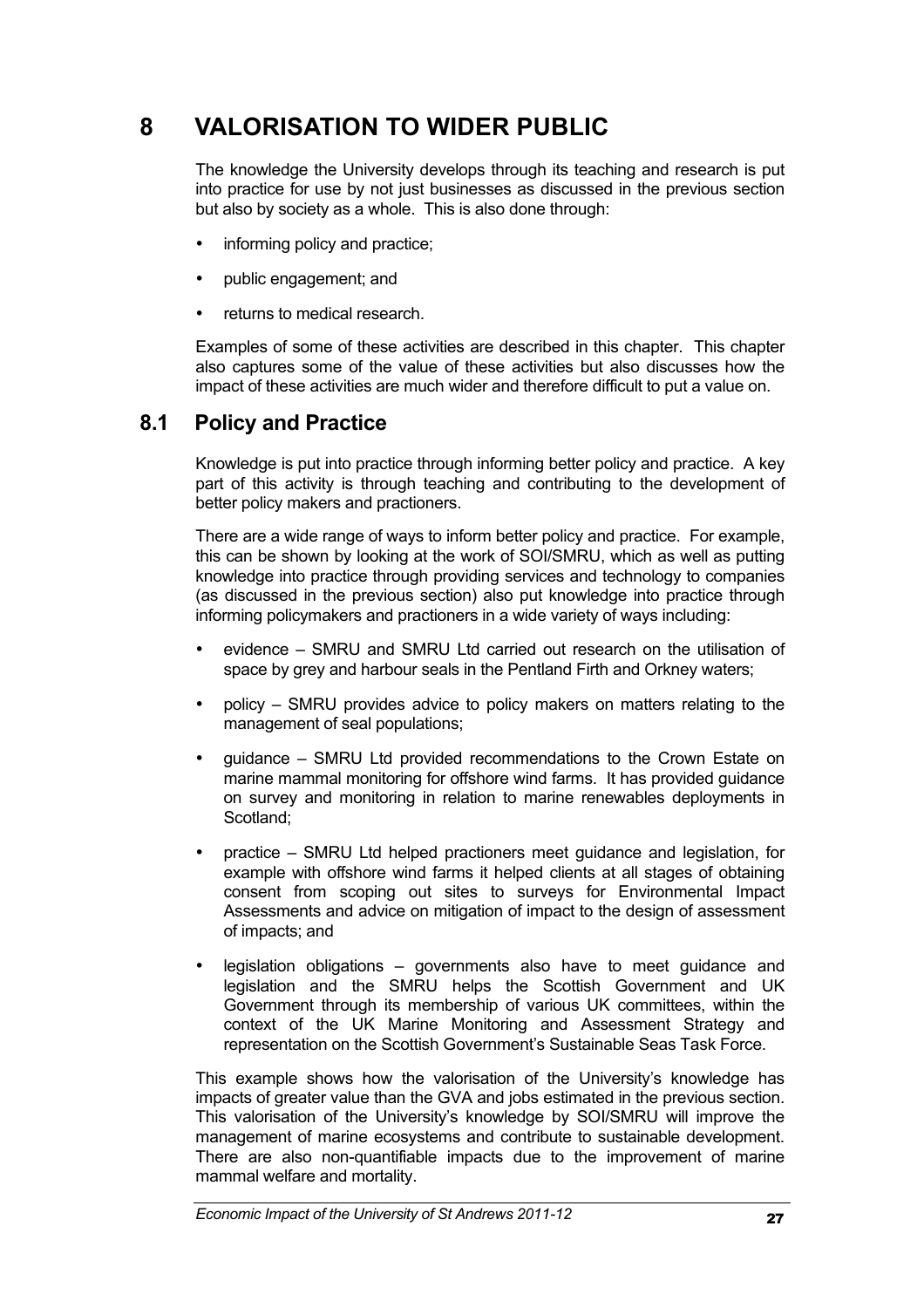Another example of how the valorisation of knowledge impacts on wider society is through the work of the Centre of Housing Research (CHR). CHR provides services to policy makers and practioners such as housing groups and informs policy and practice through:

- knowledge exchange this can occur from writing papers to presenting and organising conferences; for example, CHR's Dr Kim McKee (along with Queen's University Belfast) convened in 2011 the annual Housing Studies conference which attracted nearly 100 delegates from academia, policy and practice;
- working with practioners this includes carrying out research, organising workshops and contributing to consultations; for example, CHR was commissioned by the Glasgow and West of Scotland Forum of Housing Associations to lead its response to the Scottish Government's discussion document: 'Building a Sustainable Future'; and
- evidence this is provided in a variety of ways from research informing the debate over policy to collecting and analysing data. For example CHR's research regarding the right to buy policy informed the debate over this policy's future. CHR's Supporting People Research Services support providers and commissioners of housing-related support services through collecting monitoring information about housing related support for vulnerable people in England and has contracts with two thirds of councils in England.

### **8.2 Public Engagement**

The putting of knowledge into practice can provide a way of engaging with the public. This can inform policy through engaging people with issues and topics and creating more awareness of them and therefore increasing the relevance of topics for the wider public.

Many engagement activities take place through interacting with schools; for example, the School of Classics has given talks to teachers and school pupils regarding Greek Drama and has developed a series of online resources and student worksheets, which will make recent research on the topic accessible to and usable by teachers and their pupils across the UK. The School of Modern Languages is involved with a number of projects with local schools with the aim to integrating Modern Languages teaching from primary via secondary level to University and involves the implementation of CPD programmes for teachers. Teachers can also email the School to use the School's resources to obtain and support from their Language Development Officer on language related issues such as grammar, spelling and usage.

A further example is the Living Links project, a research facility of the University of St Andrews built through collaboration between the Royal Zoological Society of Scotland (RZSS) and four Scottish Universities (St Andrews, Stirling, Edinburgh and Abertay). Its primary function is to provide world-class research facilities for the Scottish Primate Research Group (SPRG) that spans these institutions. It is located in Edinburgh Zoo and most of the research takes place in front of the viewing public. Edinburgh Zoo receives approximately 600,000 visitors per annum and an evaluation of how zoo visitors engaged with Living Links found that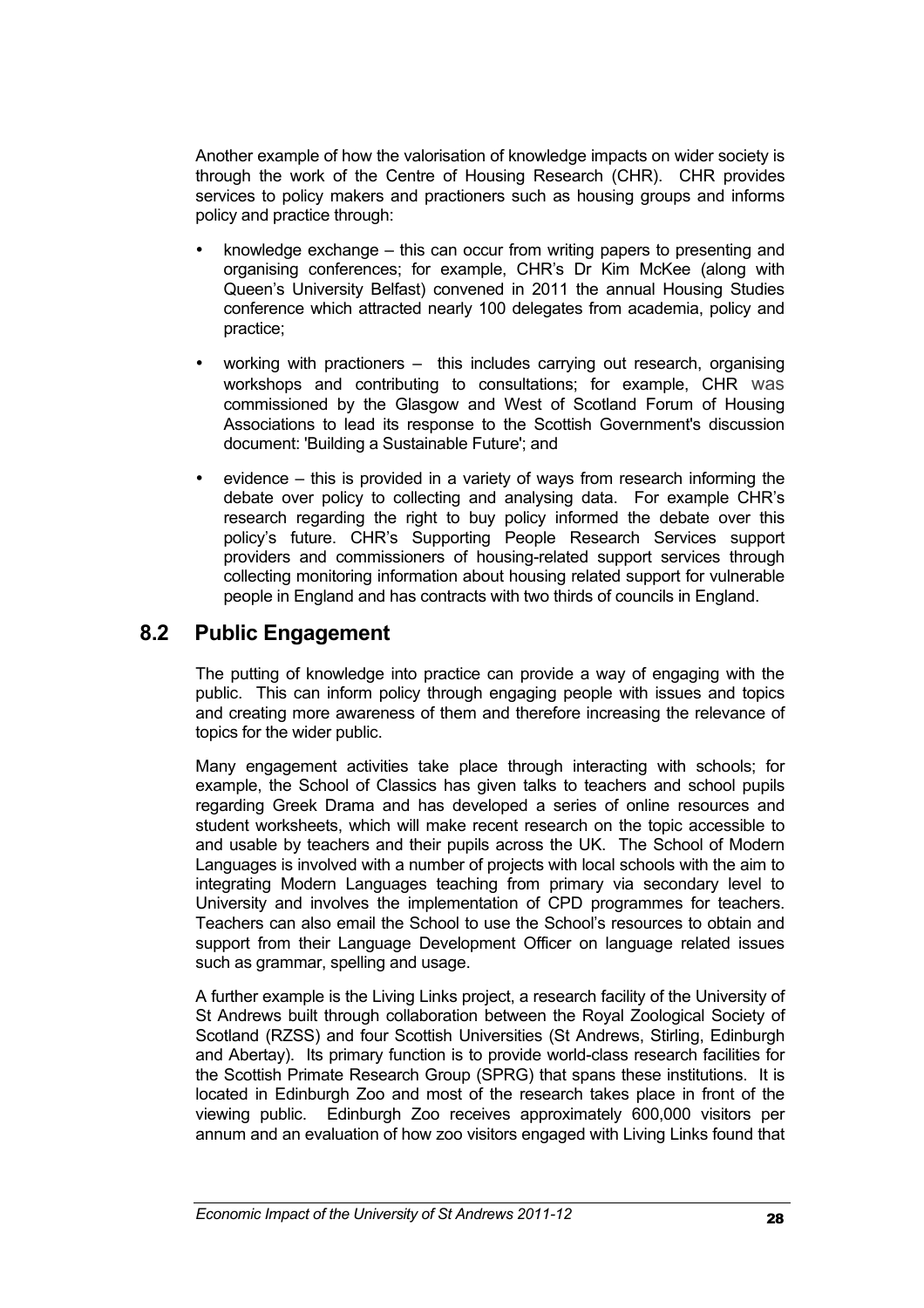two thirds engaged with Living Links, such as reading information boards of using the viewing windows, leaving an engagement level of 400,000 visitors<sup>7</sup>.

New activities are being designed to encourage visitors to think about human biology and medical science such as highlighting what primates share with humans in terms of basic biology and psychology, giving an evolutionary perspective illness and medicine using examples of humans and non human primates and showing the evolutionary roots of HIV and AIDS in monkeys and apes.

### **8.3 Quantitative Impact**

A small proportion of the impact discussed in this section can captured qualitatively. This can be done using the Higher Education Business and Community Interaction (HEBCI) survey which asks University's to supply the number of staff hours spent on social, cultural and community events that can be accessed by the public. In 2010/11<sup>8</sup> University staff provided 1,575 days for these types of activities. The HEBCI survey has provided estimates the value of this by assuming a consultancy rate of £500 for each day of staff input. This results in an estimation of the value of these activities of £787,500.

|                                    | Value   |
|------------------------------------|---------|
| Academic staff days (2010/11)      | 1.575   |
| Value per academic staff day $(E)$ | 500     |
| Total value of academic staff day  | 787,500 |
|                                    |         |

Table 8.1 – Valorisation to Wider Public – Quantitative Value

*Source: University of St Andrews and HEBCI*

### **8.4 Returns to Medical Research**

The medical research that is carried out by the University of St Andrews has an impact on the wider public through the improved health of the population. The Health Economics Research group at Brunel University considered the economic benefits of medical research in the UK $9$ . This study estimated that the internal rate of return (IRR) from medical research on health and GDP was 39%. The University of St Andrews was awarded £5.5 million of research grants and contracts relating to medical research and the research that this funded is what is assumed to generate the health benefits. BiGGAR Economics assumed that these benefits would continue over 25 years with a discount rate of 3.5%.

The 39% IRR was derived for the population of the United Kingdom as a whole. Therefore the benefits to each of the study areas have been calculated based on the proportion of the UK that lives in that area. In this way it can be calculated that the medical research undertaken by the University of St Andrews in 2011/12 has a value of £3.0 million to Scotland over 25 years.

 $7$  Bowler MT, Buchanan-Smith HM, Whiten A (2012) Assessing Public Engagement with Science in a University Primate Research Centre in a National Zoo. PLoS ONE 7(4): e34505. doi:10.1371/journal.pone.0034505

 $8$  To be updated for 2011/12 data.

<sup>9</sup> Health Economics Research Group, *Medical Research: What's it worth?,* Brunel University 2008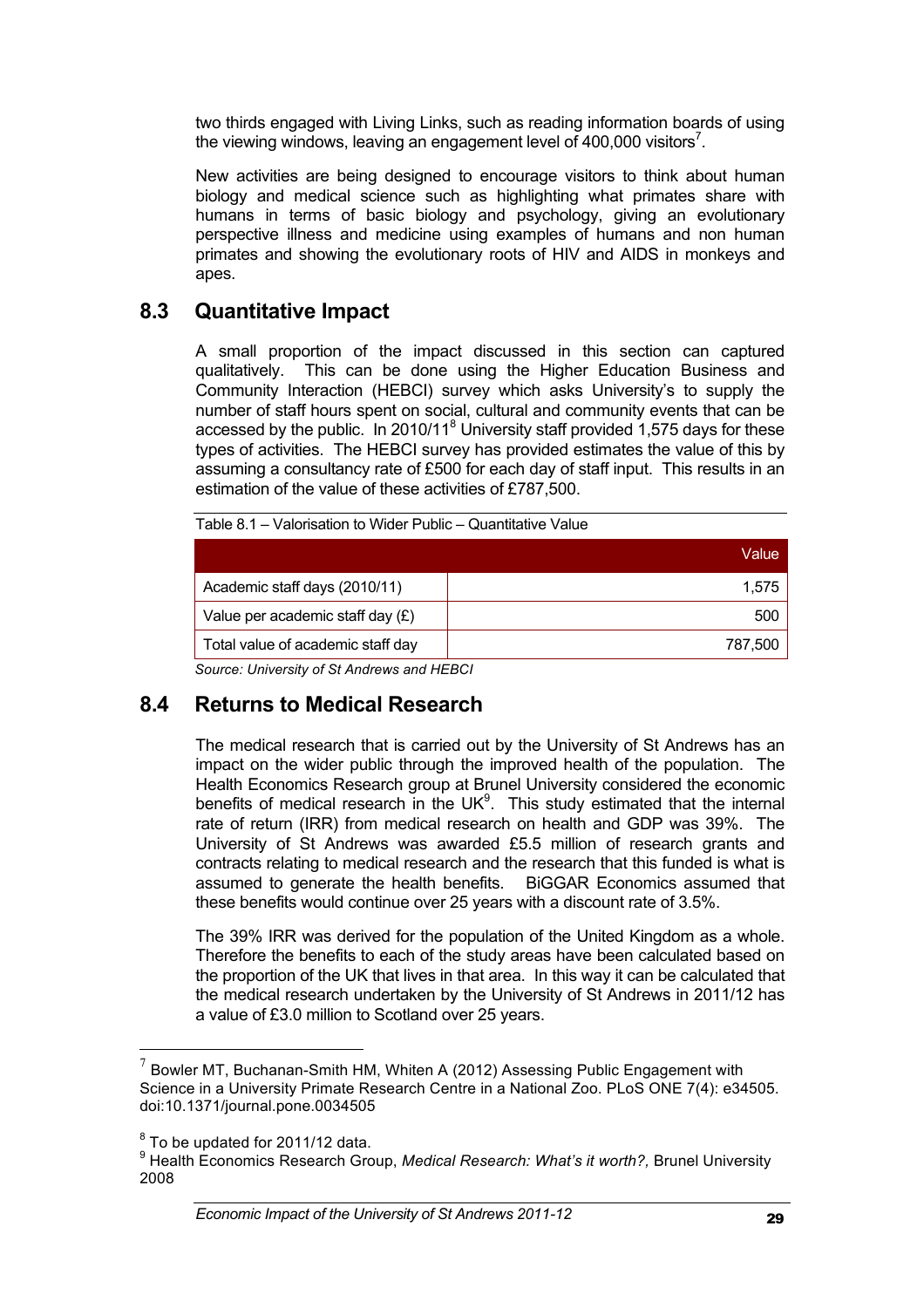| Table 8.2 – Medical Research Impacts & Assumptions |                   |       |           |     |  |  |
|----------------------------------------------------|-------------------|-------|-----------|-----|--|--|
|                                                    | <b>St Andrews</b> | Fife: | Dundee CR | UK  |  |  |
| Total GVA (£m)                                     | >0.01             | 0.05  | 0.3       | 3.0 |  |  |
| Source: BIGGAR Economics                           |                   |       |           |     |  |  |

### **8.5 Wider Impacts**

The quantitative analysis does not fully capture the wide range of ways knowledge is transferred into practice such as and preserving and providing access to our cultural heritage. An example of this is the launch of a new online catalogue of books published between the invention of print and the end of the 16th century. This will bring details of approximately 350,000 rare books, which are currently distributed across 5,000 separate archives and libraries. This will impact on researchers who now have easy access to these works; many of these works had not been available before as there were unknown titles and found in lost libraries. This will also help libraries identify their rarest works as they can cross-refer their items with those held in other collections. Around 30% of the books have been found to be the only surviving copy of their title.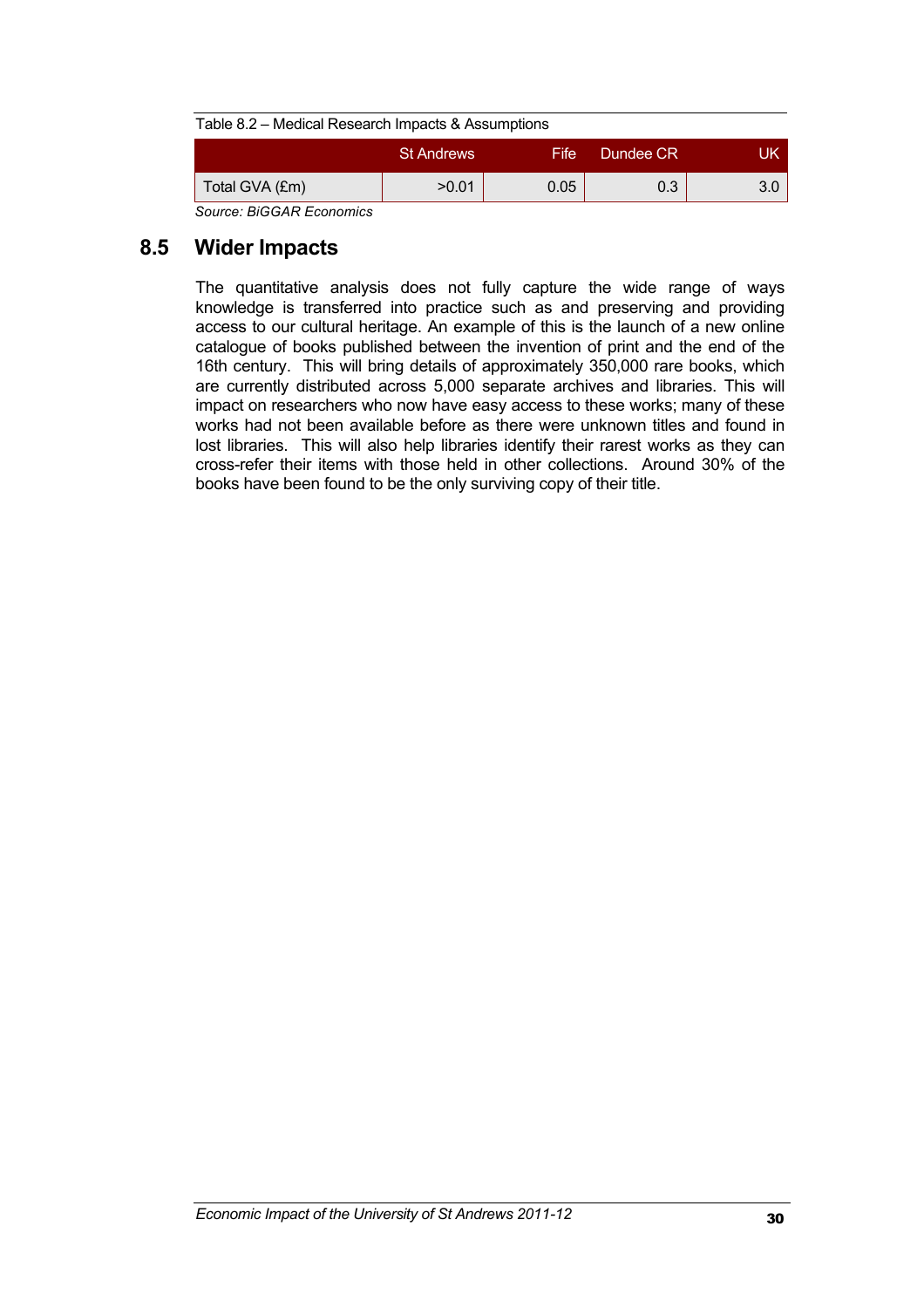# **9 COMMUNITY ENGAGEMENT**

The University also engages with the community through:

- museum collections:
- supporting festivals:
- student volunteering; and
- community education.

### **9.1 Museum Collections Unit**

University's museum collections have over 112,000 items. Engagement with these collections is through four public museums sites:

- Museum of the University of St Andrews (MUSA) this tells the story of the University through displaying some of the University's collection of 112,000 artefacts. The museum is open daily from April to September and from Thursday to Sunday during October to March. In the academic year 2011/12 there were 36,045 visitors;
- Bell Pettigrew Museum this is the University's museum of zoology. It is open to the public two afternoons a week during summer vacation and to school groups by prior appointments. In 2011 there were 1,500 visitors:
- Gateway Galleries this site hosts temporary exhibitions and include a wide variety of community and schools events in the year 2011 there were 10,283 visitors; and
- MUSA Collections Centre provides access and study facilities for researchers to highlights of the University and has monthly tours.

To put this in some context, key visitor attractions in St Andrews are  $10$ .

- St Andrews Museum visitor numbers for April 2010/11 are 68,066 and it is the third most popular visitor attraction in Fife<sup>11</sup>;
- British Golf Museum visitor numbers for 2011 are 62,431 and it is the fifth most popular visitor attraction in Fife $12$ ;
- St Andrews Castle visitor numbers for June 2010/11 are 52,220; and
- St Andrews Cathedral visitor numbers for June 2010/11 35,258.

This shows that the University's museums are important visitor attractions. If visitors to the University through open days are added to the museum visitor numbers it the University would likely be one of the most visited attractions in Fife.

As well as visitors, the Museum Collections Unit engages with the community through:

 $10$  Visitor numbers are provided by the University of St Andrews with the exception of the British Golf Museum. The number of visitors to the British Golf Museum was given by the organization.

 $11$  VisitScotland "Tourism in Eastern Scotland 2011"

<sup>&</sup>lt;sup>12</sup> VisitScotland "Tourism in Eastern Scotland 2011"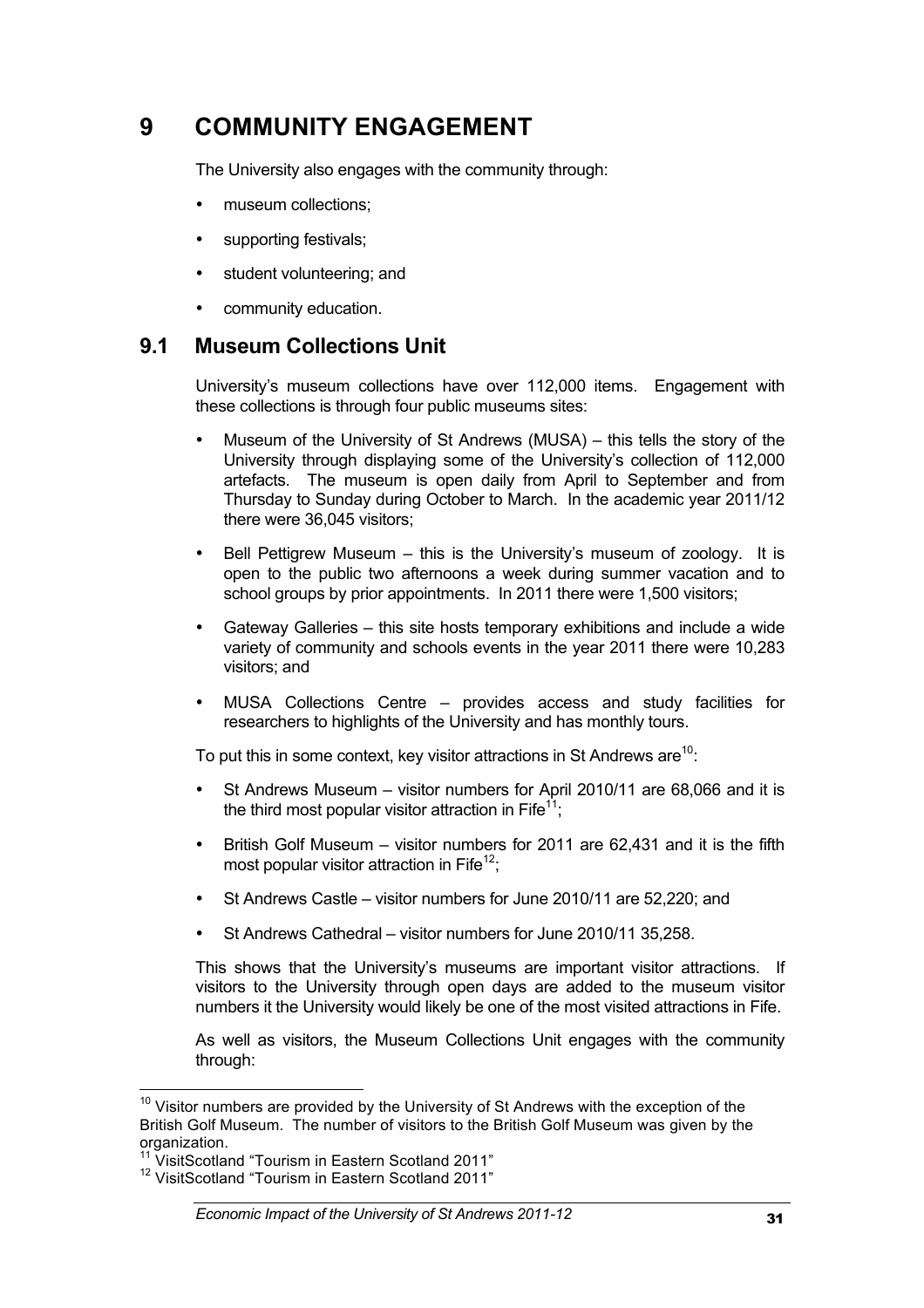- public engagement activities include schools workshops, family sessions, community sessions, curator's talks and tours. In 2011/12 there were 5,478 visits;
- school visits  $-$  of the above visits there were 1,341 visits across the three museums and represents 1,133 students and 208 accompanying adults
- MUSA Young Artist Award is an annual art competition for schools in Fife. It aims to recognise and support creativity in schools, and to promote learning, using the University's museum collections as a starting point. The 2012 Young Artist Award had 865 children attending and resulted in 683 entries.

### **9.2 Festivals**

The University is a supporter of the StAnza festival, which is Scotland's only regular poetry festival that is devoted solely to poetry. The five day festival brings to audiences the best of Scotland's poetry. Through its wide range of events from meeting artists to masterclasses it seeks to engage people not just in poetry but also in a creative activity. It also has activities just for children.

The University is also a supporter of the Fife Science Festival and provided 17 events and programmes in 13 venues across Fife, in which 2,544 people participated. This led to a range of outcomes from people being more interested in science to gaining the perception that science could be fun.

### **9.3 Student Volunteering**

Students' volunteering has a wide range of impacts from volunteering at events such as the StAnza festival to fundraising activities. There are over 180 student societies affiliated to the Students Association and most partake in fundraising events or activities throughout the academic year. In 2011/12 student groups raised over £150,000 for charities. In addition the Students Association has a Charities Campaign, which in 2011/12 raised £80,000.

### **9.4 Community Education**

The University provides a range of courses for the public. This includes a wide range of language courses, from Arabic and Chinese to Gaelic from beginners to advanced. In 2011/12 there were 1,073 enrolments in these evening language courses. The University also provides a range of courses and day schools covering a wide range of subjects, such as Geology and British Sign Language. There were 1,057 enrolments from 497 individuals in these courses in 2011/12. The University in 2011/12 also had 182 students enrolled on an evening degree programme. This programme is designed for mature learners who wish towards a degree but due to reasons ranging from caring responsibilities or health reasons cannot undertake a full-time degree. In some cases this provides a route back towards employment. The majority come from Fife and/or the Dundee City region although there are some who travel from Glasgow and Perthshire.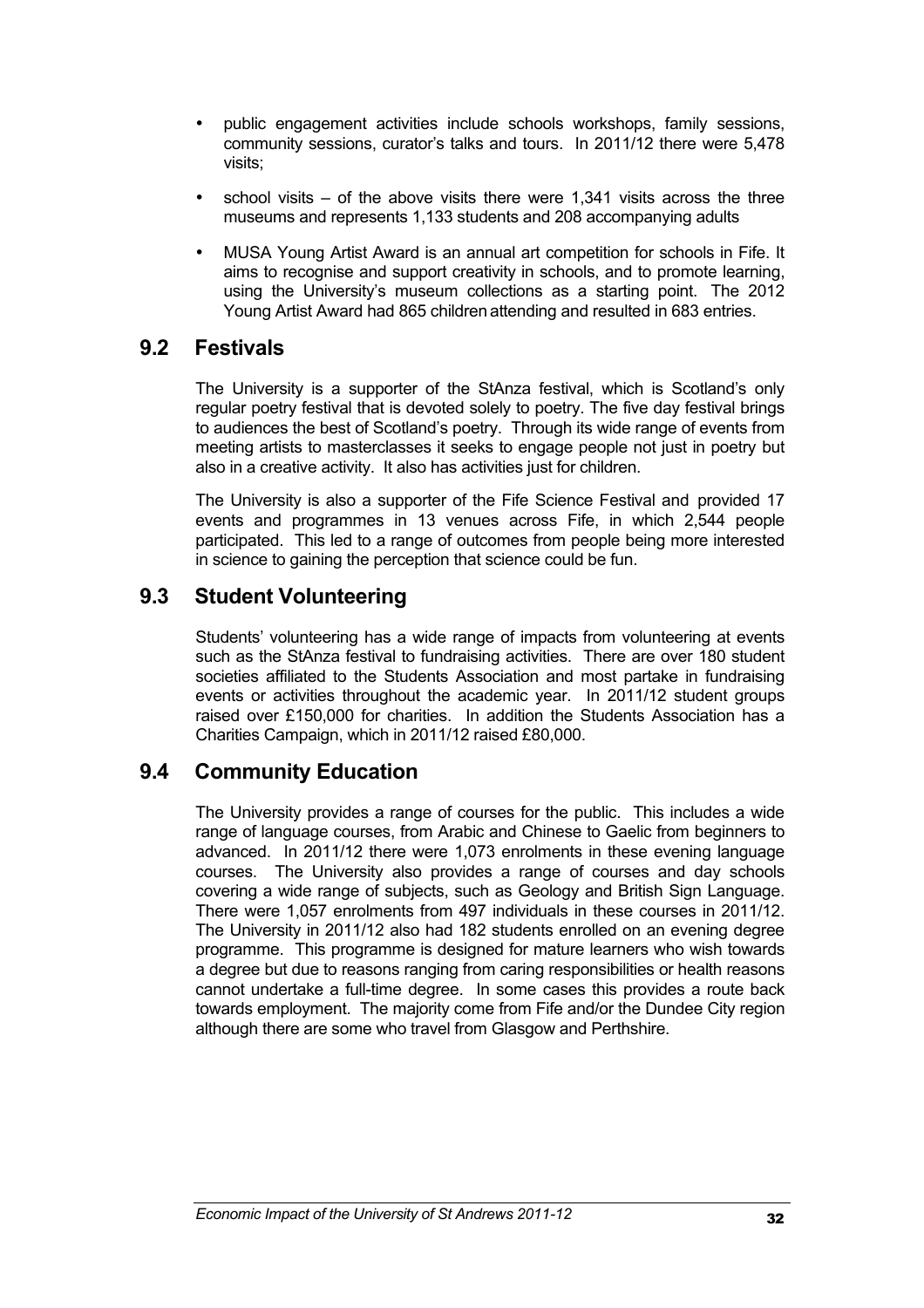# **10 GRADUATE PREMIUM**

The graduates of the University of St Andrews also contribute to the economy and the education that they receive at the University allows them to be more productive and earn higher salaries over their lifetime. This increased productivity benefits the economy and its impact is estimated through using the Graduate Premium.

To quantify the impact of the Graduate Premium the method used considers the earnings premium that graduates receive over their working life. The Department of Business, Innovation and Skills published a report that quantifies the income premium that graduates with different degrees could expect. This income premium is the comparison between the earnings of graduates and people who did not go to University but left school with 2 or more A levels or equivalent. This report found that the average net graduate premium for an undergraduate degree is £108,000.

To quantify the Graduate Premium impact of the University of St Andrews the premium for each subject area is multiplied by the number of graduates in who gained degrees in that subject. This estimated the graduate premium for undergraduate students.

|                                      | Undergraduate<br><b>Graduates</b> | Undergraduate<br>Premium |
|--------------------------------------|-----------------------------------|--------------------------|
| Medicine                             | 193                               | £380,604                 |
| Physical/Env. Sciences               | 187                               | £94,021                  |
| Math/Comp. Sciences                  | 144                               | £136,309                 |
| <b>Business &amp; Finance</b>        | 131                               | £117,853                 |
| Social Sciences                      | 603                               | £103,470                 |
| Subjects Allied to Medicine          | 25                                | £186,392                 |
| <b>BioSciences</b>                   | 132                               | £66,443                  |
| European Languages                   | 206                               | £66,859                  |
| <b>Other Languages</b>               | 28                                | £29,675                  |
| Linguistics                          | 60                                | £67,286                  |
| Historical and Philosophical studies | 418                               | £23,226                  |
| Mass Comm. And documentation         | 8                                 | £33,015                  |
| Total                                | 2,135                             | £230m                    |

Table 10.1: Graduate Premium Assumptions by degree subject

*Source: Department of Business, Innovation & Skills and University St Andrews* 

The postgraduate premium different to the undergraduate premium and is measured against those who have undergraduate degrees only. The premium associated with postgraduates is £70,000. To find the postgraduate premium impact of St Andrews University this figure is multiplied by the total umber of postgraduate students.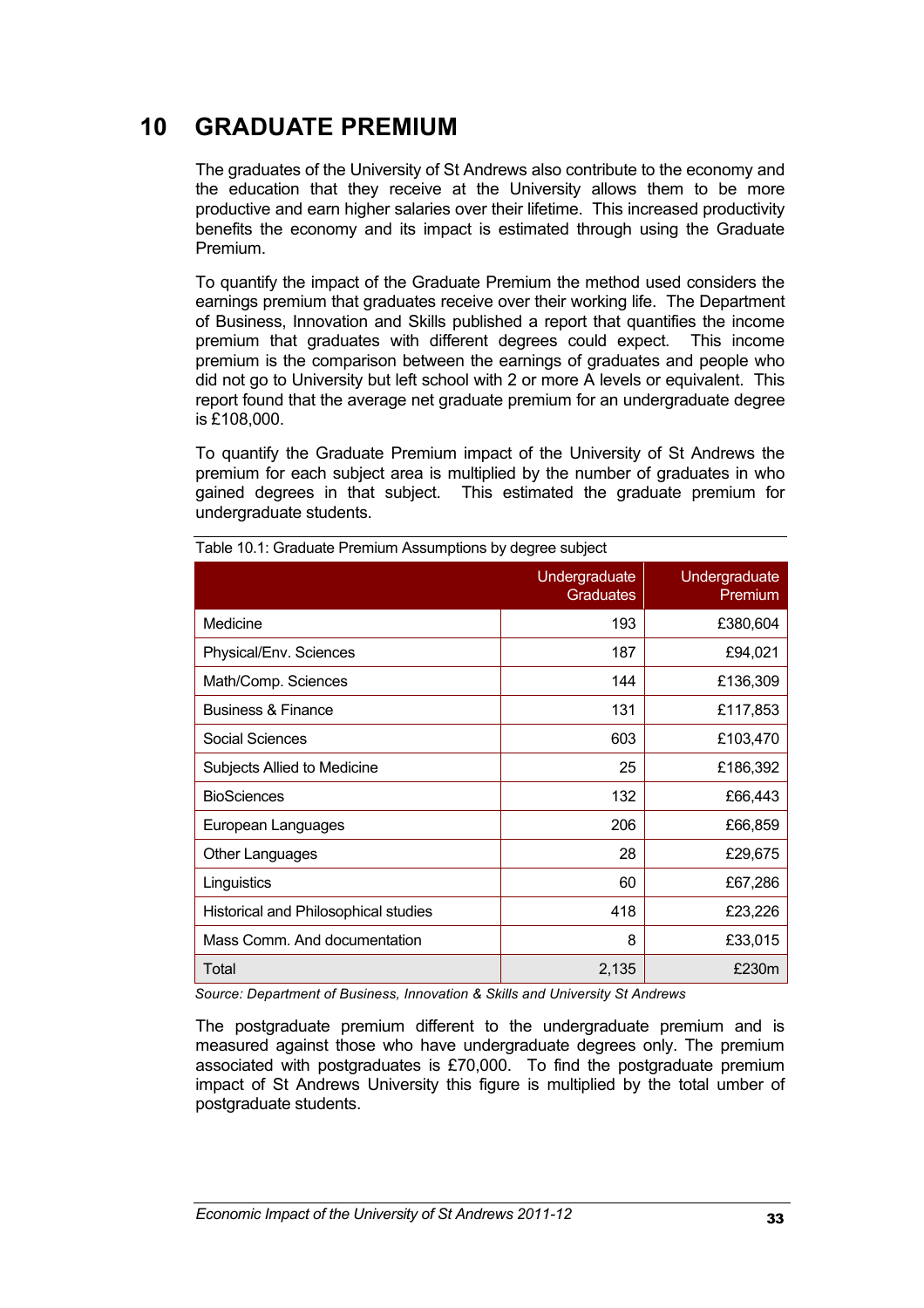Table 10.2: Summary of Postgraduate Premium Assumptions

| Assumption              | Value   |
|-------------------------|---------|
| Number of Postgraduates | 1.271   |
| Postgraduate Premium    | £70,000 |
|                         |         |

*Source: BiGGAR Economics Assumption*

The graduate premium in each study is estimated based on where graduates work after they graduate. The analysis assumes 30% of the graduates work in Scotland based on a survey by the University, and of those 5% stay in St Andrews. The breakdown of graduates by their destination is given in Table 10.3.

#### Table 10.3: Destination of Graduates

| <b>Destination</b> | Percentage |
|--------------------|------------|
| <b>St Andrews</b>  | 5%         |
| Dundee             | 2%         |
| <b>Other Fife</b>  | $1\%$      |
| All of Scotland    | 30%        |
| All of UK          | 79%        |

*Source: University of St Andrews* 

It is then possible to calculate the total graduate premium that accrues in each of the study areas. The summary for the graduate premium for each of the study areas is given in Table 10.4

|  | Table 10.4: Summary of Graduate Premium Impact (2011/12) |  |  |  |
|--|----------------------------------------------------------|--|--|--|
|  |                                                          |  |  |  |

|                                           | <b>St Andrews</b> | <b>Fife</b> | Dundee CR | - Scotland |
|-------------------------------------------|-------------------|-------------|-----------|------------|
| Graduate Premium (£m)                     | 15.0              | 16.9        | 23.5      | 95.9 I     |
| $\sim$ $\sim$ $\sim$ $\sim$ $\sim$ $\sim$ |                   |             |           |            |

*Source: BiGGAR Economics*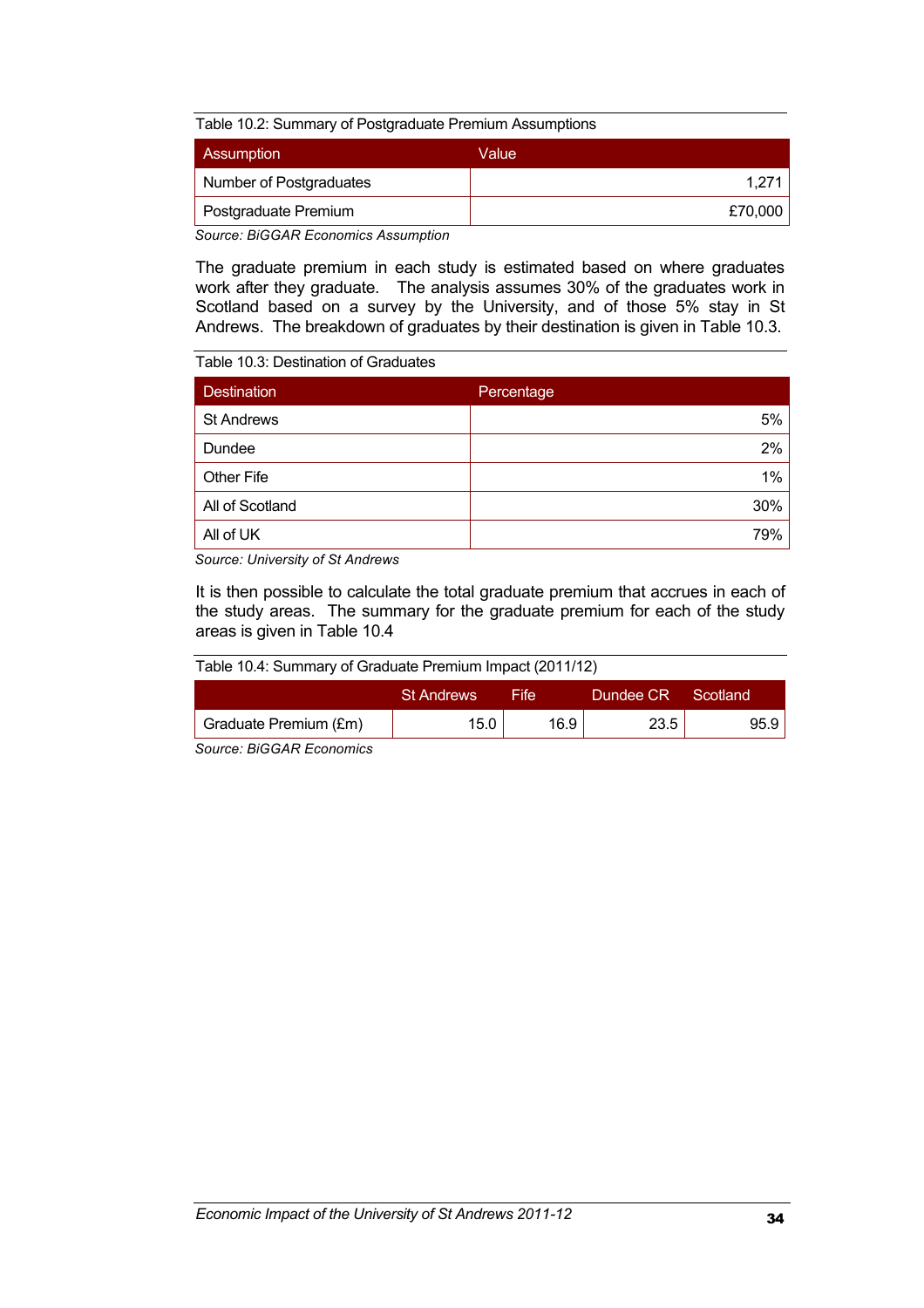# **11 CONTRIBUTION TO VALUE OF EXPORTS**

### **11.1 Direct Contribution to Exports**

A significant part of the University's activities are exports. The value of exports considers the inflow of money into the UK form overseas and therefore considers the increase in spend/turnover rather than GVA. This value has been estimated by looking at:

- tuition fees:
	- $\circ$  from EU students the University's financial statement gives the income from tuition fees from EU students combined with the tuition fees for home students. The fees paid person for international students were calculated as £14,990. This figure was then applied to the number of EU postgraduate students, to give a figure of £5.9 million. EU undergraduates were excluded because their fees are covered by Scottish based SAAS;
	- $\circ$  from international students the University's financial statement gives the income from tuition fees from full time and part time international students;
- research grants and contracts from EU and overseas this is obtained from the University's financial statement;
- spend by EU and international students  $-$  this is calculated using the same methodology as in section 5.1. The proportion of full time students that are from overseas is 44%. This proportion is applied to the total spend of the students rather than the turnover because exports are measured in turnover; and
- spend by overseas visitors this is calculated using the same methodology as in chapter 7. The methodology for visits from friends and family and bednights calculates visits and bednights from both UK and overseas as its first step. Therefore this analysis only considers overseas visitors. It has been assumed that half of the visitors from conferences and events are from overseas. The total spend of these visitors is used to calculate value of exports.
- In this way it can be shown that the value of exports associated with the University of St Andrews in 2011/12 was £73.5 million. The breakdown of this figure is given in Table 11.1.

|                                                    | Value (£m) |
|----------------------------------------------------|------------|
| Tuition fees EU students                           | 5.9        |
| Tuition fees International Students                | 36.5       |
| Research Grants and Contracts from EU and overseas | 8.6        |
| Spend by EU and International students             | 21.0       |
| Spend by overseas visitors (including EU)          | 1.4        |
| Total                                              | 73.5       |

Table 11.1: Estimate of value of University of St Andrews contribution to exports

*Source: BiGGAR Economics Analysis*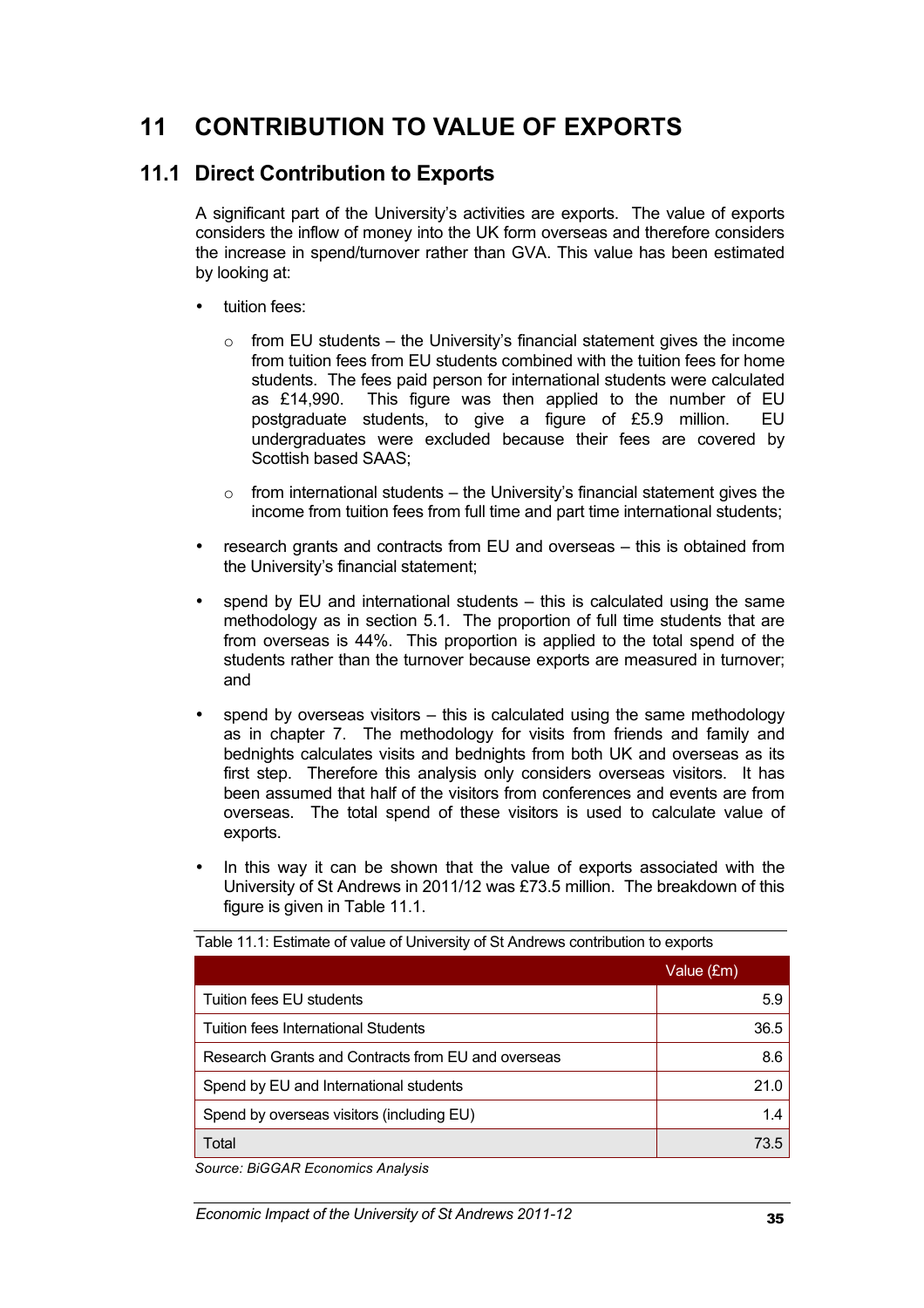### **11.2 Wider Contribution to Exports**

The University contributes to the value of exports through increasing trust with people overseas. The British Council has carried out research to understand the role of international cultural relationships in building trust for the UK and underpinning the success of the UK economy<sup>13</sup>. This report found that increased levels of trust in people in the UK are associated with a significantly increased level of interest in opportunities for business and trade with the UK. This report also found that increased trust supports other sources of economic impact such as studying in the UK and visiting as a tourist. Therefore the activities of University forms a positive cycle of trust. The survey lists 18 types of cultural relationship activities of which four are delivered by the University:

- been involved in some other kind of study at a school in the UK:
- studied at a college or university in the UK;
- while at college/university, been involved in links or joint projects with a college/university in the UK; and
- been on a college/university visit or college/university exchange programme involving a visit to the UK.

The provision of opportunities for cultural relations is not the whole story. The report states that if trust is described from a commercial perspective trust follows as a consequence of consistent delivery of high quality product. The University's delivers a high quality product as shown by external reports. For example Quality Assurance Agency for Higher Education found that "the University has excellent arrangements for meeting their pastoral and academic support needs." This is reflected in HEFCE's National Student Survey for 2012, which gave the University a satisfaction score of 90%.

<sup>13</sup> British Council "*Trust Pays: How international cultural relationships build trust in the UK and underpin the success of the UK economy"* (2012)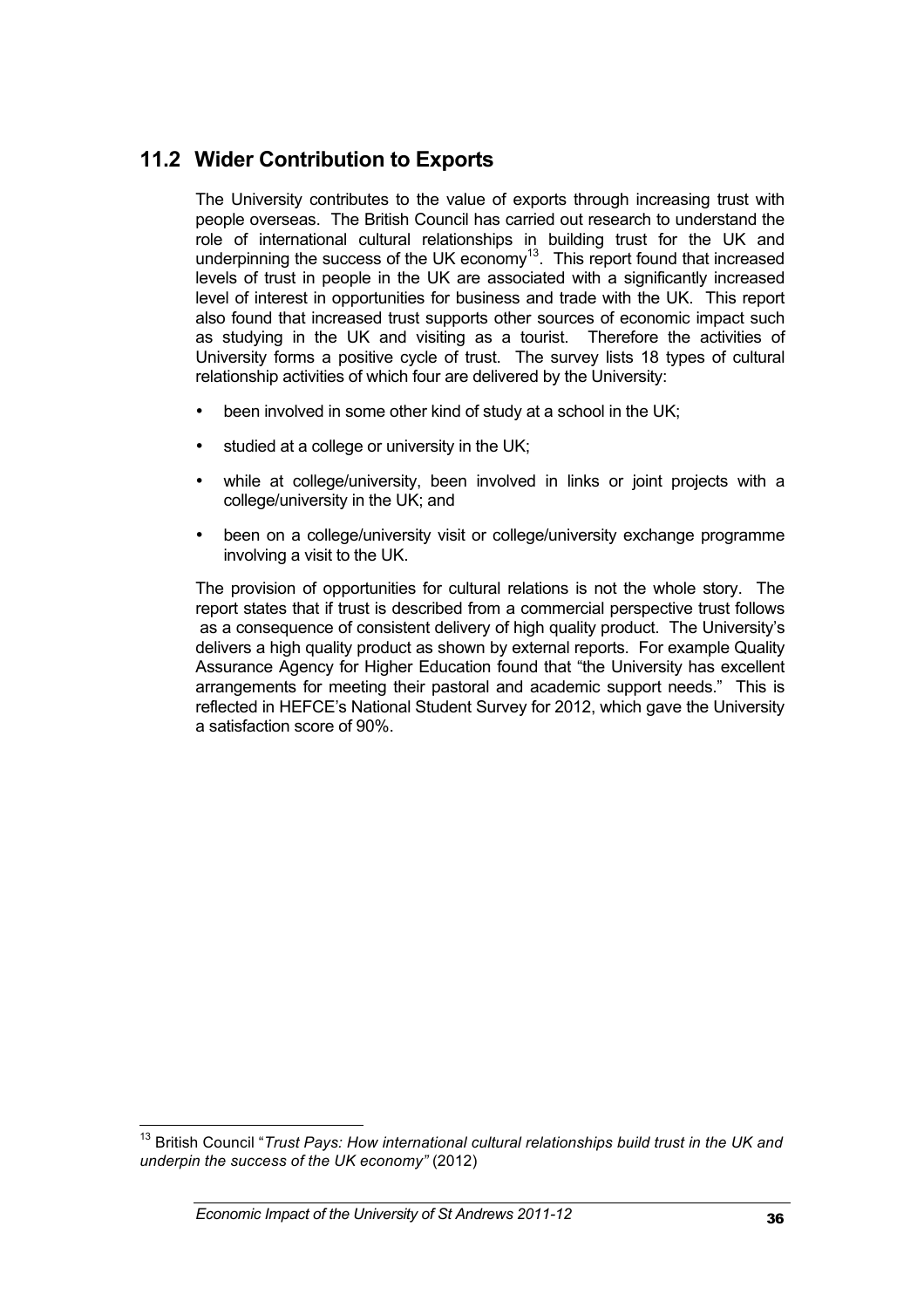# **12 MAXIMISING IMPACT**

The University is engaged in activities to secure and maximise its impact on the economy, society and environment in order to contribute to sustainable growth, both its own and globally. This chapter highlights how the University does this through its renewable energy projects.

### **12.1 Renewable Energy Projects**

The University is planning six 2MW turbines at Kenly. This development would have a range of economic impacts from the following sources:

- construction of the wind farm: this could result in £10.8 million GVA and support 96 jobs over the construction period of which £7.0 million GVA and 67 jobs could be supported in Fife;
- operation and maintenance of the wind farm: this could result in £16.8 million GVA and 5 jobs over 25 years of which £13.2 million and 4 jobs;
- savings in energy costs: the impact of these energy costs would be significant since the University generates significant value added and employment, relative to its turnover compared with the electricity sector. Turnover per employee in the electricity supply sector is more than £1 million, while turnover per employee for the University of St Andrews is approximately £77,000 (i.e. the University employs 13 people for each £1 million in turnover). So £1 million in energy costs saved by the University would mean that there would be one job fewer in the electricity supply sector but 13 jobs more in the University, a net gain to the economy of 12 jobs. Given that the energy bill of the University is rising by approximately £1 million a year, if this increase continues for the next ten years the energy bill, the mitigation of this increase could result in a net gain of 120 jobs; and
- economic impact community benefit fund: the community benefit fund is worth £1.2 million over its lifetime. There could be a direct impact from jobs supported to administer the fund. There will also be an impact from projects supported such as buying supplies and services for construction of amenities. There could also be longer term impacts. Best practice in administering community benefits involves supporting projects that have a long term impact on an area such as funding skills initiatives or projects that enhance the tourism capacity in an area.

As well as economic impacts there are also environmental impacts. Kenly wind farm will save 19,000 tonnes of  $CO<sub>2</sub>$  per annum.

|                                    | Fife | Scotland |
|------------------------------------|------|----------|
| Development and Construction Phase | 7.0  | 10.8     |
| <b>Operational Phase</b>           | 13.2 | 16.8     |
| Community Benefit Fund             | 1.2  |          |

Table 12.1: Potential Impact of Kenly Wind Farm - £m

*Source: BiGGAR Economics*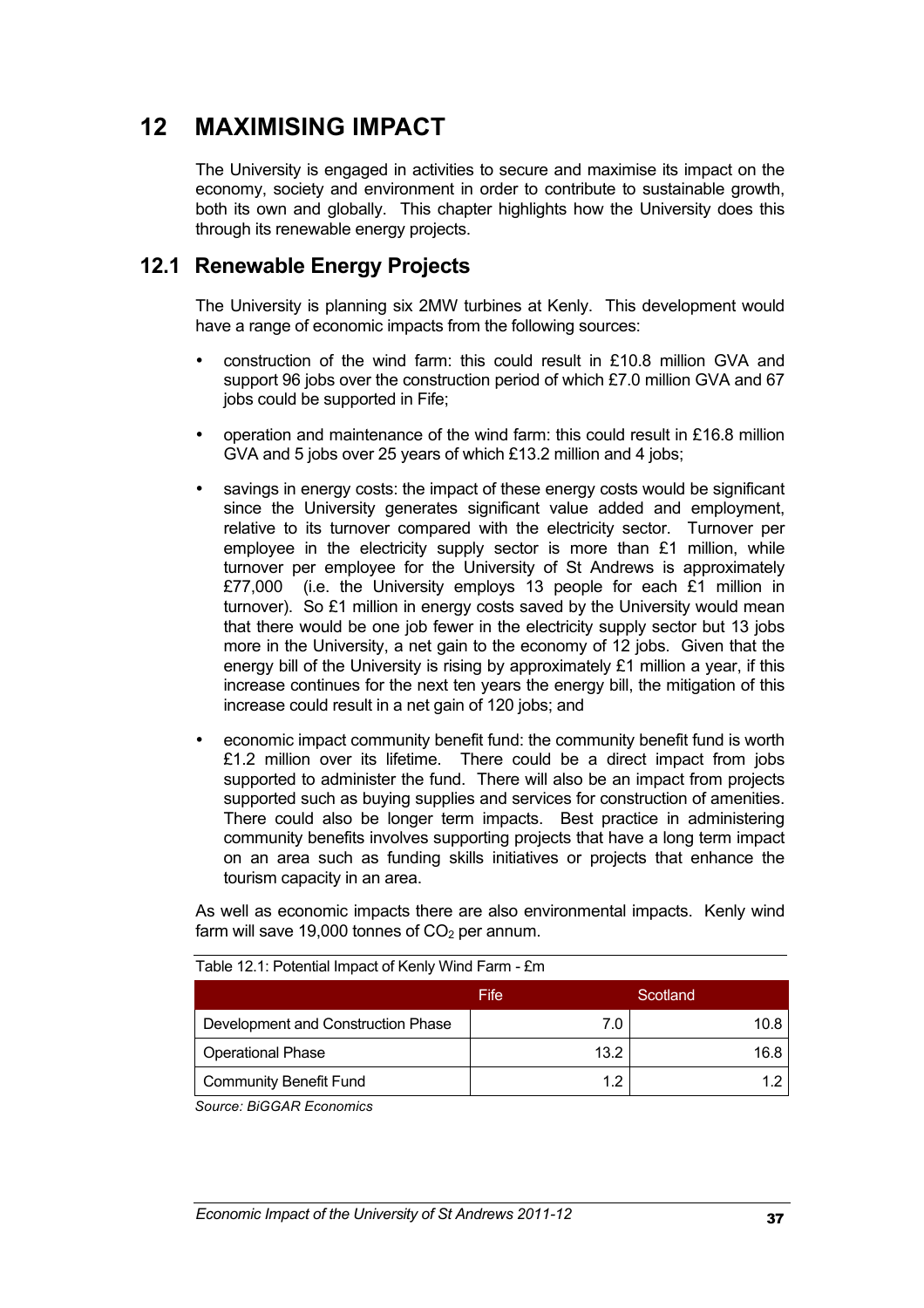|                                                | Fife | Scotland |
|------------------------------------------------|------|----------|
| Development and Construction Phase (Job Years) | 67   |          |
| Operational Phase (25 year period)             |      |          |
| University of St Andrews jobs saved            | 120  |          |

*Source: BiGGAR Economics* 

The University is also developing other renewable energy projects including the development of a former paper mill at Guardbridge. This site will host a Green Energy Centre, which will generate and distribute energy (in the form of heat and electricity) produced by biomass, hydro-power, ground source heat pumps and possibly gas reclamation from sewage. This could result in 12,000 tonnes of  $CO<sub>2</sub>$ per annum being saved which would bring the combined amount of  $CO<sub>2</sub>$  saved by the two projects to 31,000 tonnes.

As with Kenly Wind Farm the cost savings from reducing energy costs will be used to support jobs within the University.

This development will be significant given the socio-economic context of the loss of key employers in the local area such as the closure of the paper mill in 2008 and the closure of other firms such as the construction firm Torith. In addition Guardbridge is located next to Leuchars, which is losing its main employer the RAF site. The investment in the paper mill with its potential range of uses from accommodating spin-outs and start-ups to retail and leisure could create a new economic centre.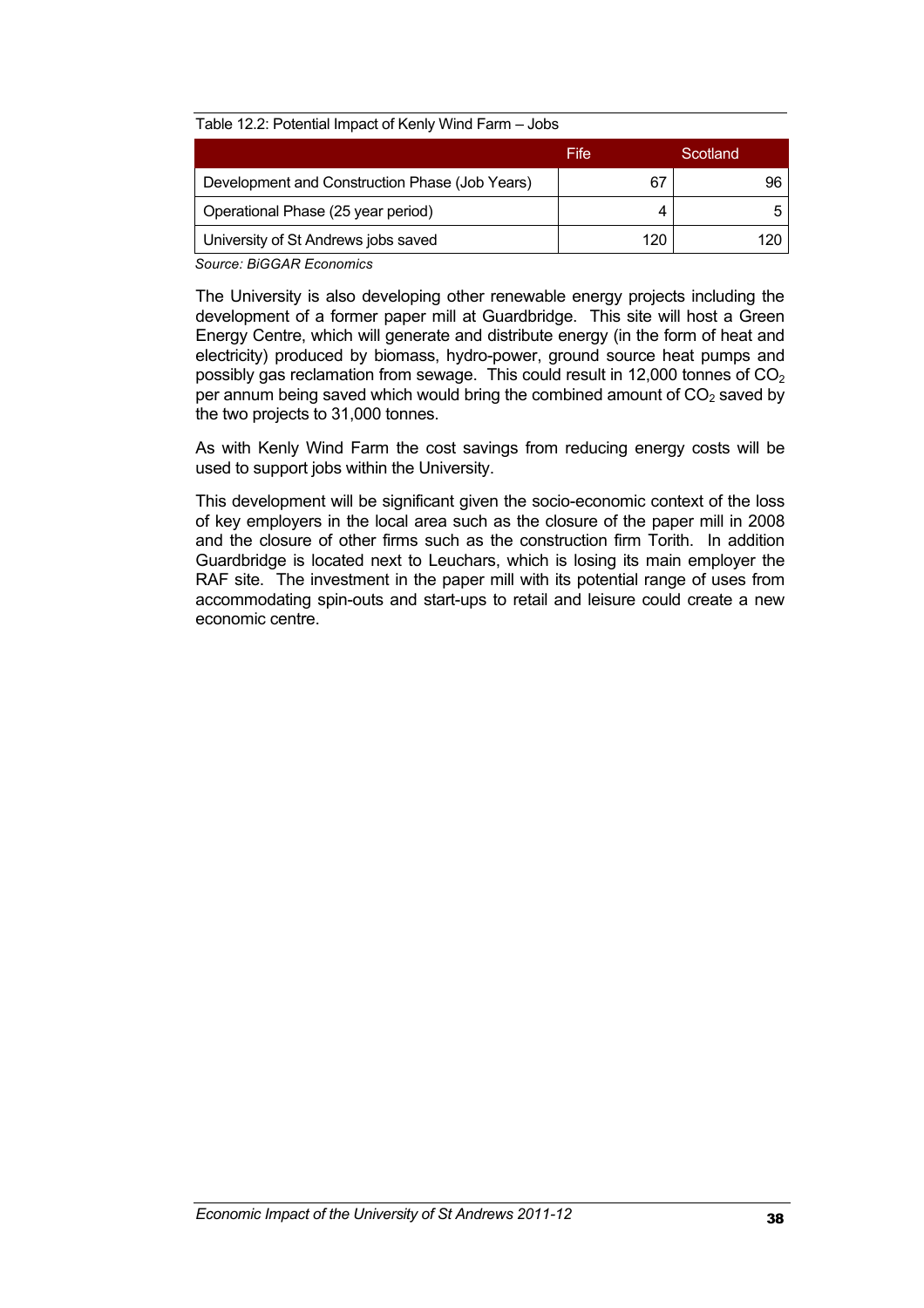# **13 SUMMARY**

The quantifiable economic impact associated with the University of St Andrews's activity in 2011/12 is estimated as:

- **£200.8 million** in GVA, **4,586 jobs,** and a 'premium' associated with each year's graduates of *£15.0 million* in the St Andrews economy*;*
- **£248.8 million** in GVA, **5,712 jobs,** and a graduate premium of *£16.9 million* in the Fife economy*;*
- **£252.6 million** in GVA, **5,782 jobs,** and a graduate premium of *£23.5 million* in the Dundee City Region economy; and
- **£384.4 million** in GVA, **8,913 jobs,** and a graduate premium of *£95.9 million* in the Scottish economy and a return to medical research *of £3.0 million.*

The range of quantifiable impacts are summarised in the tables below.

|                                    | <b>St Andrews</b> | <b>Fife</b> | Dundee CR | Scotland |
|------------------------------------|-------------------|-------------|-----------|----------|
| Direct Impact                      | 114.3             | 114.3       | 114.3     | 114.3    |
| Supplier Impact                    | 0.8               | 2.0         | 2.8       | 13.8     |
| <b>Staff Spending Impact</b>       | 29.7              | 73.3        | 73.3      | 157.2    |
| <b>Capital Spend Impact</b>        | 9.5               | 9.8         | 11.2      | 15.0     |
| Student Impact                     | 36.4              | 38.5        | 38.9      | 53.9     |
| Tourism Impact                     | $2.2\phantom{0}$  | 2.4         | 2.4       | 3.4      |
| Valorisation                       | 7.2               | 7.8         | 9.0       | 26.1     |
| Community Impact                   | 0.8               | 0.8         | 0.8       | 0.8      |
| <b>Total Quantitative Impact</b>   | 200.8             | 248.8       | 252.6     | 384.4    |
| Graduate Premium                   | 15.0              | 16.9        | 23.5      | 95.9     |
| <b>Returns to Medical Research</b> | >0.01             | 0.05        | 0.3       | 3.0      |
| Total                              | 215.9             | 265.7       | 276.4     | 483.3    |

Table 13.1: Total Quantitative Impacts GVA (£m)

*Source: BiGGAR Economics – Figures may not total due to rounding*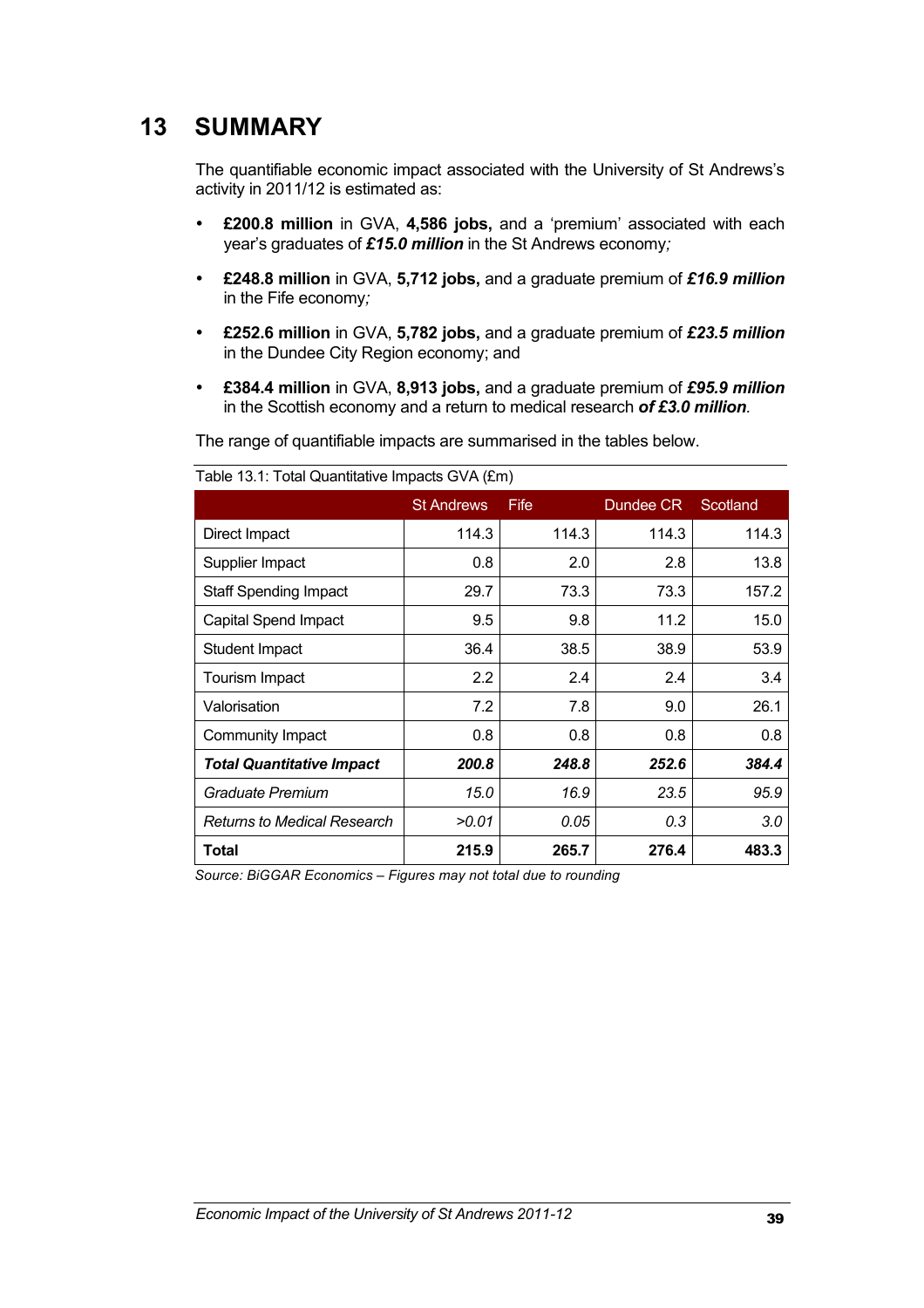| . apid 10.4. 10.6. Quantitudi 10 mipablo 00.00 |                   |             |           |          |  |
|------------------------------------------------|-------------------|-------------|-----------|----------|--|
|                                                | <b>St Andrews</b> | <b>Fife</b> | Dundee CR | Scotland |  |
| Direct Impact                                  | 2,093             | 2,093       | 2,093     | 2,093    |  |
| Supplier Impact                                | 26                | 57          | 72        | 343      |  |
| <b>Staff Spending Impact</b>                   | 666               | 1,677       | 1,677     | 3,903    |  |
| <b>Capital Spending Impact</b>                 | 179               | 187         | 212       | 290      |  |
| Student Impact                                 | 1,401             | 1,458       | 1,472     | 1,791    |  |
| Tourism Impact                                 | 121               | 127         | 127       | 168      |  |
| Valorisation                                   | 101               | 113         | 128       | 324      |  |
| <b>Total Impact</b>                            | 4,586             | 5,712       | 5,782     | 8,913    |  |

#### Table 13.2: Total Quantitative Impacts Jobs

*Source: BiGGAR Economics* 

The quantifiable economics shows that the University of St Andrews delivers value to the economy and significant returns to Scottish Funding Council grant income. The table below shows that every pound of income received by the University generates £2.25 in the wider economy. This ratio increases to £2.83 when the graduate premium and returns to health research impacts are included as well.

Similarly, the University of St Andrews generates £9.57 of impact for every £1 of grant funding from the Scottish Funding Council, or £12.04 if the graduate premium and returns to health research is included.

It also shows that for each job at the University of St Andrews supports 4.3 jobs throughout the economy.

| Table 19.9. Quartitudive impact Ratios (Ocottion Economy) |                                                             |                                                          |  |  |
|-----------------------------------------------------------|-------------------------------------------------------------|----------------------------------------------------------|--|--|
|                                                           | Without graduate premium and<br>returns to medical research | With graduate premium and<br>returns to medical research |  |  |
| Impact: Total Income                                      | 2.25:1                                                      | 2.83:1                                                   |  |  |
| Impact:SFC Income                                         | 9.57:1                                                      | 12.04:1                                                  |  |  |
| <b>Total GVA:Direct GVA</b>                               | 3.36:1                                                      | 4.23:1                                                   |  |  |
| Total Jobs: Direct Jobs                                   | 4.3:1                                                       | 4.3:1                                                    |  |  |

|  | Table 13.3: Quantitative Impact Ratios (Scottish Economy) |  |
|--|-----------------------------------------------------------|--|
|  |                                                           |  |

*Source: BiGGAR Economics* 

This economic impact study confirms that the University is the main provider of economic activity in St Andrews, not least because the University is a direct employer of 31% of the employees in St Andrews.

Taking into account of all the jobs impact the University supports 60% of employment in St Andrews and 4.4% of employment in Fife.

Part of impact comes from the contribution the University makes to tourism related activity, which as demonstrated in section 2.2.4 is a key employer in the study areas, particularly St Andrews and fife. The University contributes to tourism related activity not just through increasing the number of visitors to the area, but also from contributing to tourism infrastructure through museums and through the spending of staff and students in restaurants and bars. In addition the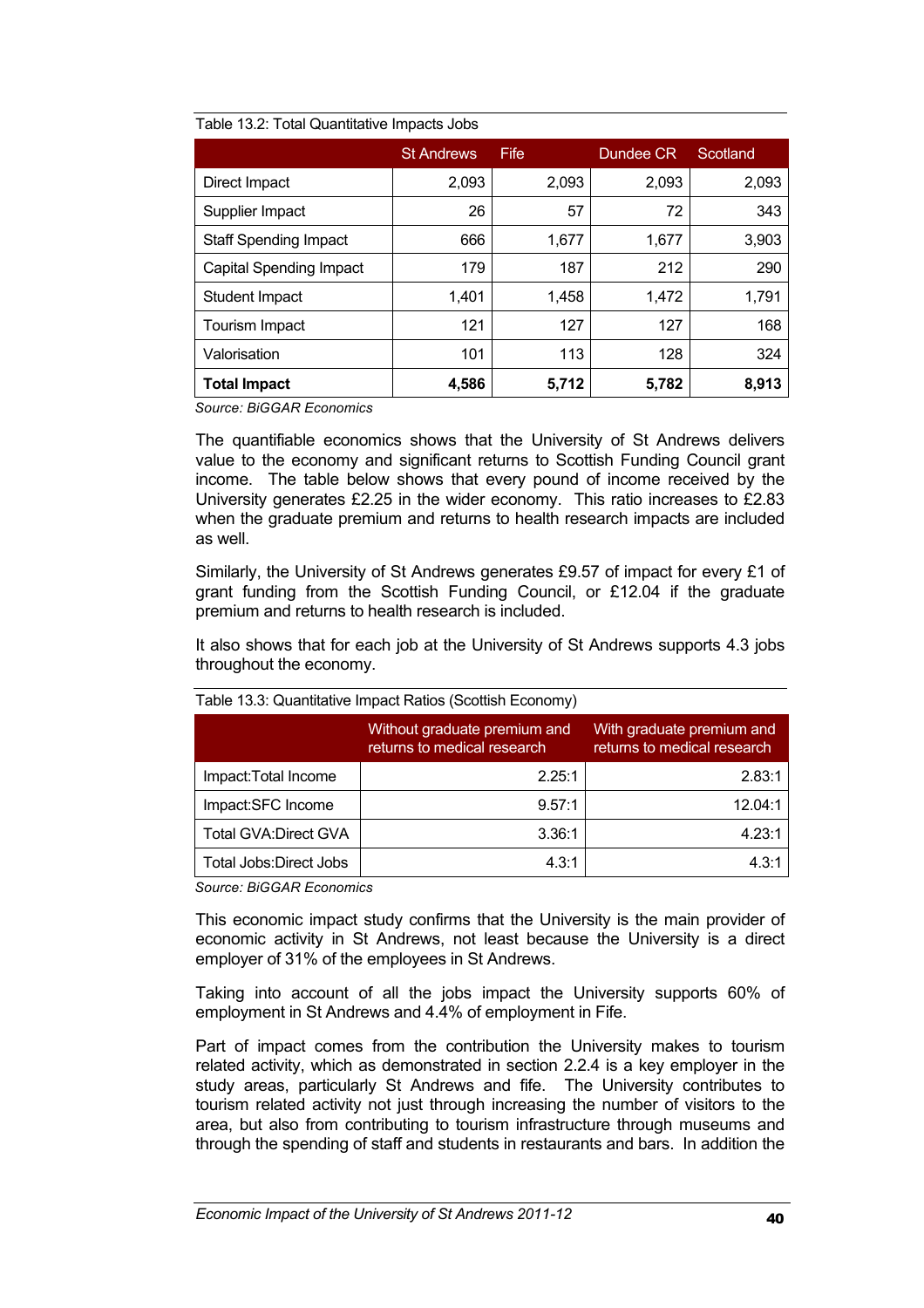presence of part-time student labour enables these establishments to fulfil their labour requirements.

Table 13.4: Employment supported by the University of St Andrews as percentage of employees in St Andrews and Fife

|                                                      | <b>St Andrews</b> | Fife    |
|------------------------------------------------------|-------------------|---------|
| <b>Total Employment Supported</b>                    | 4.586             | 5,712   |
| Employees in study area                              | 7.634             | 131,100 |
| Employment supported as % of employees in study area | 60.1%             | 4.4%    |

Some of the University's impacts are exports since they derive from overseas income. The value of exports associated with the University of St Andrews is £73.5 million. The University also makes an indirect contribution as its activities increase trust between people overseas and the UK, which significantly increases the level of interest in opportunities for business and trade with the UK.

The quantifiable economic impact of the University does not capture all of its impacts, as there are benefits that cannot easily be captured, such as the impact of the transfer of knowledge into practice to inform policy makers and practioners. This impact is difficult to capture as:

- it is hard to define by how much the University's expertise has contributed to improvements to policy and adherence to policy; and
- some of these have impacts that are hard to quantify such as impacts on the environment, healthcare and cultural heritage.

Another source of impact that is difficult to capture in monetary terms is the University's engagement with the community. Through work related to its museum collections and supporting festivals such as StAnza the University preserves and makes relevant our cultural heritage. Through this and through providing courses it keeps people engaged in ideas, more aware of the world around them and enables to continue learning which contributes to well being. These festivals are supported by the time given by the students to volunteer at them. Students also contribute to the community through fundraising activities.

The University is proactive in maintaining and enhancing its impact on the economy, society and the environment. For example the University is planning two renewable energy projects will create economic benefits through their construction and operation and maintenance. Jobs will also be secured through the energy cost savings. There will be wider social impact as the location of one of these projects is in an area of significant job losses and the other project provides community benefit funding.

The GVA impact set out in this report is 26% higher than the figure in the previous report. Including graduate premium and returns to health impact the GVA impact in this report is 47% higher than the figure in the previous report. The value of exports is almost £20 million higher than in the previous report.

This has been achieved over a time frame where the University's income has increased by 16% and so the University's economic impact has increased significantly in both absolute terms and relative to income.